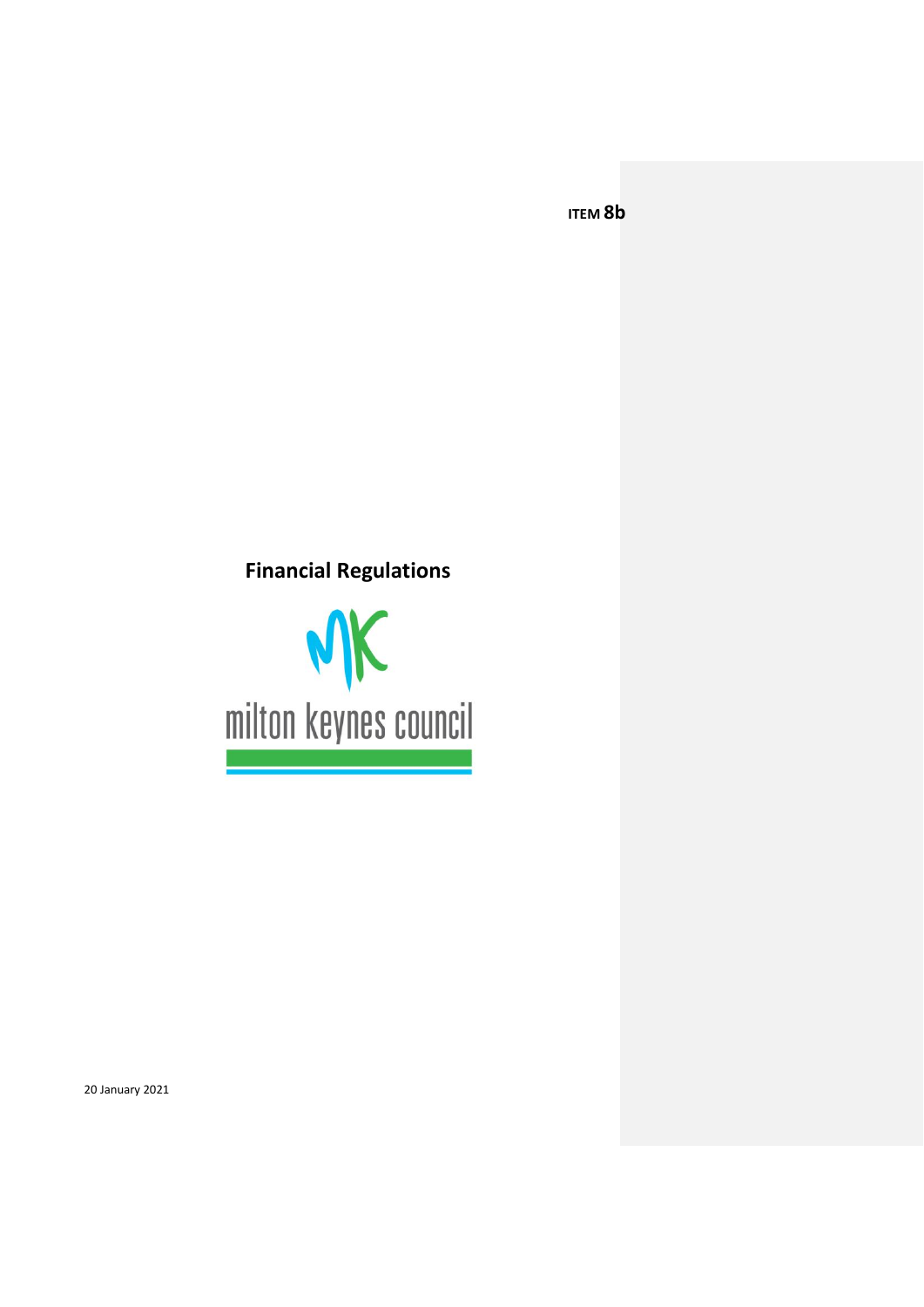| <b>Financial Regulations</b>          |                                                                                                                                                                                                               |  |  |  |
|---------------------------------------|---------------------------------------------------------------------------------------------------------------------------------------------------------------------------------------------------------------|--|--|--|
| 1                                     | Introduction and Responsibilities                                                                                                                                                                             |  |  |  |
| <b>Medium Term Financial Planning</b> |                                                                                                                                                                                                               |  |  |  |
| 2<br>3<br>4<br>5<br>6                 | <b>Financial Planning and Estimates</b><br><b>Budget and Medium Term Financial Planning</b><br>Capital Programme Preparation<br>Tariff and Section 106 Agreements<br>Virements (or Transfers) Between Budgets |  |  |  |
| <b>Forecasting and Monitoring</b>     |                                                                                                                                                                                                               |  |  |  |
| 7<br>8<br>9                           | Forecasting and Monitoring<br>Management of Approved Capital Projects<br>Record of Contracts for Capital and Revenue<br>10 Year End and Statement of Accounts                                                 |  |  |  |
| <b>Accounting</b>                     |                                                                                                                                                                                                               |  |  |  |
|                                       | 11 Income and VAT<br>12 Bad Debts/Write-offs/Loss of Income<br>13 Banking Arrangements<br>14 Treasury Management<br>15 Pension Bonds and Guarantee                                                            |  |  |  |
| <b>Grants from external bodies</b>    |                                                                                                                                                                                                               |  |  |  |
|                                       | 16 Payment of Grants and Benefits to External Bodies<br>17 Grants Received from External Bodies                                                                                                               |  |  |  |
| <b>Security and Control of Assets</b> |                                                                                                                                                                                                               |  |  |  |
|                                       | 18 Security and Control of Assets<br>19 Acquisition and Disposal of Land and Buildings<br>20 Small Value Assets (Inventory)<br>21 Stocks and Stores<br>22 Fleet Management                                    |  |  |  |
| <b>Procurement Rules</b>              |                                                                                                                                                                                                               |  |  |  |
|                                       | 23 Orders for Goods and Services<br>24 Imprests/Petty Cash<br>25 Reimbursement of Expenses and Payment of Allowances<br>26 Payment of Grants to External Bodies                                               |  |  |  |
| Partnerships                          |                                                                                                                                                                                                               |  |  |  |
| 27<br>28<br>29                        | Partnerships<br><b>Voluntary Sector</b><br>Internal Audit Arrangements, Fraud and Corruption<br>30 Risk Management and Insurance                                                                              |  |  |  |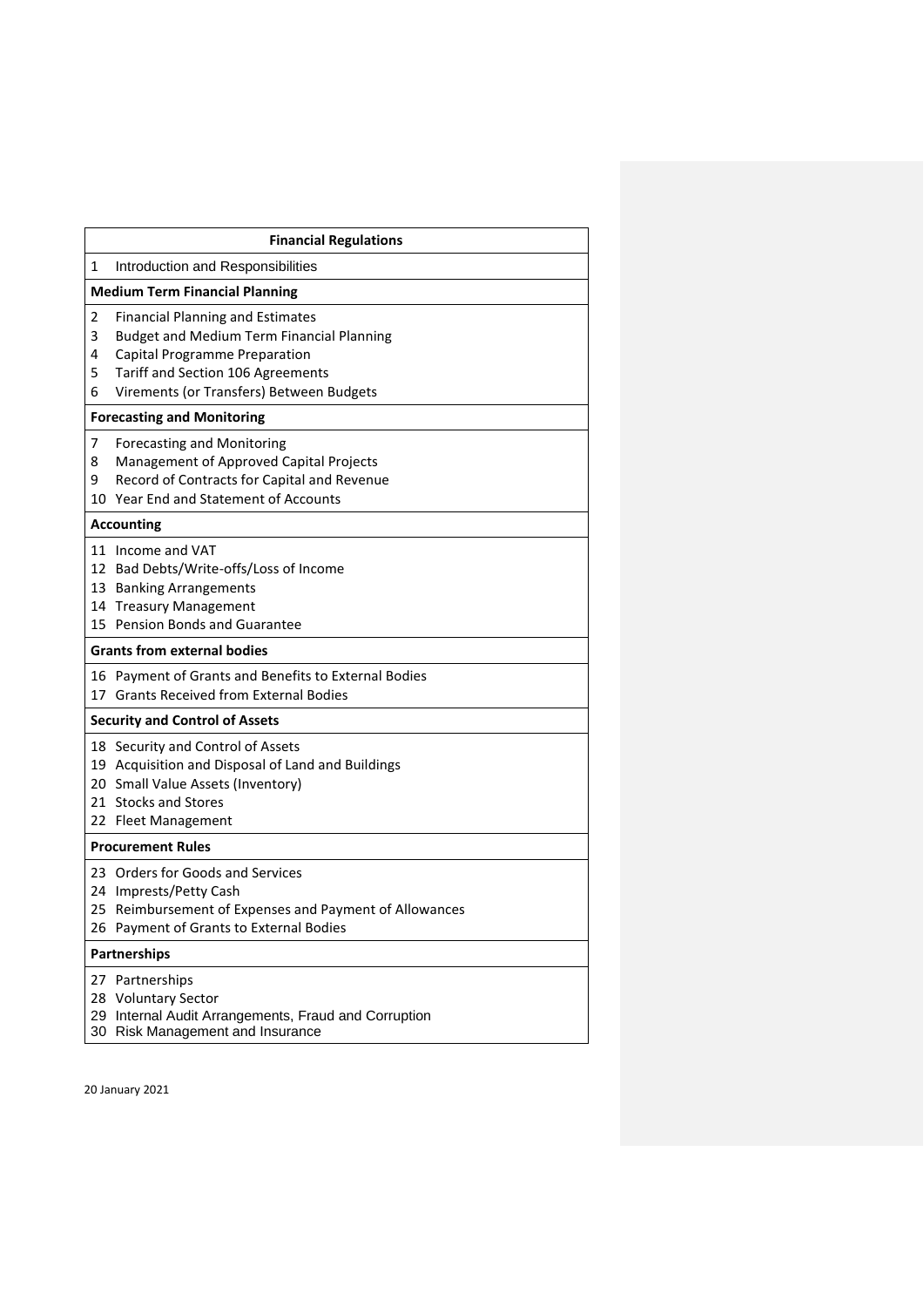# **Financial Regulations**

# **1. Introduction and Responsibilities**

- 1.1. These Financial Regulations provide the framework and overarching rules for the financial administration of Milton Keynes Council ('the Council') and help ensure the Council has sound financial governance, support us to deliver value for money and minimise the risk of legal challenge. They are not intended to constitute a set of detailed rules to respond to every situation.
- 1.2. The Director for Finance and Resources (the Council's Section 151 Officer/Chief Financial Officer [CFO]) will issue financial instructions and guidance to assist colleagues to interpret and follow this framework. These will be published on the Intranet under 'Finance'.

# **Milton Keynes Financial Governance Framework**

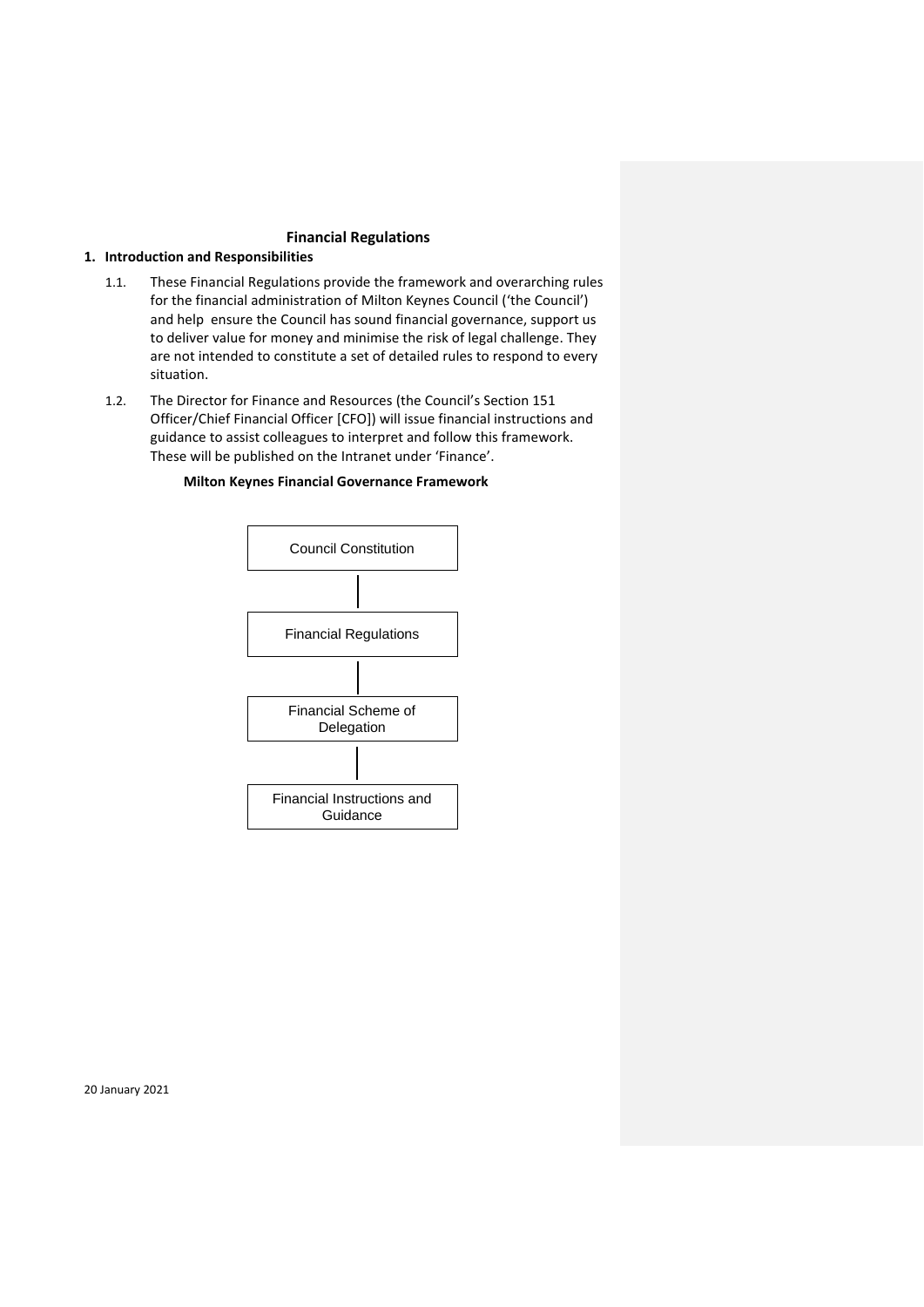#### **Legal Framework**

- 1.3. Section 151 of the Local Government Act 1972 states that "every local authority shall make arrangements for the proper administration of their financial affairs and shall secure that one of their officers has responsibility for the administration of those affairs".
- 1.4. The officer designated by the Council as having the statutory responsibility set out in Section 151 of the 1972 Act as Chief Financial Officer (CFO) is the Director for Finance and Resources.
- 1.5. The Council has put in place a Procurement and Financial scheme of delegation, which is annexed to the Leader's Executive Scheme of Delegation (within the Constitution) These set out the level of authority each officer or councillor can only operate within. It is important that officers refer to this document alongside these Financial Regulations.
- 1.6. When making any financial decision the Officer will need to fully consider the level of appropriate financial control(s) required. If the Officer has any doubts as to the appropriateness of a financial proposal or correctness of a financial action, the Officer should consult in advance with the Director for Finance and Resources.
- 1.7. It is important to remember that these Financial Regulations are here to help both the Council meet its responsibilities and legal obligations but also to support Officers to make robust decisions. Where Officers do not observe Financial Regulations, the Financial Scheme of Delegation, Codes of Practice and financial instructions, it may result in action under the Council's disciplinary procedures.
- 1.8. All references to Directors are also applicable to the Chief Executive, unless specified to the contrary.
- 1.9. These Financial Regulations should be read in conjunction with the, Contract Procedure Rules and the Financial Scheme of Delegation.
- 1.10. The Director for Finance and Resources is responsible for maintaining a continuous review of the Financial Regulations and the Financial Scheme of Delegation and submitting any additions or changes necessary for approval. The Director for Finance and Resources is also responsible for reporting, where appropriate, breaches of the Financial Regulations to the Council and/or to Cabinet members. The Director for Finance and Resources is authorised to temporarily suspend Financial Regulations in exceptional circumstances, and where such suspension is authorised, a written record of this will be kept.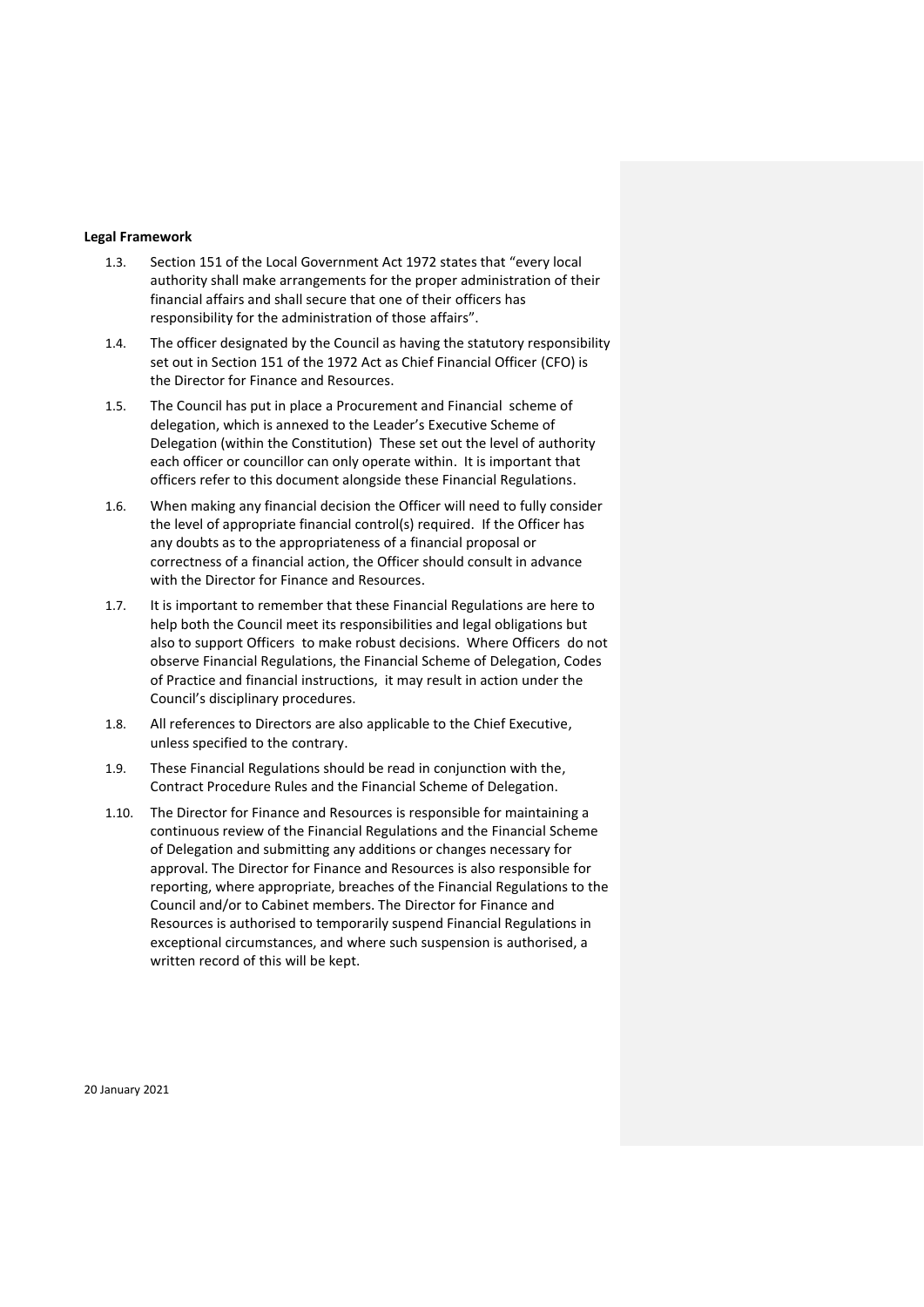1.11. All Directors should ensure that any financial procedures/ guidelines produced by their Service Group are consistent with Financial Regulations, the Financial Scheme of Delegation, Codes of Practice and financial instructions and that Internal Audit are fully engaged in this process.

## **Responsibilities**

# **Responsibilities to the Council**

- 1.12. All Councillors and Officers are responsible for ensuring that they use the resources and assets entrusted to them in a responsible and lawful manner. They should strive to achieve value for money and avoid legal challenge to the Council. These assets and resources belong to the whole Council and not to any individual, service or service group.
- 1.13. These responsibilities apply equally to Councillors and Officers when representing the Council on outside bodies.

#### **Personal Responsibilities**

- 1.14. Any person who uses or is responsible for the Council's resources and assets should be familiar with the requirements under these Financial Regulations and their limits of delegated authority under the Financial Scheme of Delegation. If anyone is in any doubt as to their obligations, then they should seek advice from their Senior Finance ManagerStrategie Finance Business Partner.
- 1.15. Any Officer (including employees of subcontractors) must report immediately to their manager, supervisor or other responsible Officer any illegality, impropriety, serious breach of procedure or serious deficiency in the provision of service he or she suspects or becomes aware of. Officers are able to do this without fear or recrimination providing they act in good faith via the Council's Whistle Blowing policy. In such circumstances managers must record and investigate such reports and take appropriate action including reporting this to the Director for Finance and Resources. Compliance with the Council's Anti-Fraud and Corruption policy and Code of Conduct for Officers is mandatory for all colleagues.

# **Chief Financial Officer**

- 1.16. The Director for Finance and Resources maintains on behalf of the Council an adequate and effective system of internal audit of the accounting records and internal control systems of the Council.
- 1.17. Section 114 of the Local Government Finance Act 1988 requires the CFO to report to the full Council or the Executive (as appropriate) and the external auditor if the authority or one of its Officers:
	- has made, or is about to take, a decision which involves incurring unlawful expenditure;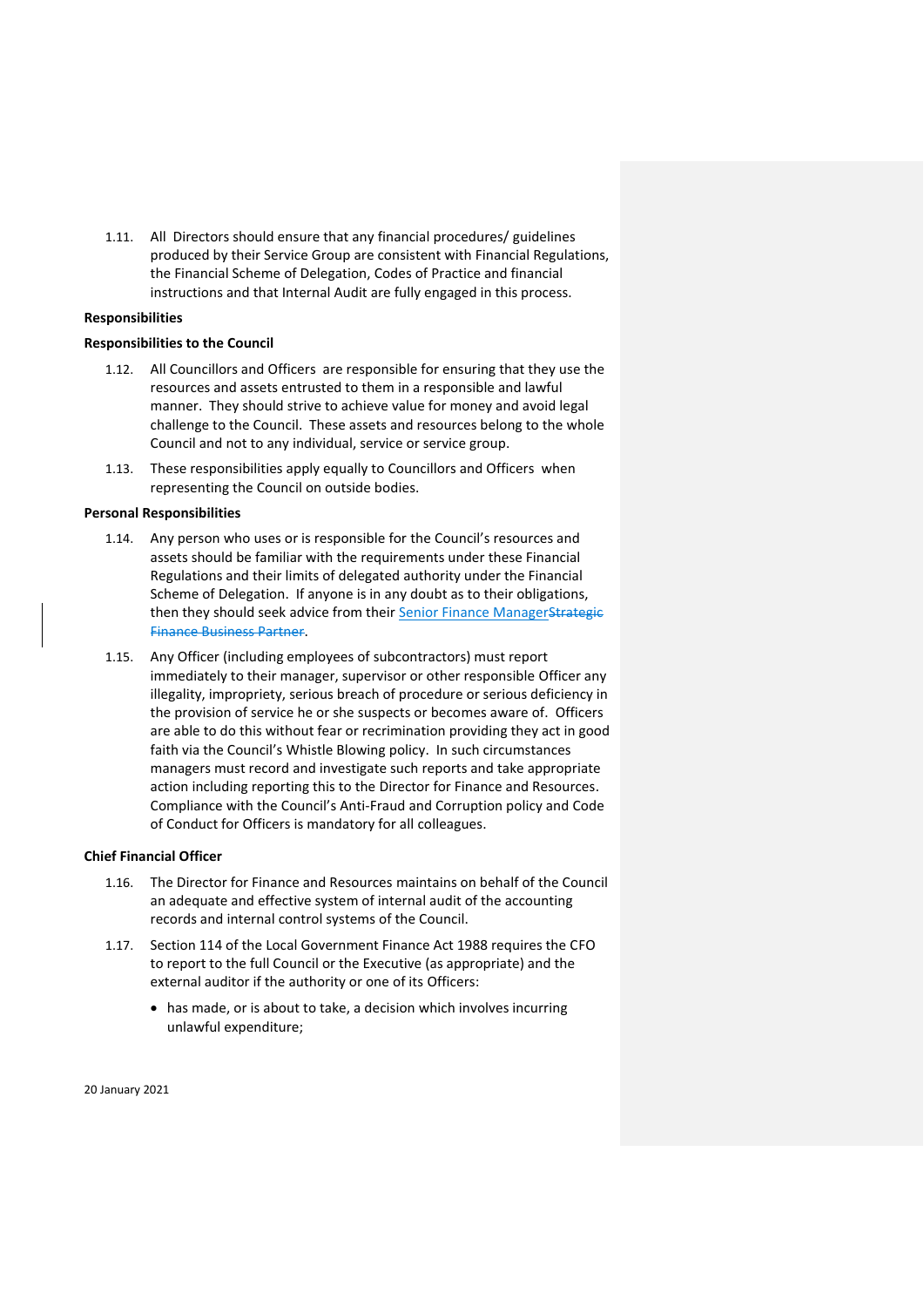- has taken, or is about to take, an unlawful action which has resulted or would result in a loss of deficiency to the Council; or
- is about to make an unlawful entry in the Council's accounts.
- 1.18. Section 114 of the 1988 Local Government Finance Act also requires the Council to provide the Chief Financial Officer with sufficient staff, accommodation and other resources – including legal advice where this is necessary – to carry out the duties under Section 114.
- 1.19. Reference to the Chief Financial Officer includes those authorised by him or her to undertake the various functions concerned.

## **Directors**

- 1.20. Directors are responsible for ensuring that Financial Regulations are observed throughout all areas under their control and:
	- (a) provide the Director for Finance and Resources with information and explanations as he or she feels is necessary to meet his/her obligations under Financial Regulations;
	- (b) consult with the Director for Finance and Resources and seek approval of any actions liable to affect the Council's finances materially before any commitments are incurred;
	- (c) ensure that Cabinet Members are advised of the financial implications of all significant proposals and that the financial implications have been agreed by the Director for Finance and Resources;
	- (d) inform the Director for Finance and Resources of failures of financial control resulting in additional expenditure or liability, or loss of income or assets;
	- (e) wherever any matter arises which may involve irregularities in financial transactions consult with the Director for Finance and Resources and, if a serious irregularity is confirmed, report the matter to the Chief Executive, appropriate Cabinet member and the Head of Internal Audit;
	- (f) ensure the legality of the actions taken by the services within their Service Group(s).
- 1.21. Corporate Directors and Relevant Directors to make all staff in their service groups aware of the existence and content of the Council's Financial Regulations, the Financial Scheme of Delegation and other internal regulatory documents and expectation that these are followed.
- 1.22. The Cabinet has agreed underlying key principles which are reissued/revised each year within the medium term financial plan (the latest of which can be found on CMIS) and its annexes. The principles set out in the plan for 2017-18 to 2021-22 are: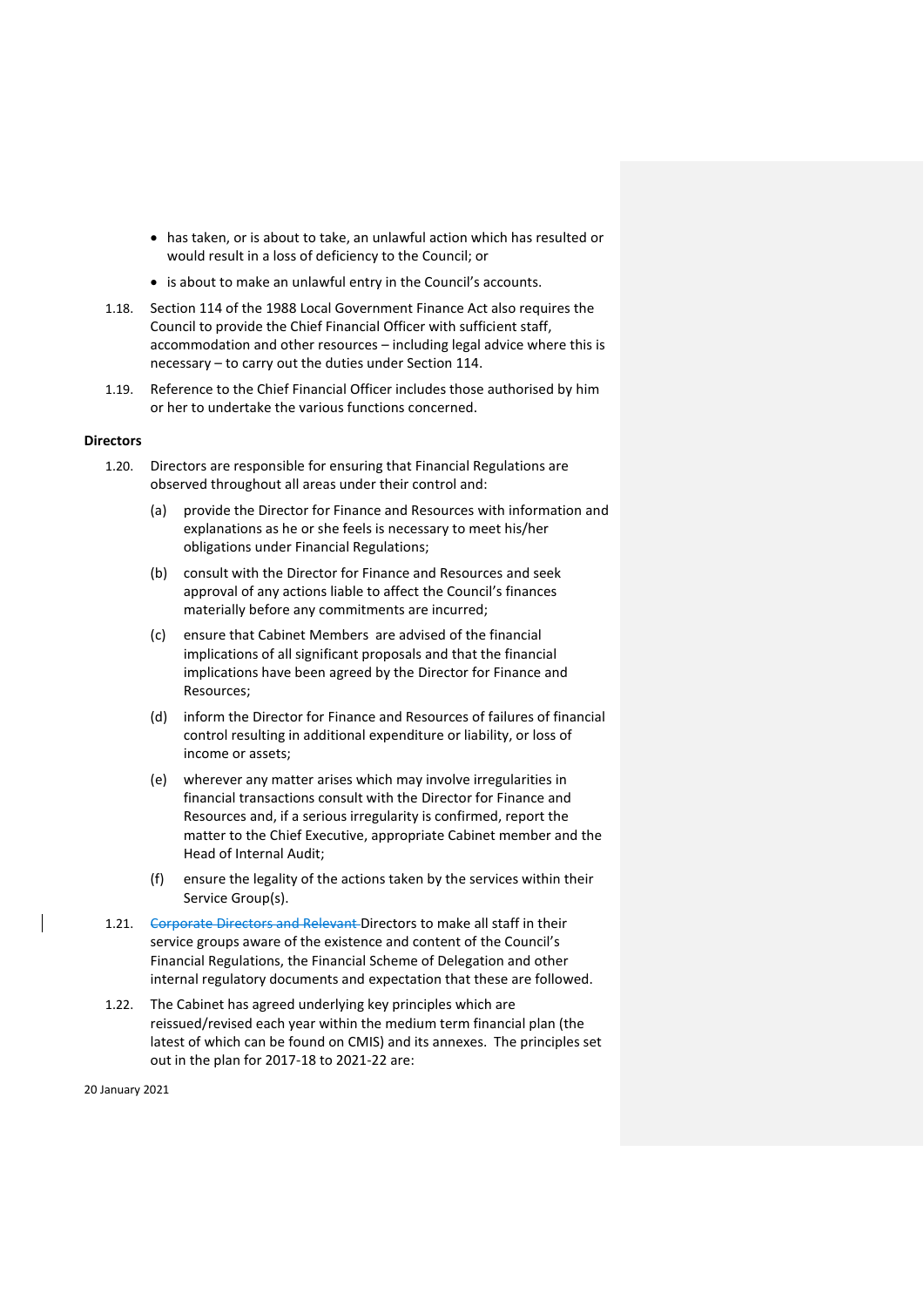- (a) Emerging pressures are managed within existing cash limits.
- (b) Spending is aligned to key priorities as set out in the Council Plan.
- (c) Income is only included in budget where supported by robust proposals and is deliverable.
- (d) Future liabilities are anticipated.
- (e) Budgets are sustainable.
- (f) Base Budget/one-off expenditure/capital expenditure are distinguished.
- (g) Savings proposals are supported by project plans and the impact on service delivery is clear.
- (h) The allocation of capital resources is separate from expenditure approval.
- (i) Capital and revenue planning needs to be integrated to ensure implications are fully anticipated.
- (j) The use of specific grant funding does not lead to revenue budget pressures.
- (k) The Council's reserves (and other one-off resources) are not to be used as a primary method to balance the ongoing pressures in the budget.
- (l) Earmarked reserves are used for specific one-off purposes to support the delivery of corporate objectives and to mitigate risks.

# <span id="page-6-0"></span>**2. Financial Planning and Estimates**

## **Budget Preparation**

- 2.1. The Corporate Leadership Team (CLT)/Cabinet continually review the medium term financial position of the Council taking into account the Council's performance plans and anticipated future levels of capital and revenue resources.
- 2.2. Directors/Assistant Directors / Group Heads of Service are responsible for preparing Service Group financial plans and ensuring they are clearly aligned with relevant service plans and the Council Plan; for ensuring that prior approval is given by the full Council or the Cabinet/CLT (as appropriate) for any measures that are likely to extend or reduce the Council's services or policy objectives, and for new commitments for which there would otherwise be no agreed budget.
- 2.3. In accordance with the Council's Financial Scheme of Delegation, Directors and their appointed budget holders, have powers to incur revenue expenditure in carrying out the functions allocated to them provided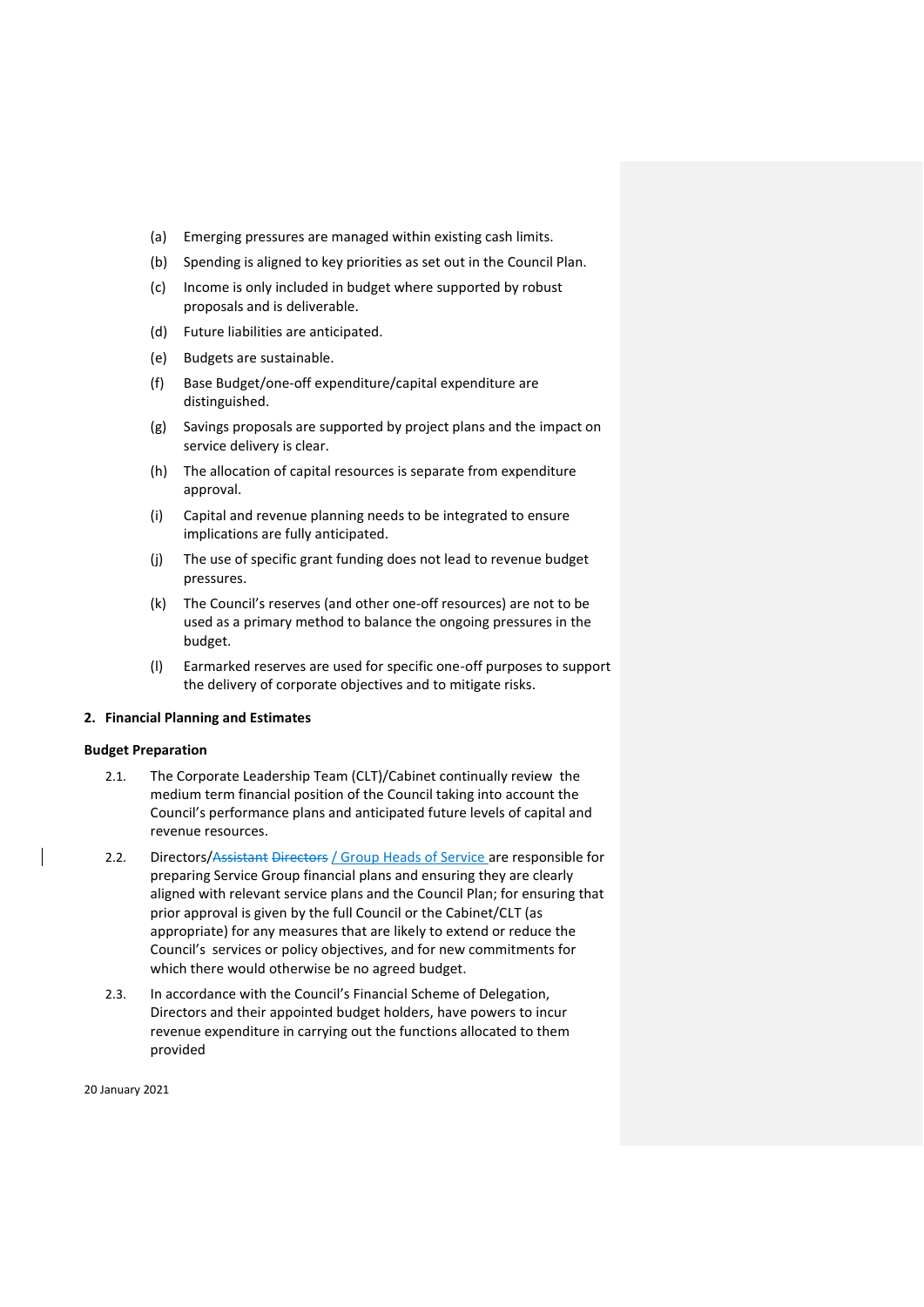- the expenditure is lawful;
- procurement rules have been complied with;
- expenditure is within the approved revenue budget or capital spend approval;
- expenditure is in respect of Council policy; and
- consultations, where relevant, have taken place with the appropriate stakeholders including relevant Directors and Cabinet Members.

# **Emergency Expenditure**

- 2.4. A Director may in order to meet the needs of an emergency which they believe falls under Section 138 of the Local Government Act 1972 incur expenditure other than as permitted under para 2.3. This action will need to be reported to the Director for Finance and Resources and Cabinet and/or Council at the earliest opportunity.
- 2.5. However, as soon as the incident is resolved and there is no risk to public safety the expenditure should be reviewed to ensure that ongoing costs are subject to the processes set out in these regulations e.g. the continuation of expenditure on a service has been secured through an appropriate procurement/recruitment process.

#### <span id="page-7-0"></span>**3. Budget and Medium Term Financial Planning**

# **What is financial planning?**

- 3.1. The medium term financial planning process is an integrated process with the corporate and service planning process. This is to ensure that the annual budget reflects the the Council's priorities and that service plans explain consistently how priorities will be delivered within the resources available. The medium term financial plan produces the framework for future resource allocation decisions to support the delivery of the council plan.
- 3.2. The cycle for budget and medium term financial planning is set out overleaf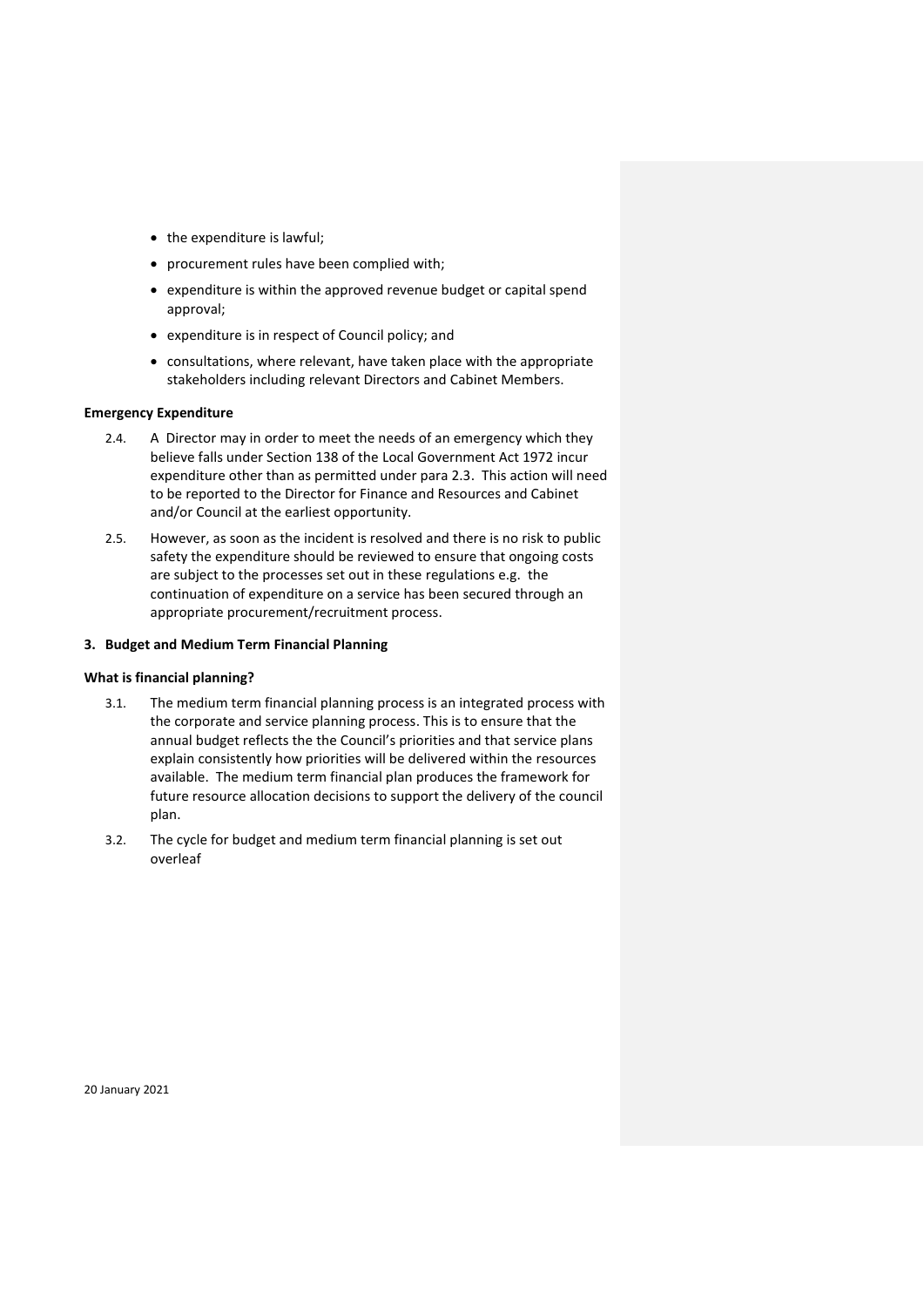| Table 1: Medium Term Financial Planning (MTFP) budget planning stages |  |
|-----------------------------------------------------------------------|--|
|-----------------------------------------------------------------------|--|

|    | <b>Budget process</b>                                                                                                                              | <b>Corporate process</b>                                                                                                                                                            | <b>Usual</b><br><b>Timescale</b> |
|----|----------------------------------------------------------------------------------------------------------------------------------------------------|-------------------------------------------------------------------------------------------------------------------------------------------------------------------------------------|----------------------------------|
| 1. | Refresh/develop medium<br>term financial strategy in<br>light of known issues and<br>funding assumptions                                           | Use year-end performance<br>data, and other research and<br>intelligence to shape the<br>review of priorities at a<br>corporate and service level.                                  | End of March                     |
| 2. | Set and apply planning<br>assumptions                                                                                                              |                                                                                                                                                                                     | April-June                       |
| 3. | managers including peer challenge                                                                                                                  | Begin combined service and financial planning process for                                                                                                                           | April - June                     |
| 4. | Councillor discussion and<br>approval of high-level<br>budget strategy                                                                             | Development of draft<br>service priorities and plans<br>alongside financial plans                                                                                                   | June/July                        |
| 5. | Identification of<br>amendments due to reflect<br>known activity changes and<br>proposals to reduce costs<br>resulting in pressures and<br>savings |                                                                                                                                                                                     | $June -$<br>October              |
| 6. | Robustness, validation and<br>challenge review                                                                                                     | Detailed work by services<br>and councillors on service<br>planning and priorities<br>alongside budget<br>considerations resulting in<br>the finalisation of the<br>corporate plan. | September-<br>November           |
| 7. | Draft budget proposals<br>considered by councillors                                                                                                |                                                                                                                                                                                     | November/<br>December            |
| 8. | <b>Public consultation</b>                                                                                                                         |                                                                                                                                                                                     | December/<br>January             |
| 9. | Final budget approved by<br>councillors and council tax<br>set.                                                                                    |                                                                                                                                                                                     | February                         |

# <span id="page-8-1"></span>**Improved budget process**

<span id="page-8-0"></span> $\mathsf{l}$ 

- 3.3. All Budget managers as part of the budget setting process will need to identify in each of their service areas the following:
	- (a) Base budget position;
	- (b) Unavoidable expenditure;
	- (c) Avoidable expenditure/investment proposals;
	- (d) One-off expenditure;
	- (e) Budget reduction and incomeproposals;
	- (f) Officers full-time equivalent (FTE's);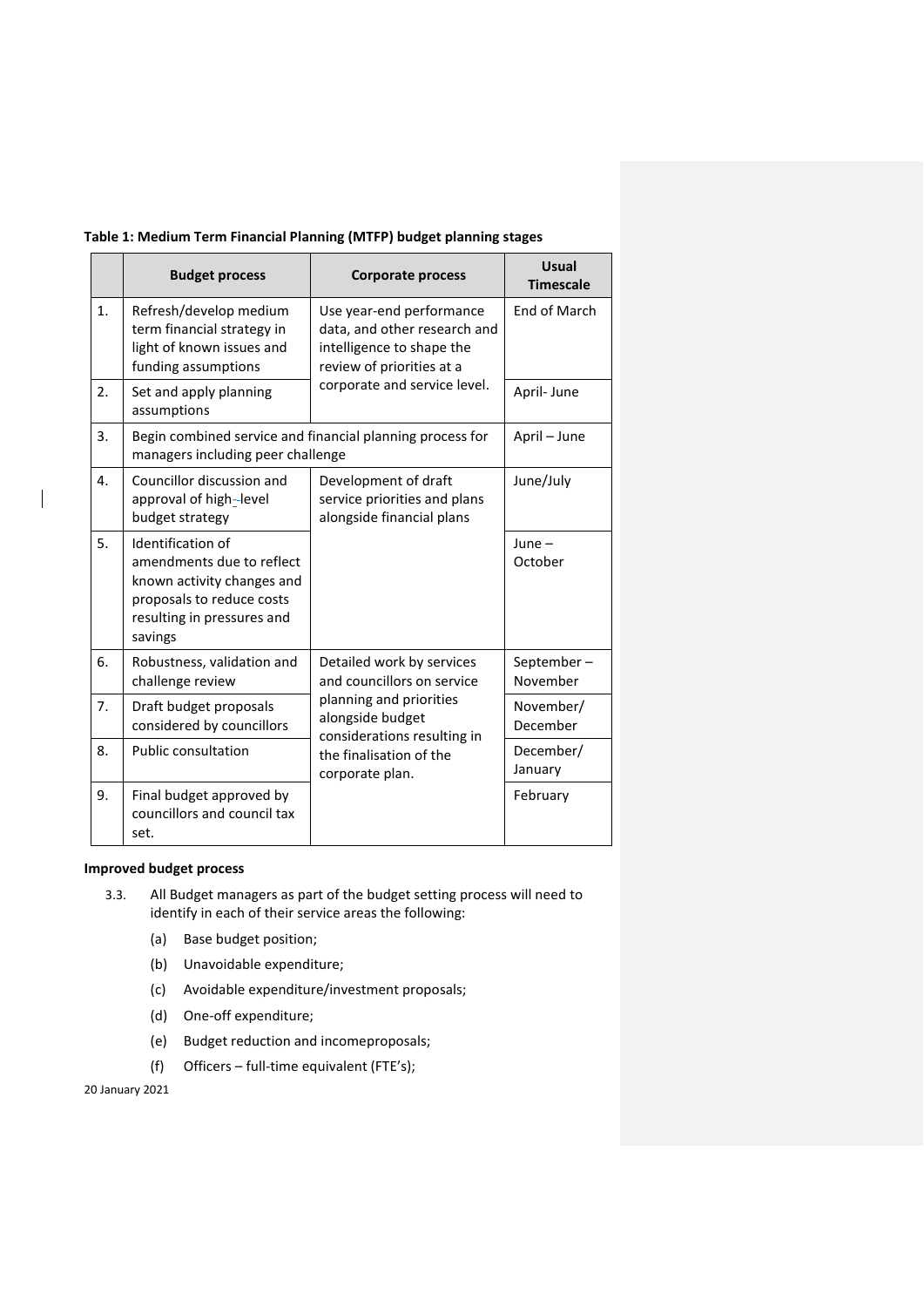- (g) Key risks; and
- (h) How their budget and proposals link with key activity data.
- 3.4. The Council adopts an integrated approach to finance, service planning and performance. The service planning process links the MTFP pressures, reductions and income proposalsto the key areas of priority for the service delivery ensuring that finance and performance are not looked at in isolation.
- 3.5. The budget planning process is an iterative process and the key stages in the budget setting cycle are noted above in **Table 1**.
- 3.6. The development of the medium term financial framework, review of the wider economic climate and other external factors begins early in the financial year, with an initial overview reported by colleagues to councillors in June/July each year. This MTFP informs the detailed budget setting process for the following year.
- 3.7. Services Directors will draft initial budget options for consideration by Councillors and the Budget Scrutiny Committee in October / November / January each year (part of stages [6](#page-8-0) and [7](#page-8-1) in Table 1 above) to enable a period of challenge and validation by Councillors.
- 3.8. The Corporate Leadership Team (CLT)/Cabinet will keep under review the medium term financial position of the Council taking into account the Council's performance plans and anticipated future levels of capital and revenue resources. This will include a review of the MTFP risk register and updating risks with current developments and actions as part of the budget setting process.
- 3.9. Directors are responsible for preparing Service Group financial plans and ensuring they are clearly aligned with relevant service plans; and for ensuring that prior approval is given by the full Council or the Cabinet/CLT (as appropriate) for any measures that are likely to extend or reduce the Council's services or policy objectives, and for new commitments for which there would otherwise be no agreed budget.
- 3.10. Directors need to complete an annual review of income and ensuring that budgets are adjusted in line with the agreed budgetary guidance, with exceptions to the Income Policy being highlighted. An explanation for exceptions to the Income Policy must be provided to the relevant Senior Finance ManagerStrategic Finance Business Partner to ensure that this can be approved by Councillors.
- 3.11. The MTFP is a financial framework for looking beyond the next annual budget, and provides an overview of the financial outlook over the medium term based upon enabling the delivery of the corporate priorities. The MTFP as a minimum sets out the annual budget year plus three further years projections. The MTFP approved by Council in February each year covers the following four financial years.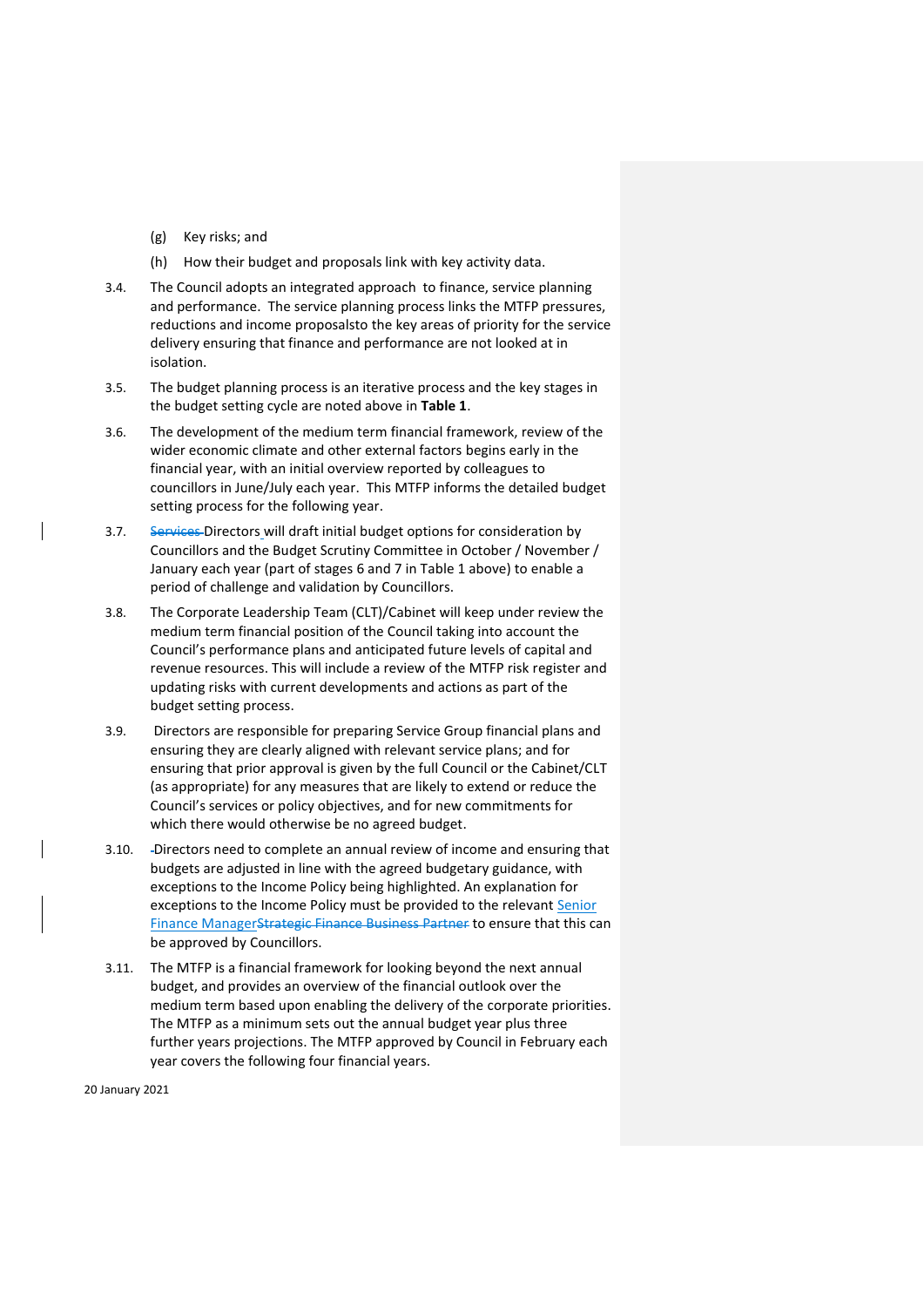- 3.12. Various external factors will influence the planning assumptions underpinning the MTFP and these will cover some of the following variables:
	- (a) Corporate priorities;
	- (b) Levels of council tax;
	- (c) Likely impact of inflation in the current and future economic climate; and
	- (d) Future spending reviews and funding allocations to local authorities from central government.
- 3.13. Each Service Group will need to review their respective future funding pressures over the period of the MTFP and indicate how the increased demands on services will be addressed in future years.
- 3.14. As part of the budget setting cycle, an update to the MTFP report approved by Councillors each February. will be prepared during the following June/July, and will This outlines the key planning assumptions that the Council will need to consider as it sets its budget for the following financial year and the subsequent MTFP period.
- 3.15. The MTFP is updated in November/DecemberSeptember and the headline position reported alongside the draft budget to reflect a better understanding of assumptions before the final budget is approved. The full MTFP is finally updated alongside the final budget in February, to set the context for the approval of the budget and as a starting point for future financial planning.

# **Budget Finalisation**

- 3.16. The Cabinet reviews the draft budget and submits its final budget proposal to the Council together with supporting summaries, statements and reports. provided by the . The budget report will also recommend the Council Tax to be levied for the ensuing year.
- 3.17. The Cabinet will also approve the Business Rates Baseline, under the Localisation of Business Rates legislation.
- <span id="page-10-0"></span>3.18. The Council will:
	- (a) Approve the Council's annual Council Tax Base (this is currently delegated to Cabinet by the Council on 13 January 2004 [Minute CL94(d) refers);
	- (b) Approve the Council's Revenue Budget and Capital Programme and set the level of Council Tax for each year within statutory deadlines and requirements;
	- (c) Note the estimated financial requirements for future years and the context this provides for budget decisions.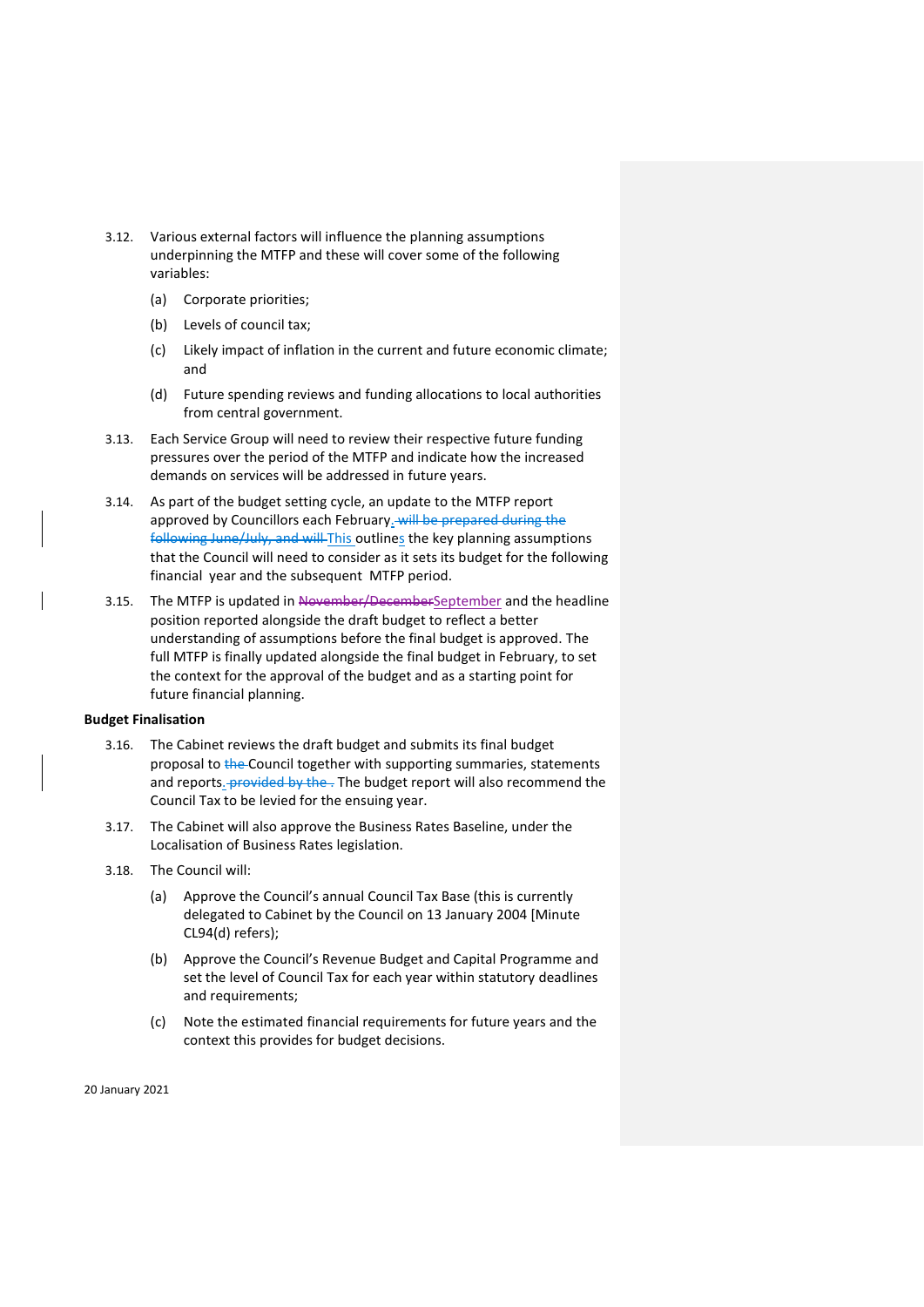## **4. Capital Programme Preparation**

# **Background**

- 4.1. The medium term financial plan includes;
	- (a) A long-term (15-year) projection of capital investment needs and potential funding, which is consistent with the Local Infrastructure Plan (LIP);
	- (b) The Capital Strategy;
	- (c) A forecast of potential capital resources; and
	- (d) A forecast of potential capital expenditure.
- 4.2. The Cabinet have also agreed a number of underlying key principles upon which the capital programme will be developed in the future. These are reissued/revised each year within the medium term financial plan (the latest of which can be found on CMIS).
- -The Professional Finance Team develops a view of the resources available in the medium term to provide a context for Service Groups. All Service Groups are asked to identify their long-term investment needs, which are included within the Capital Programme Pipeline, withhilst those projects required over the medium term being submitted for detailed review and challenge as part of the medium term capital programme process. and as part of a review of the infrastructure requirements shown in the Local Investment Plan. The Local Investment Plan covers all infrastructure needs for the Council over a 15 year period. This plan is not part of the Council's budget but helps to identify future funding needs. Broader longterm investment needs for all local infrastructure providers are captured in the long-term investment plan. This plan is updated as part of the MTFP process, as a context for allocating capital resources.

#### **Approach**

- 4.4.4.3. The Council's strategic approach to capital planning is developed alongside detailed asset management plans (AMPs) to ensure that the Council's strategic investment needs, together, with the ongoing maintenance demands of the assets are being addressed.
- 4.5.4.4. Project managers will need to prepare project appraisals for all capital projects to be considered prior to inclusion in the Capital Programme. The appraisal is in the format of the START documentation used for all project administration, and will identify a project sponsor and a project manager who will be accountable for delivery of the scheme.
- 4.6.4.5. The START document includes the project mandate, business case and project initiation document. This will include a financial annex showing the expected costs for each scheme, including future revenue costs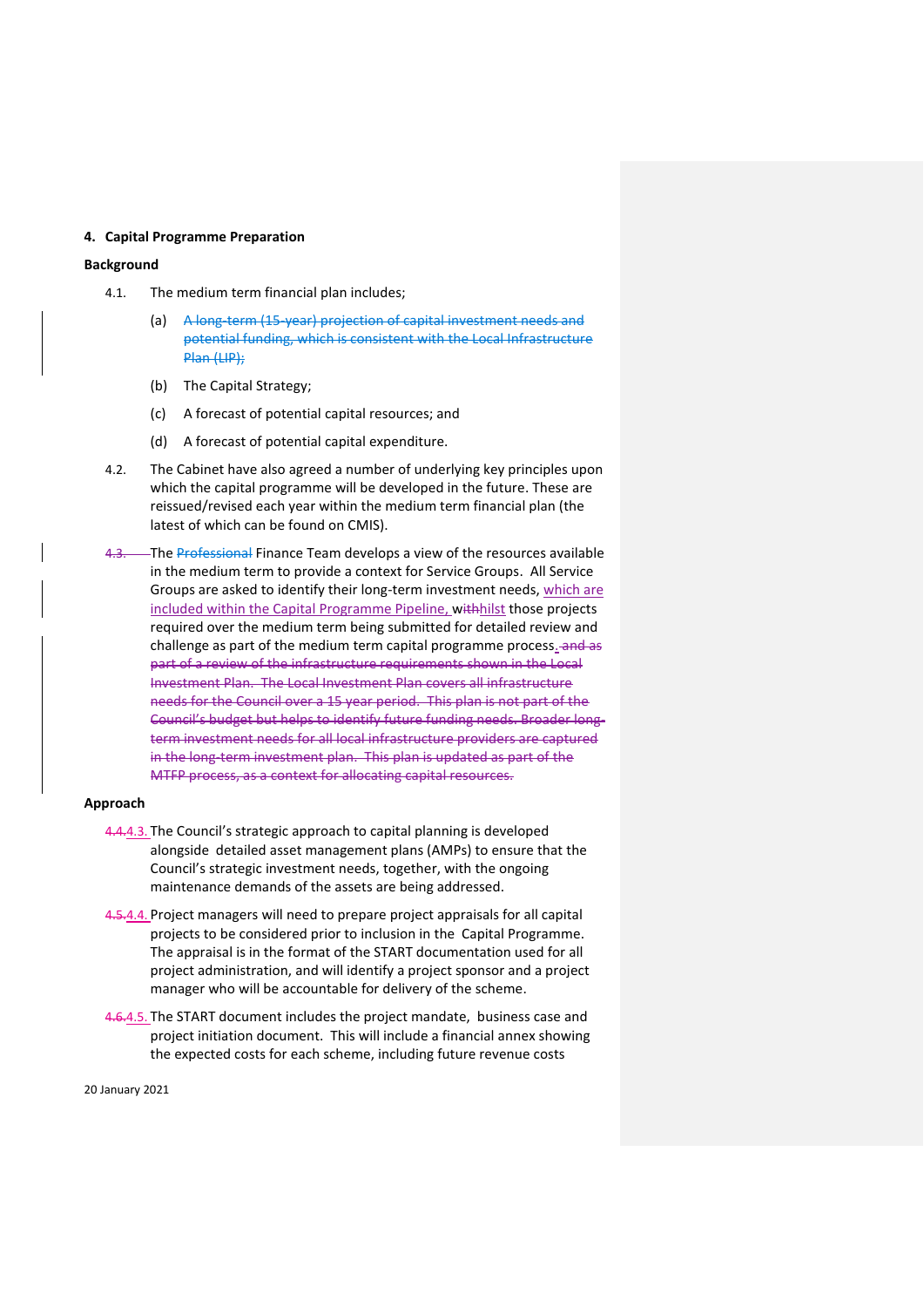associated with operating the asset and 'whole life' costs such as decommissioning, and identify the source of funds through which the project is to be financed (including, where appropriate, leasing) , together with procurement, communications and benefits plans. The exact requirements of the business case will vary according to the nature and scope of the project, with more complex projects requiring more indepth modelling.

- 4.7.4.6. Projects submitted for inclusion in the capital programme must be reviewed by the designated Programme Board and evaluated under the approved evaluation scheme which prioritises investment decisions. This will take account of how well their projected outputs match the Council's priorities set out in the Council Plan, value for money, the availability of resources in the short and medium term before submission.
- 4.8.4.7. All START documentation will be reviewed by a designated Programme Board and where supported signed off by the relevant board. The Corporate Programme Board (chaired by the Deputy Chief ExecutiveDirector for Finance and Resources) will review all START forms and proposals submitted by Programme Boards and make the final decision on what prioritisation and recommendations are made to Cabinet. Projects which are fully funded by grant or third party funding, with no current or future capital or revenue impact will be ring-fenced from the prioritisation process, unless alternative use for the grant has been identified. Project START documents and Cabinet approval are still required for such schemes, to enable informed decision-making and appropriate monitoring.
- 4.9.4.8. A draft programme will be submitted to Cabinet for initial consideration in late Autumn of the year prior to the first year of the new programme. A revised draft programme will be submitted to Cabinet alongside the draft budget proposals, and again with the final budget proposals in February before passing for recommendation for approval by Council in February. The approved programme will then be implemented from April of the following year.
- 4.10.4.9. New allocations which are requested outside of this timeframe will only be considered in exceptional circumstances and with appropriate justification. The final decision on whether a new scheme allocation should be presented to Cabinet rests with the Corporate Portfoliorogramme Board. Where this is agreed, this will be included as part of the Quarterly Financial Management ReportsFinance Report to Cabinet where a final decision will be made. Where a scheme or schemes require additional borrowing, increasing the Councils Capital Financing Requirement any decision will need to be referred to Council for approval.
- 4.11.4.10. All capital projects must have resource allocation and spend approval in accordance with the Scheme of Delegation before any expenditure is committed. Projects must have received resource allocation to be part of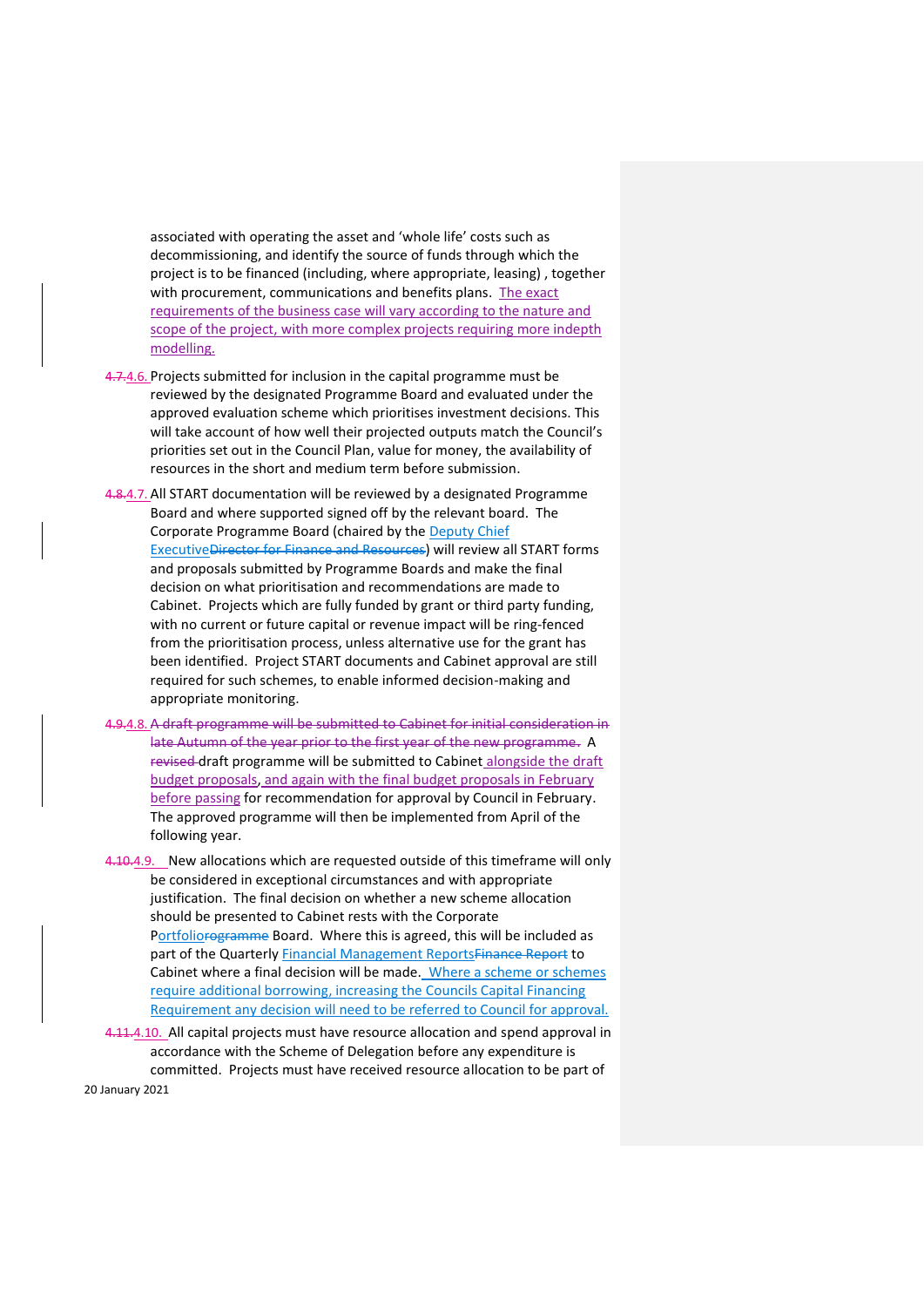the approved programme, normally as part of the budget process. Projects must receive spend approval to begin spending as part of the approved programme. Spend approval is requested through the relevant Programme Board and in consultation with the Corporate Programme Board to ensure that appropriate steps have been taken and confirmation that all funding is in place (both the initial capital outlay and the on-going revenue costs) and project planning is complete prior to approval from Cabinet.

- 4.12.4.11. There is an expectation that larger schemes are given multi-year approvals and, again where appropriate, spend approvals may be subdivided to reflect key stages in the scheme.
- 4.13.4.12. Colleagues may submit for inclusion in the five-year programme schemes that are not expected to start in the first year. If these are prioritised by Councillors, they may be included as indicative schemes in future years, to be reviewed for final approval when they are due to start.
- 4.14.4.13. The de minimis value for individual schemes to be included in the capital programme is £20k, unless specifically agreed by the Director for Finance and Resources.
- 4.15.4.14. All capital projects will also need to ensure that they follow the appropriate procurement processes.

# <span id="page-13-0"></span>**5. Tariff and Section 106 Agreements**

# **Background**

- 5.1. The Council has taken on the MK Tariff from the Homes and Communities Agency (HCA). The MK Tariff is a forward funding model where government investment has enabled infrastructure to be developed to enable housing and business growth.
- 5.2 The Council has also taken over the responsibility for the Local Infrastructure Plan (LIP), which sets out the investment required to fund growth across MK. This plan will be developed in conjunction with the Council's long-term investment programme, but will also incorporate the needs of partners.
- 5.2. The MK Tariff is governed by legal agreements between developers and the Council as the Tariff operator. The LIP will be used to inform the investment plan for the Tariff. The Tariff programmeinvestment plan will be subject to public consultation on a biennial basis before being finalised alongside the capital programme in February. This process will represent a resource allocation stage.

# **Approach**

5.3. There will be a detailed approval process for Tariff projects, in line with the Council's approach to the capital programme, which will allow spend approval to be granted. For projects being developed by the Council this is integrated with the current Capital Programme. No Tariff funding will be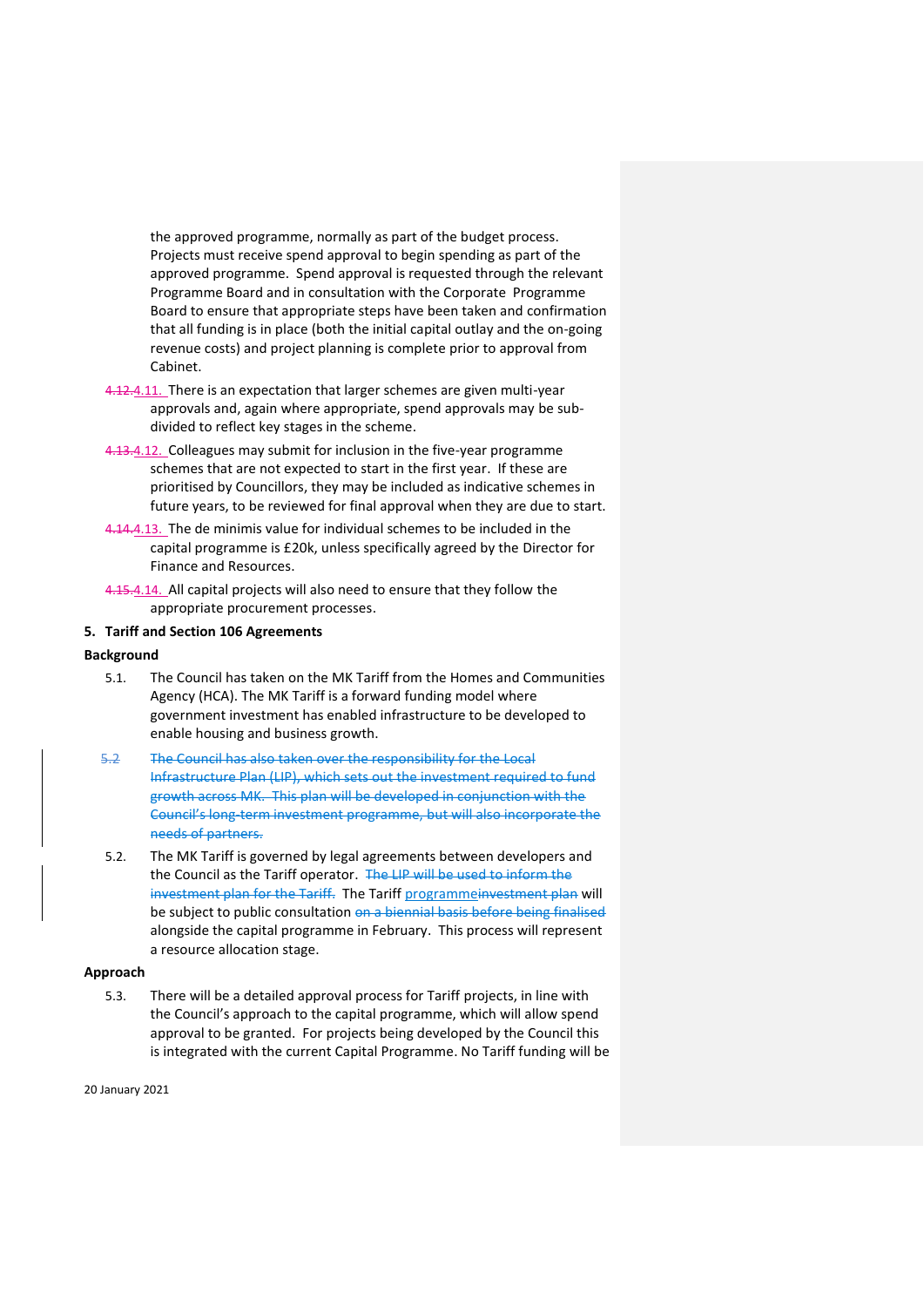allocated until spend approval has been granted. External parties delivering projects under the Tariff will be liable for their own risks.

- 5.4. The forward funding of the Tariff cash flow must be managed within the profile agreed with the HCA, and the risks inherent in the Tariff must be managed in accordance with the Tariff risk management plan, which will be subject to a biennial review with the Department of Levelling Up, Housing and Communities and the HCA.
- 5.4. .Ministry of Housing, Communities and Local Goverment and the HCA.
- 5.5. Spending and income on the Tariff and S106 position will be reported quarterly as part of the budget monitoring report.
- 5.6. The Director for Finance and Resources will review at least annually the Tariff Risk Management Plan including a financial assessment of the projected future financial liability under the Tariff risk share agreement and report this to Cabinet. The budgetary implications of this should be identified and if necessary proposals made to Cabinet to fund this.
- 5.7. The Council as part of its Planning role will enter into negotiations with developers to secure planning gains through section 106 agreements. The Head of Planning is responsible for ensuring that contributions are negotiated in line with the Council's policy framework and any reductions are fully justified through robust challenge of viability assessments.
- 5.8. Allocation of S106 for Council-led schemes will require sign off from the S106 Officer to confirm appropriate conditions have been met and will also need to follow the approved council processes for capital schemes.

# <span id="page-14-0"></span>**6. Virements (or Transfers) Between Budgets**

# **Definition**

6.1. A virement is the balanced transfer of spending power [or budget] from one place to another, ie the overall budget does not change. Virements should support the Council's policies and not result in enhanced service levels or budget commitments beyond the base budget. This section refers to three types of virements: supplementary estimates; revenue virements and capital virements.

#### **Supplementary Estimates**

6.2. Supplementary estimates will only be used where the Council wishes to amend its budget requirement, for example, increase or reduce overall net expenditure..

#### **Revenue Virements**

- 6.3. Directors can request a budget virement providing it meets the following criteria:
	- (a) Virements should only apply to the transfer of funds within their areas of delegated budget responsibility;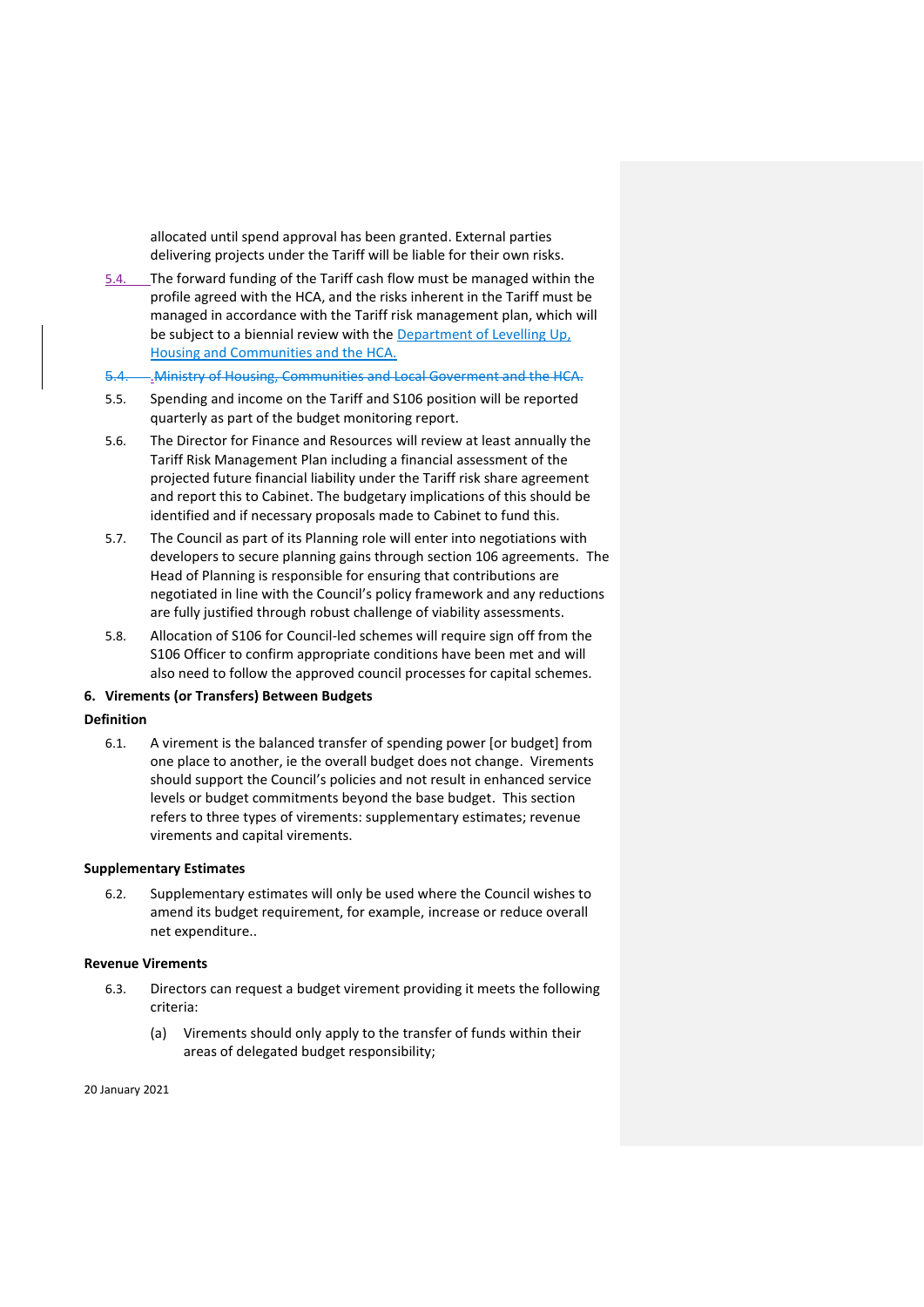- (b) Proposals should be consistent with approved Council policy;
- (c) There should be no consequential revenue effects in later years;
- (d) There are some restrictions on the type of budgets that can be vired i.e. recharge budgets and capital charges cannot be vired. There are also legal restrictions preventing budgets being moved between different revenue accounts such as the HRA and GF. It would not normally be expected that salary budgets should be vired. In all cases the Director for Finance and Resources or their nominated representative must be consulted.
- 6.4. The Director for Finance and Resources or their nominated representative can approve the following virements:
	- (a) Technical virements virements which properly reflect the intentions as set out in the Council budget, for example, changes to the Council structure or the detailed allocation of budget savings once consultation has been undertaken and internal recharges.
	- (b) Virements as set out in paragraph 6.3 above.
- 6.5. The following virements can only be approved by Cabinet, if recommended by the Director for Finance and Resources:
	- (a) Virements between Service Groups (except for technical virements).
	- (b) Virements which do not meet one or more of the required conditions.
- 6.6. A quarterly report on virement activity will be provided to the Director for Finance and Resources, and included in the Financial Management Reportonitoring Report.

#### **Contingencies**

6.7. Transfers from Reserves to revenue budgets require the approval of the Director for Finance and Resources or designated Deputy s151 Officer(s).his/her nominated member of staff. These should be reported to Cabinet on a quarterly basis. Reserves form part of the Councils overall budgetary framework and can only be used for the purpose(s) that they were created for. Where a separate contingency is held as part of the annual budget this can only be drawn on with the approval of the Director for Finance and Resources and will be reported to Cabinet on a quarterly basis.

#### <span id="page-15-0"></span>**7. Forecasting and Monitoring**

# **Procedure**

- 7.1. Each Director responsible for a revenue or capital budget will need to:
	- monitor and control expenditure within their approved budget and be accountable for the actions of budget managers in accordance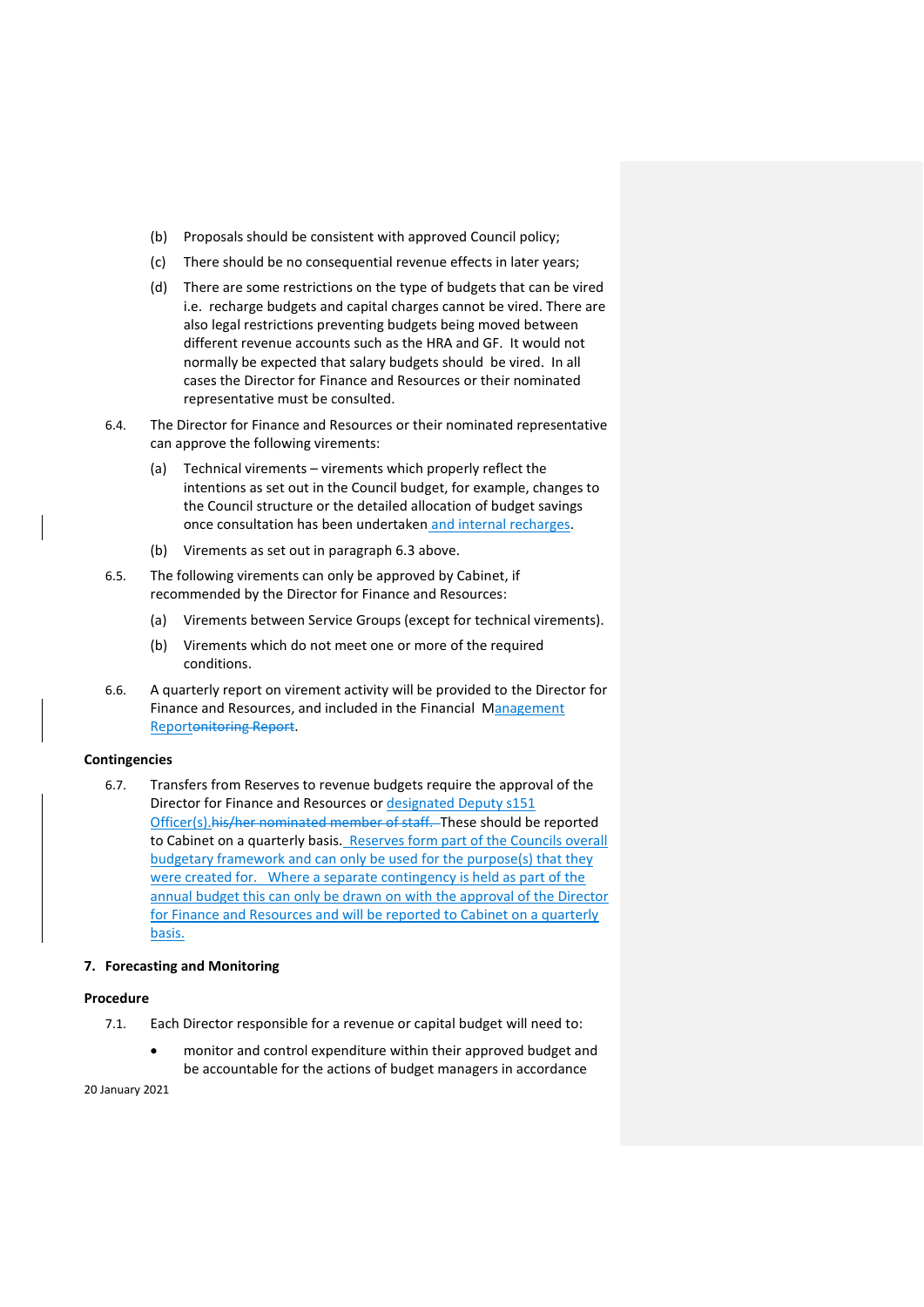with the reporting timetable issued by the Director for Finance and Resources;

- report progress including the current and forecasted position against their budget in accordance with the guidance and timetable set using the Council's approved financial management systems, to ultimately report to Cabinet in the budget monitoring report in consultation with the Director for Finance and Resources;
- highlight any significant risk which may impact on the forecast; and
- keep the Director for Finance and Resources informed of any actual or likely changes which will/may have a significant impact on current or future budgets as soon as this is identified.
- Complete and sign off an accountability letter each year to confirm that their budgets have been managed appropriately.
- 7.2. The Director for Finance and Resources will also provide guidance on and co-ordinate the budget monitoring process and the form, basis, supporting information and timetable for the preparation thereof.
- 7.3. Budget managers are responsible for contacting the relevant Strategie Senior Finance Manager Finance Business Partner with any requests for carryover of budgets including project funding which will only be approved by the Director for Finance and Resources where:
	- (a)there is sufficient funding to complete the project; and
	- (b)there is good reason why the expenditure could not have been completed during the financial year.
- If it is forecast that any exceptional amounts of income or expenditure are likely to arise in any period and will exceed £100k, the Treasury Management team must be informed.
- 7.5.7.4. The Director for Finance and Resources will report to Cabinet on a quarterly basis on the budgetary position across revenue and capital, including details of financial forecasts, risks and actions being taken to achieve the overall budgetary objectives. Reporting to CLT will be carried out on a monthly basis.

# <span id="page-16-0"></span>**8. Management of Approved Capital Projects**

#### **Procedure**

- 8.1. Directors are responsible for managing the overall capital programme for their Service Group, via a designated Programme Board. This includes:
	- (a) ensuring that the overall actual and forecast outturn for the current year is not in excess of the level of spend approval
	- (b) ensuring commentary on the project progress is correct; and
	- (c) the forecast outturn is as accurate as possible and that projects are well managed and controlled in accordance with the Council's project management framework. Regard must also be made to the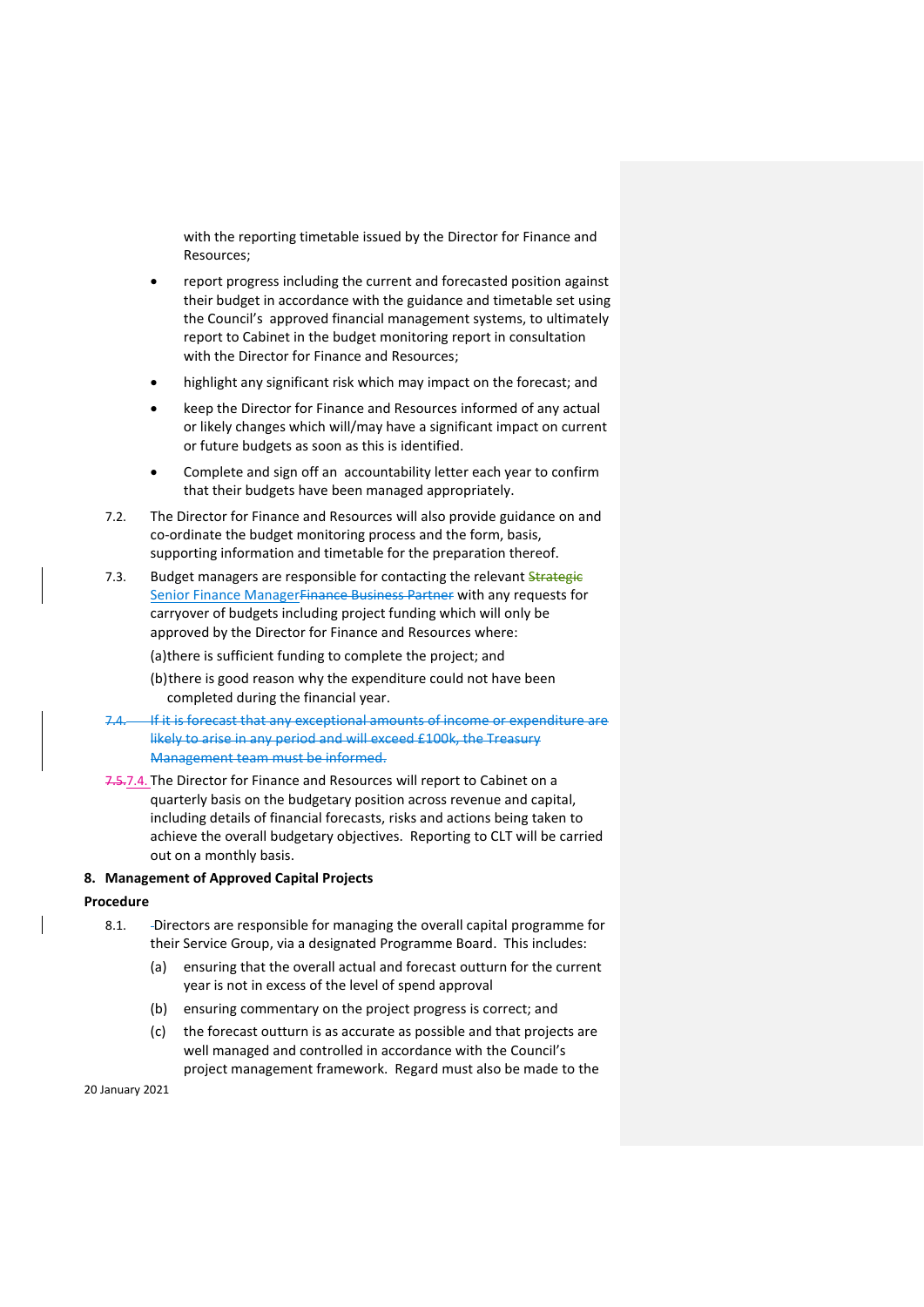overall actual and forecast outturn over the whole life of all approved schemes.

- (d) Where actual or forecasted spend has or is likely to exceed the level of spend approval this should be reported at the earliest opportunity to the relevant Programme Board and the Director for Finance and Resources together with reasons for this and any measures being taken to address this.
- 8.2. Directors are authorised to spend on any scheme (for which they have delegated responsibility) up to the spend approval included in the latest approved capital programme for that scheme. The approved programme comprises only projects for which spend approval has been given by Cabinet. In year expenditure should be managed within the in-year programme budget, as well as total expenditure over the life of each scheme.
- 8.3. As part of the monitoring process, Directors must provide the the-Director for Finance and Resources must be provided with a written explanation of all significant in-year under and overspends compared to spend approval. This must include plans to address the under / over spending as appropriate.
- 8.4. Proposed additions to the programme during the financial year should be considered by the relevant Programme Board and where supported submitted to the Corporate Portfoliorogramme Board for final clearance prior to submission to Cabinet for formal approval, supported by a project START document. Cabinet has delegated authority from Council to authorise, once the programme has been set, to approve new capital schemes and variations to existing schemes, subject to funding being available and the schemes being in accordance with the Council's objectives and priorities. Exceptions outside of the usual annual budget process will only be taken in exceptional circumstances and must be fully justified as this can lead to sub-optimal investment decisions when taken as a standalone funding decision.
- 8.5. Directors should ensure that appropriate and adequate information is maintained for each scheme, showing as a minimum:
	- (a) planned start date and any subsequent revisions;
	- (b) planned completion date and any subsequent revisions;
	- (c) gross value of scheme (both capital and revenue expenditure); expenditure to date;
	- (d) forecast final outturn (including an up to date cashflow);
	- (e) budgeted expenditure for the current year;
	- (f) expenditure during the current year to date;
	- (g) forecast outturn for the current year; and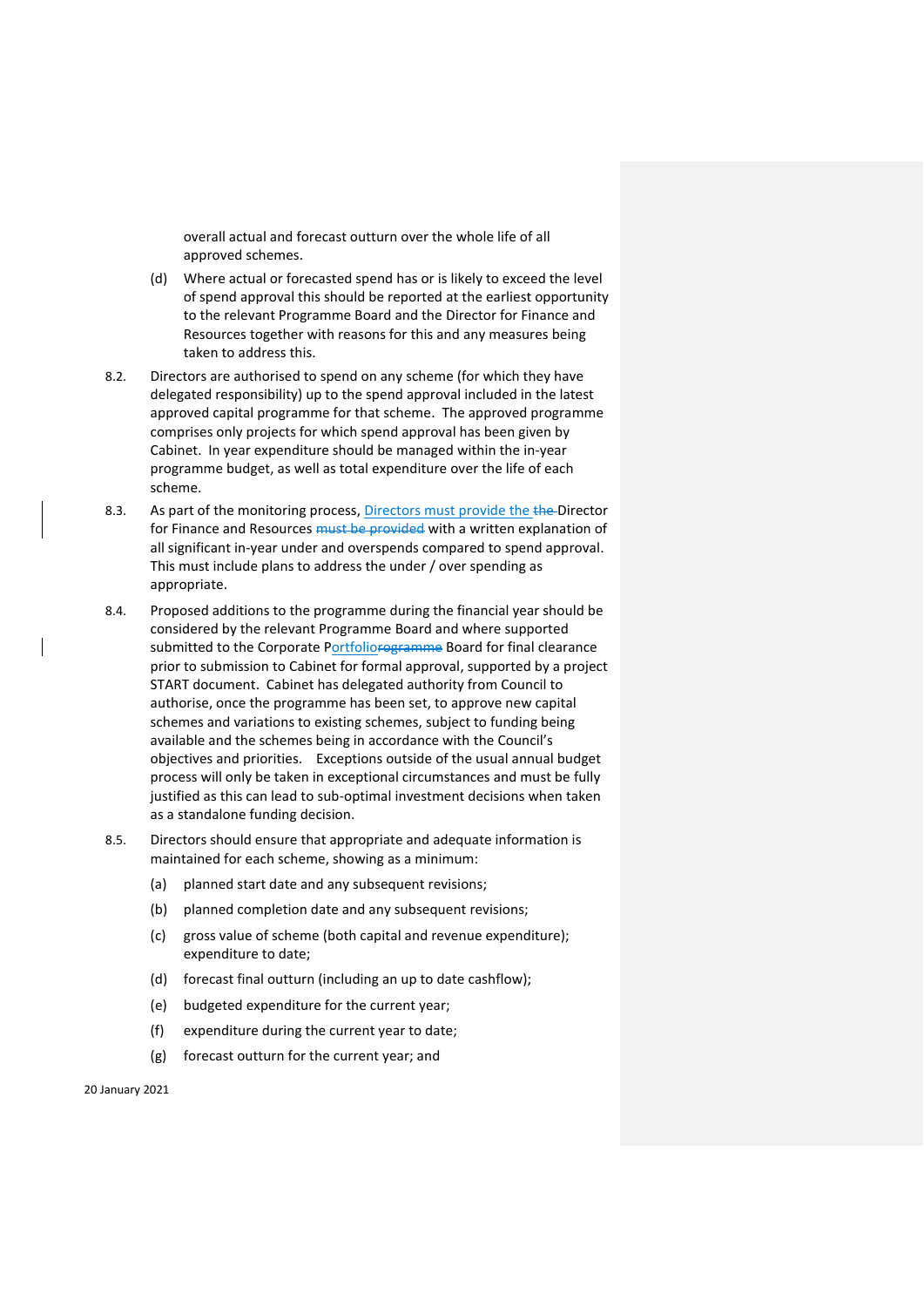- (h) estimated carry forward expenditure to the following year.
- 8.6. Cabinet approval is required for all changes to resource and spend approval. Except in urgent circumstances, approval for these will normally be requested as part of the quarterly Financial Management ReportBudget Monitoring Report to Cabinet.
- 8.7. Where actual or forecast expenditure on a scheme varies from the spend approval any agreed variances should be reported to Cabinet as part of the quarterly Financial Management ReportBudget Monitoring Report for information.
- 8.8. Where it is not possible to take programme changes to Cabinet due to the need to make an urgent or speedy decision, the rules contained within the Constitution on delegated decision-making and urgent decisions will apply.

20 January 2021

 $\overline{\phantom{a}}$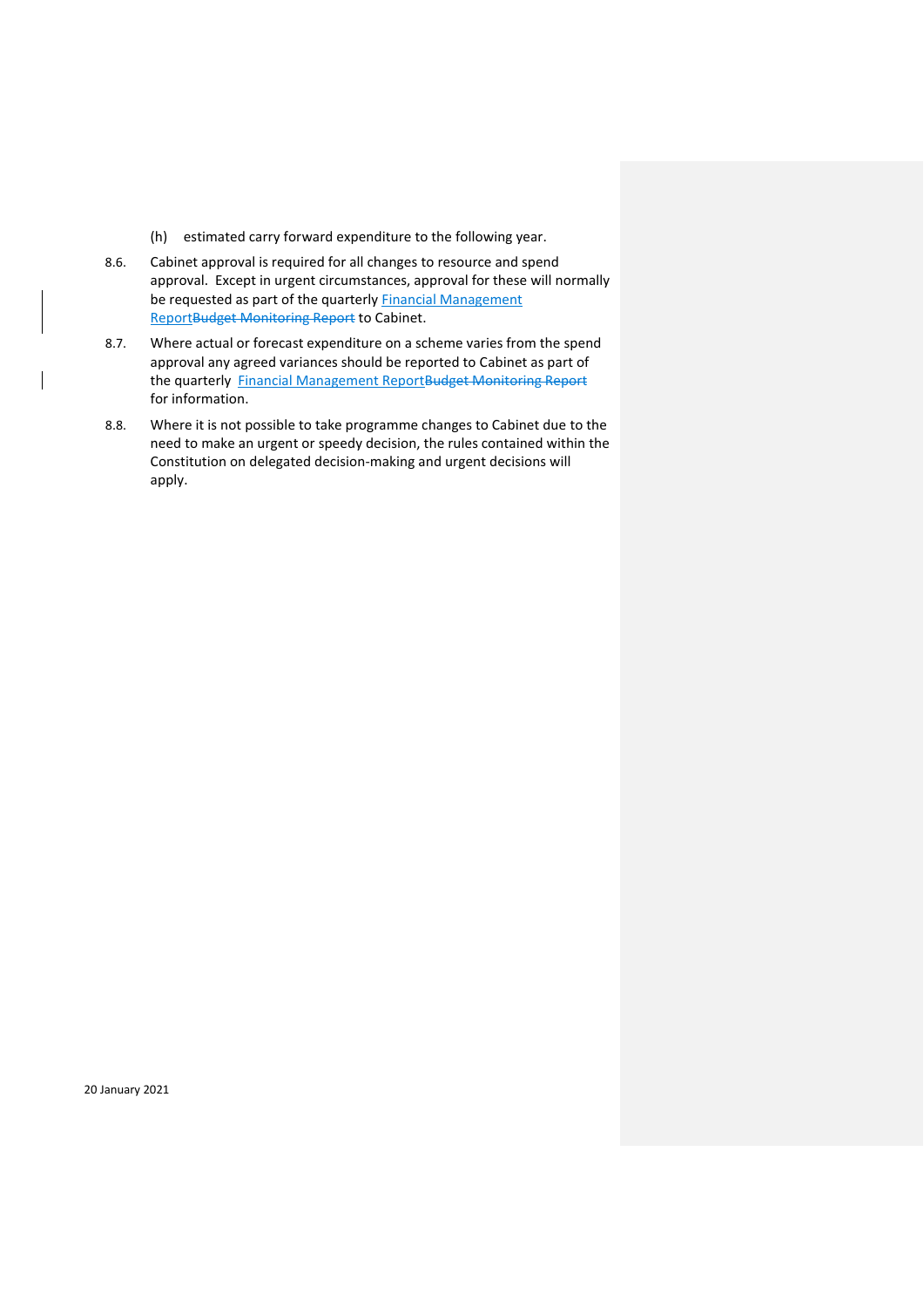8.9. At the completion of capital projects a benefits realisation report will be prepared for and signed off by the relevant Programme Board. The Programme Board will be accountable and report to the Corporate Programme Board on an exceptions basis across their portfolio of projects. Benefit realisation reports will be published.

# <span id="page-19-0"></span>**9. Record of Contracts for Capital and Revenue**

# **Procedure**

- 9.1. Each Director will need to maintain sufficient records for all contracts. Theseis should be held on the Corporate Contract Management System (Intend). Directors are responsible for ensuring that these are records are complete and accurately recorded. link through to the Contracts Register held by Procurement and the details reconciled and revised to ensure that there is, effectively, a single record.
- 9.1.9.2. Directors must appoint a nominated Contract Manager to oversee the delivery of each contract within their area of responsibility. The Contract Manager is responsible for ensuring that the contract is delivered and that payments or income related to the performance of the contract are in line with the relevant contract provisions. Contract monitoring shoud be recorded on the Intend Contract Management System.
- 9.2.9.3. The specific requirements of contract processes are set out in Contract Procedure Rules which can be found on the intranet and are applicable to all contracts.

# <span id="page-19-1"></span>**10.Year End and Statement of Accounts**

# **Closing the accounts**

- 10.1. The Director for Finance and Resources will issue guidance and a timetable on the processes that are required for successful closure of accounts.
- 10.2. Each Service Group is responsible for ensuring that they follow the timetable and that all expenditure is properly accounted for during the year. In particular, that all goods receipting and raising of debtors is undertaken correctly. If there is any doubt over what is required budget managers should consult their Senior Finance Managertrategic Finance Business Partner.
- 10.3. The Director for Finance and Resources will report on the financial outturn to the Cabinet and will require each Service Group to provide explanations for any major variations between forecasts in month 9 and actual expenditure at the end of the year.
- 10.4. The Director for Finance and Resources will compile the draft statement of accounts and provide this to the Council's external auditors by the statutory deadlineend of May each year. The Audit Committee will be provided with a copy of the draft accounts and will be asked to approve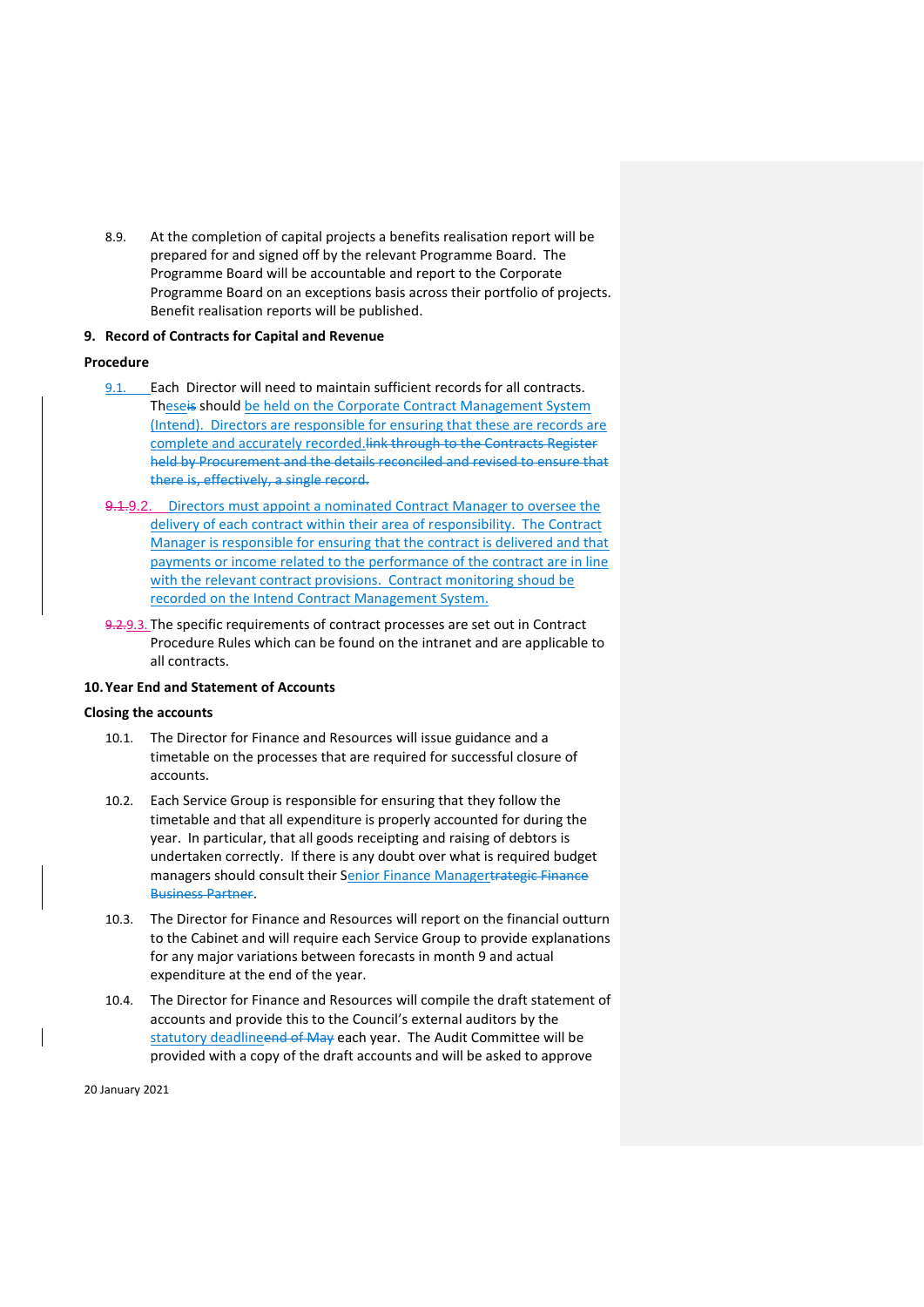the audited accounts by the statutory deadline.no later than 31 July each year.each year.

## **Accounting Policies**

10.5. The Director for Finance and Resources will:

- (a) determine accounting policies, systems and procedures and the form of financial records and statements in accordance with statute and recognised best practice (defined by International Financial Reporting Standards (IFRSs), CIPFA Accounting Codes of Practice and International Accounting Standards (IAS));
- (b) provide guidance and advice on all accounting matters;
- (c) monitor accounting performance to ensure an adequate standard for all services; and
- (d) certify all financial returns, grant funding applications and claims and other periodic financial reports required of the Council.
- 10.6. Each Director will:
	- (a) implement accounting procedures and adopt the form of financial records and statements as determined by the Director for Finance and Resources;
	- (b) obtain the approval of the Director for Finance and Resources prior to introducing or changing the form or method of existing accounting systems and procedures, financial records or statements. Approval is to be requested from the Director for Finance and Resources or nominated representative in writing. The request must give details of the proposed change and the anticipated benefit from the change, an estimate of the costs involved and the proposed implementation date. Internal Audit should be involved prior to any decision being made;
	- (c) complete and pass to the Director for Finance and Resources financial returns and other financial reports requiring certification in good time;
	- (d) keep a proper segregation of duties for staff with financial responsibilities;
	- (e) supply information in a timely manner and in the format as requested by the Director for Finance and Resources to support the production of the statement of accounts;
	- (f) review the basis and level of fees and charges on at least an annual basis and ensure the resulting fees and charges are submitted as requested by the Director for Finance and Resources for approval through the annual budget process;
	- (g) ensure levels of income received are compared to budgeted income on a regular basis and differences are promptly investigated and addressed;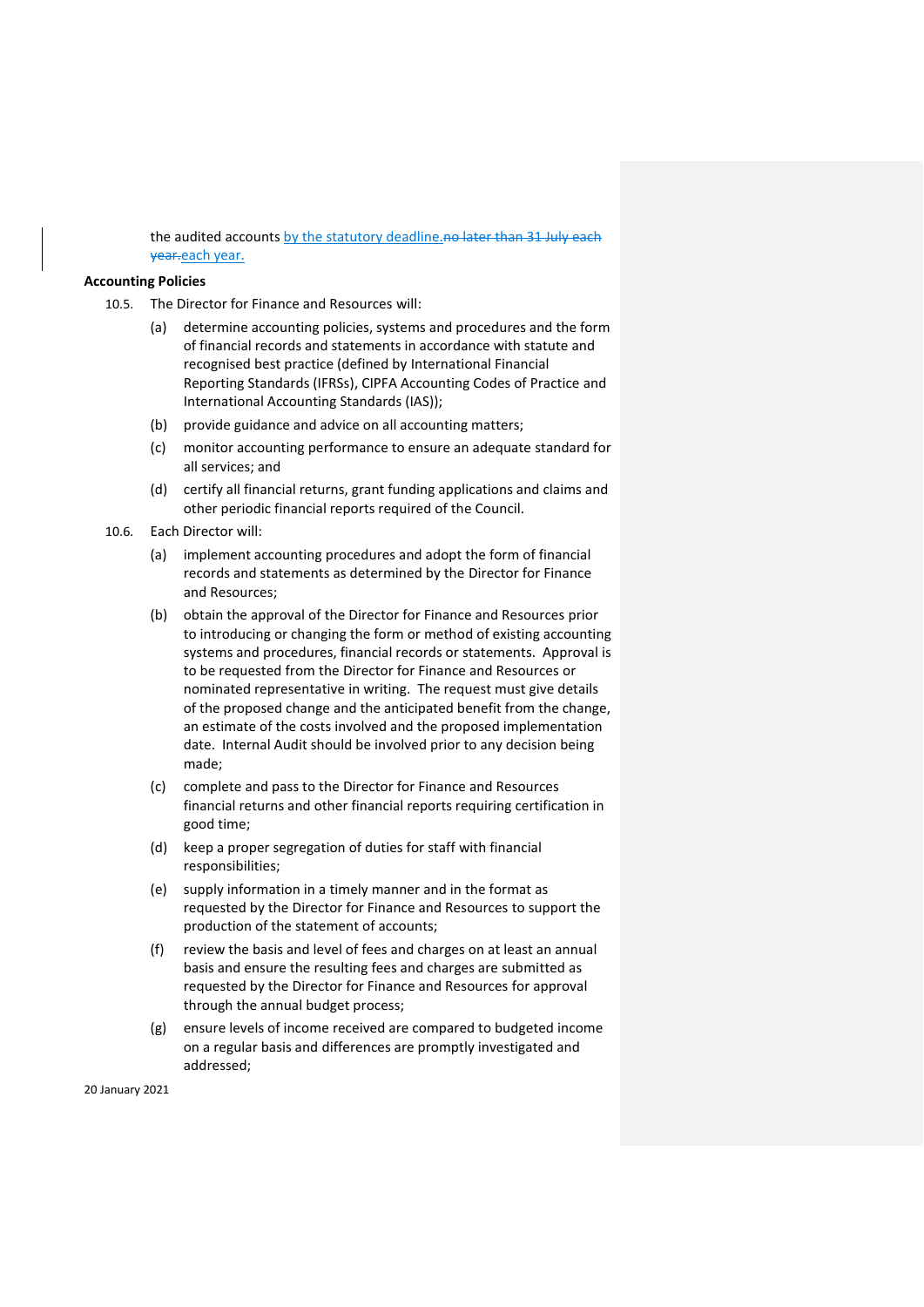- (h) ensure all debts raised are accurate, have been agreed with the third party, are raised promptly and maintained on a regular basis. Every effort must be made to recover income owed to the Council;
- (i) ensure budget managers support the Recovery Team as appropriate with actions for collectable debts. Where this function has been retained by the Service Group the relevant Director will ensure wherever possible outstanding sums are recovered. This includes ensuring further recovery action is taken where debts remain unpaid;
- (j) where debt collection has been retained by the Service Group, ensure budget managers inform the Director for Finance and Resources where the opportunity to collect a debt has been exhausted to enable the debt write-off process to be initiated. For the avoidance of doubt, budget manager approval is not required to write off historic unrecoverable debt.
- 10.7. All accounting procedures will be determined by the Director for Finance and Resources. Where procedures and records are maintained in a Service Group other than that of the Service Group of Resources, the appropriate Director will be responsible for ensuring they are compliant with the appropriate accounting policies, processes and audit requirements.
- 10.8. The Director for Finance and Resources will:
	- (a) ensure that proper financial processes are followed with regard to financial planning and monitoring;
	- (b) ensure compliance with the CIPFA Code of Practice for Treasury Management / Prudential Code; and
	- (c) maintain adequate accounting policies and records to satisfy external audit and other regulatory bodies.

# <span id="page-21-0"></span>**11.Income and VAT**

#### **Introduction**

- 11.1. It is important that all income due to the Council is accounted for in accordance with the Council's Income Policy and collected, banked and properly accounted for. This includes income received by electronic means such as debit/credit cards, internet, telephone and direct debits.
- 11.2. All budget managers are responsible for raising and collecting income in a timely and accurate manner.
- 11.3. Wherever possible, charges for services should be collected in advance of delivery. Budget managers should validate that a payment has been received prior to service delivery.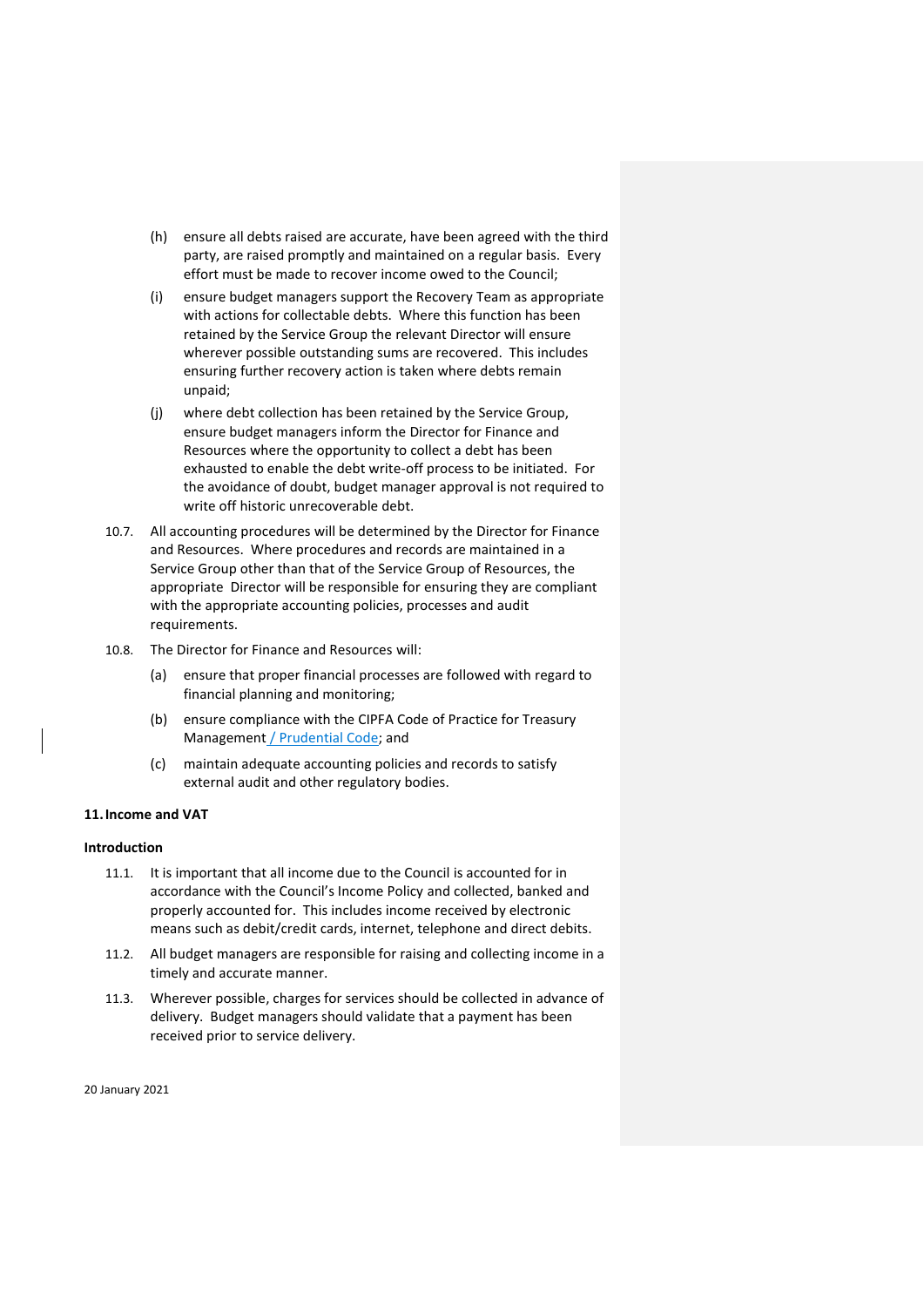11.4. Where monies are received for a service on or before delivery without the need to present an invoice this income is normally treated as un-invoiced.

## **Prohibited application of income**

- 11.5. Expenditure must never be made out of income collected (other than valid refunds).
- 11.6. Income must not be added to imprest/petty cash balances.
- 11.7. Personal cheques must not be cashed out of income collected on behalf of the Council.

# **Recording and billing**

- 11.8. Un-invoiced income collected should be entered promptly into the Council's income system. When payment is made by credit or debit card, the card details should not be recorded under any circumstances and the payment details should be made only via a card payment system approved by the Director for Finance and Resources. When receiving payment by debit or credit card and the customer is present, under no circumstances should the card details be recorded or payment made other than electronically via insertion into a Council-approved chip and pin device. It is important to follow these rules as non-compliance risks a substantial fine for breaching the payment card industry's security rules.
- 11.9. Cash handling should be kept to a minimum. Directors/Assistant Directors/ Group Heads of Service should only collect income as cash when other payment routes are not available and must put in place additional controls if any income is agreed to be collected in cash. These arrangements must provide that:
	- (a) colleagues are appropriately trained in income collection, accounting and cash handling arrangements;
	- (b) sufficient separation of duties are in place;
	- (c) official receipts are available on request;
	- (d) proper records are kept;
	- (e) VAT is properly accounted for;
	- (f) all money received is banked as soon as practicable and no later than one week after receipt;
	- (g) where it is necessary for cash to be held prior to it being paid into the Council's bank account, it should be kept in an appropriate secure environment;
	- (h) any insurance limits on safes are adhered to; and
	- (i) security of staff and customers is maintained when cash collections are involved.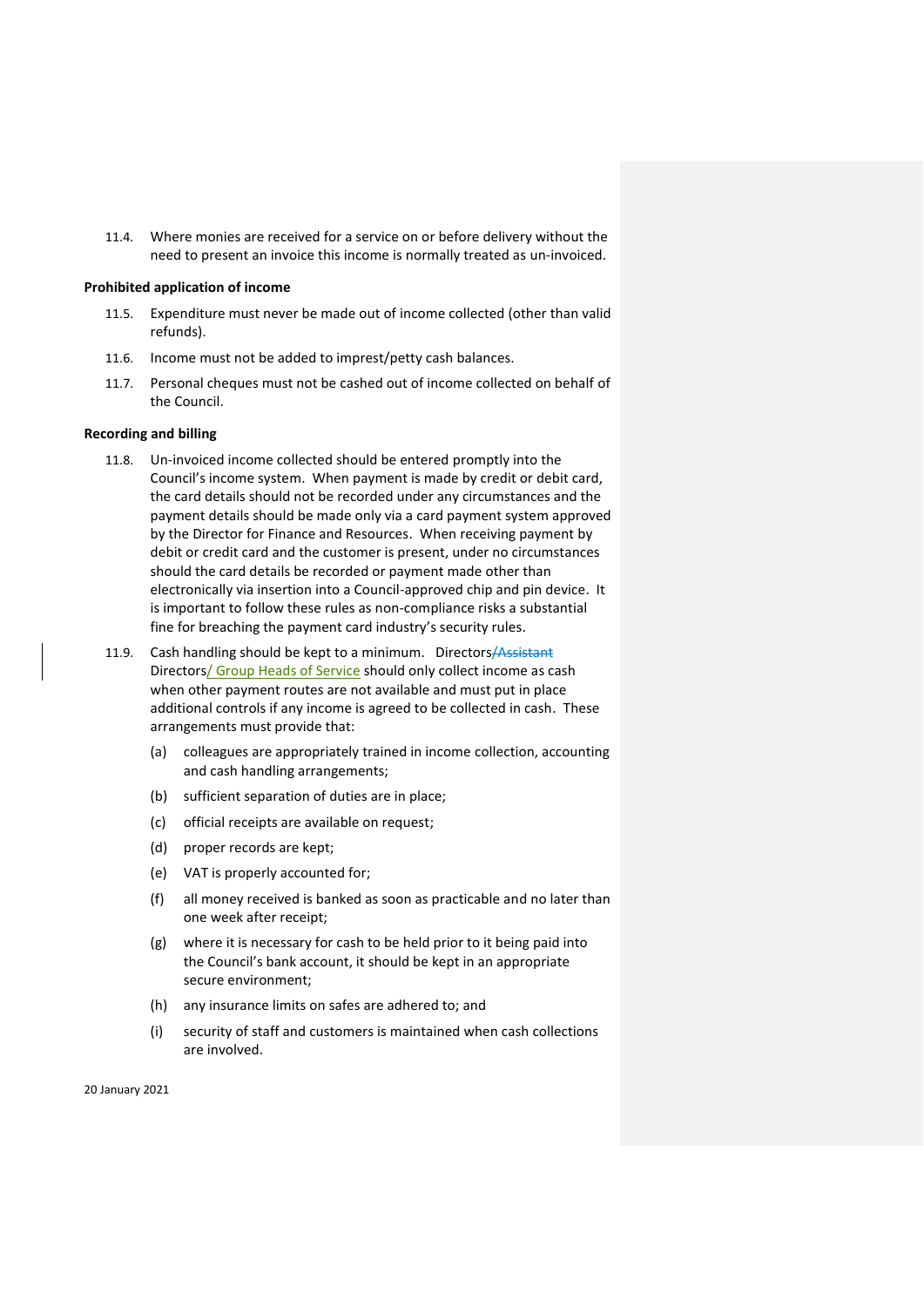- 11.10. When paying money in on behalf of the Council, it is important to ensure that there is a matching record providing appropriate details of the deposit, including:
	- (a) the amount of the cheque;
	- (b) suitable coding for the income system;
	- (c) the customer's name;
	- (d) the official receipt number; and
	- (e) the officer's name.
- 11.11. The relevant Director will need to ensure that any debts raised are accurate, appropriate and due to the Council.
- 11.12. Budget managers are responsible for setting out the basis of the charge to the recipient of the service and that the amounts billed are consistent with the approved list of fees and charges.
- 11.13. The following process must be followed for all billing:
	- (a) Only billing systems approved by the Director for Finance and Resources may be used.
	- (b) A debtor account must be opened (if an account has not previously been created) using the approved financial / billing system, including grant income.
	- (c) Invoices must be raised in a timely manner (within 5 working days of the debt being identified);
	- (d) an accurate record of the debt; and
	- (e) state the period and goods/services the invoice covers.
	- (f) If the service provided is for a long period, an invoice may be raised at regular periods during the provision of the service.
	- (g) If an invoice is disputed by the debtor this will be noted by the Recovery Team. This disputed invoice is then passed to the relevant budget manager.
	- (h) The budget manager must resolve any dispute within 14 working days or notify the Recovery Team if a dispute takes longer to resolve.
	- (i) If a credit note or adjustment to a future bill is required this must be authorised in accordance with the Financial Scheme of Delegation. Under no circumstances can a valid debt which is uncollectable be written off in full or part by the use of a credit note.
	- (j) Debts not paid on time will be processed through the debt recovery process, which includes issuing reminder letters and may include referral to a debt collection agency or legal proceedings depending on any statutory requirements.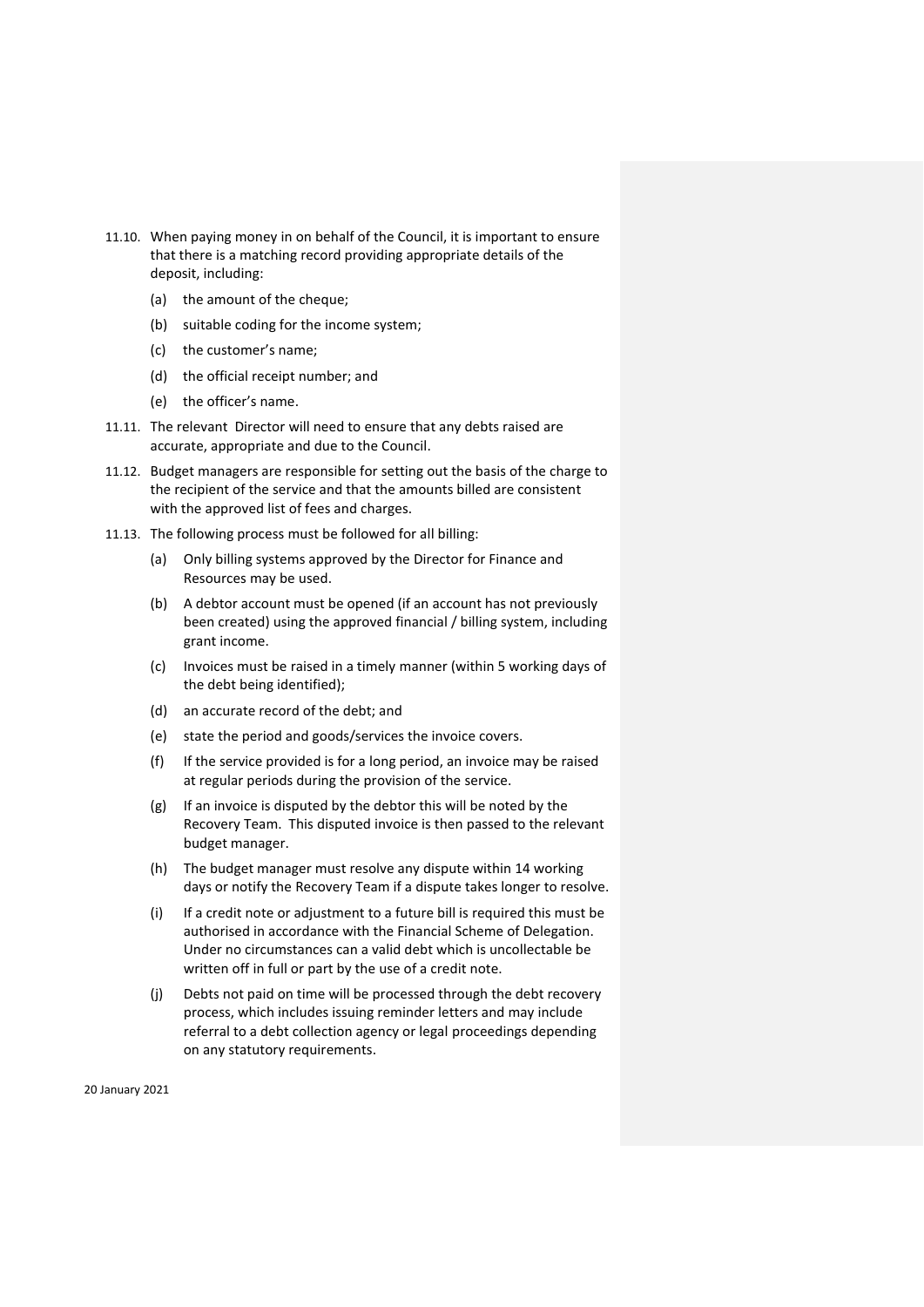- (k) If debt collection is not successful, the debt is written off in accordance with section 12 below.
- 11.14. Instalment payments should be agreed by the Recovery Team Manager, based on a reasonable belief that there is no means of immediate payment.
- 11.15. All debts for write-off consideration should be compiled on a quarterly basis for approval. All write-offs must be approved by the Director for Finance and Resources or his/her authorised nominee (as set out in [12](#page-24-0) below).
- 11.16. The Council's debt position and performance including sums written off will be reported to Cabinet on a quarterly basis as part of the regular Financial Management Report. Budget Monitoring Report.

#### **Accounting and Managing VAT**

- 11.17. A key part of the Council's accounting arrangements include the management, reporting and recovery of VAT.
- 11.18. The Director for Finance and Resources is responsible for ensuring that appropriate processes are in place to submit monthly VAT returns to optimise the recovery of VAT on the cost of goods, supplies and works.
- 11.19. Service Groups need to follow relevant financial instructions and procedures in relation to VAT to apply VAT on fees and charges correctly. The treatment of VAT on fees and charges should be considered at the time of introducing or revising charging schemes and advice must always be sought from the Director for Finance and Resources before proceeding.
- 11.20. The Director for Finance and Resources is responsible for managing the Council's VAT liabilities including the 5% Partial Exemption Limit, with the aim of minimising liabilities through effective tax planning, including Electing to Waive Exemption.
- 11.21. Contact with HMRC in relation to VAT issues or inspections should be channelled through the Director for Finance and Resources.

# <span id="page-24-0"></span>**12.Bad Debts/Write-offs/Loss of Income**

# **Background**

- 12.1. The Council always seeks to maximise revenue collection. However, in certain circumstances debts will be deemed to be uncollectable.
- 12.2. Where debts are "cancelled" because they have been incorrectly raised (e.g. wrong amount, wrong debtor) or "waived" because a clear policy decision (agreed with the Director for Finance and Resources) has been taken not to charge or to reduce the charge of an amount otherwise properly payable by a debtor then the following process does not apply.

# **Approval process**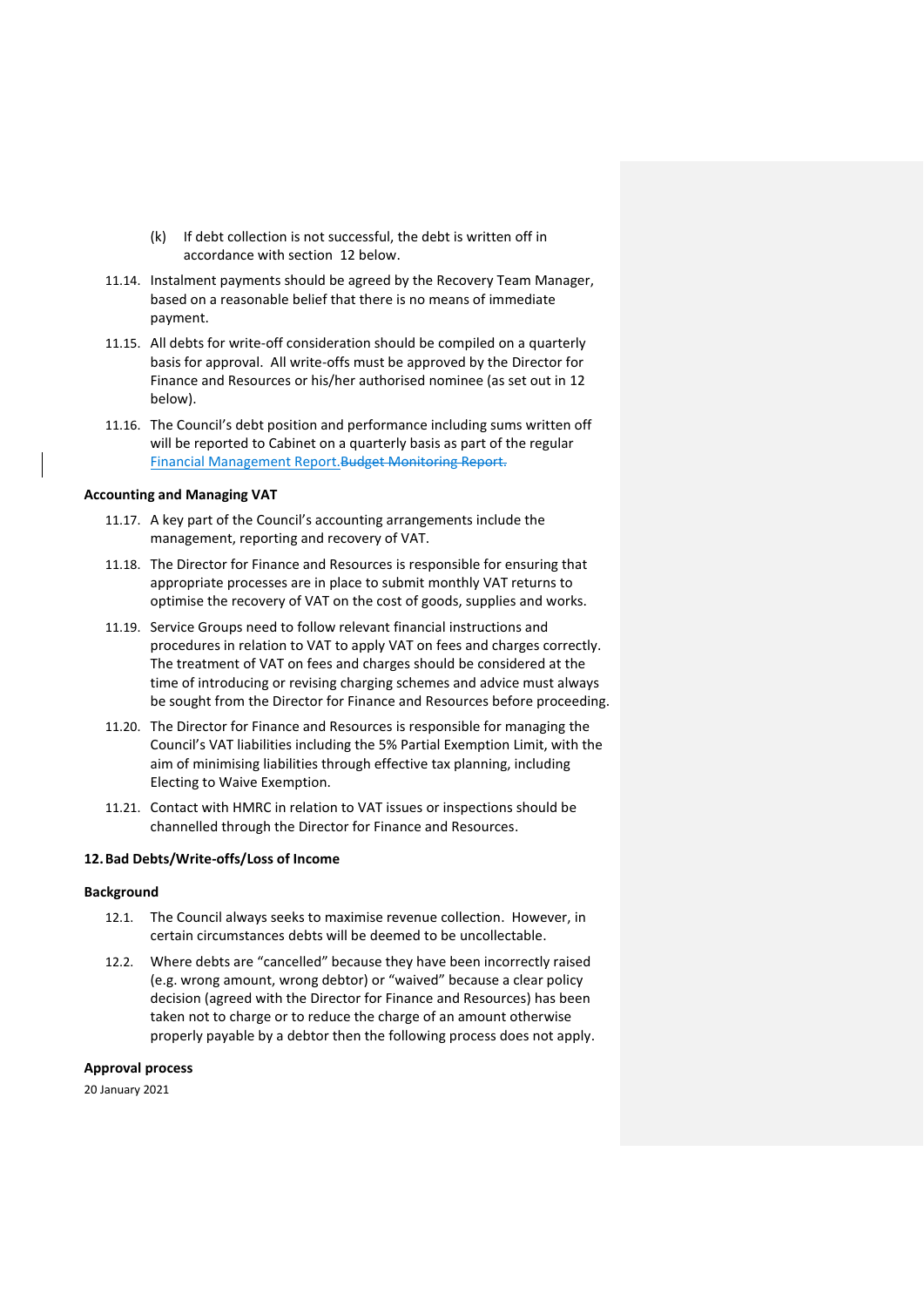- 12.3. The Director for Finance and Resources or his/her nominated member of staff may approve the write-off of any amounts properly charged, but deemed uncollectable, in the following cases:
	- a) Bankruptcy,  $\theta$  liquidation or in the case of an individual death (where every effort should be made to minimise the loss);
	- b) The company having ceased trading and there being no assets;
	- c) Court decisions.

 $\overline{\phantom{a}}$ 

<span id="page-25-0"></span>12.4. Other bad debts or loss of income, not falling into these categories, may be written off in accordance with the Financial Scheme of Delegation.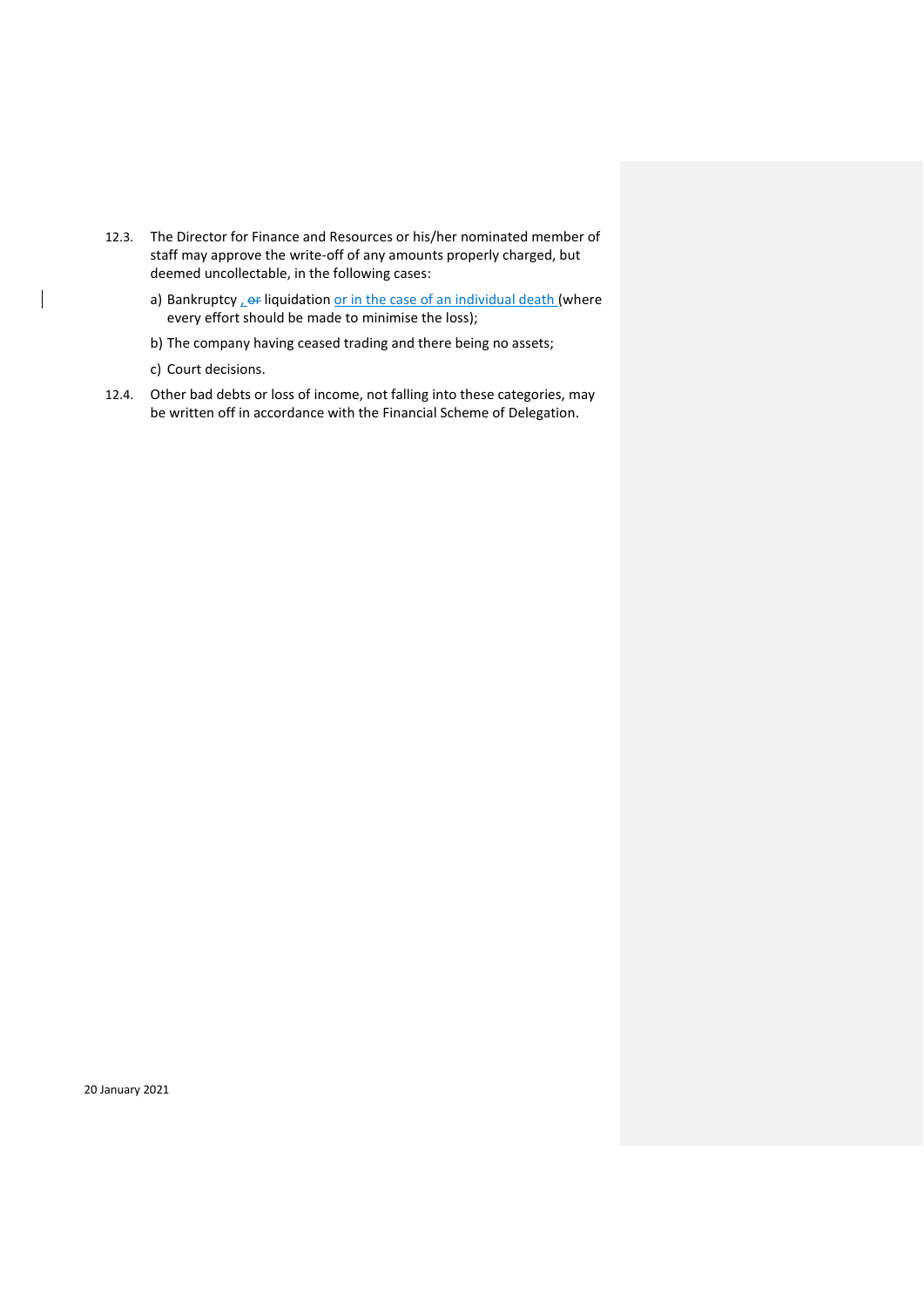## **13.Banking Arrangements**

# **Procedure**

- 13.1. The Council's banking arrangements are the responsibility of the Director for Finance and Resources. Bank accounts can only be opened with the approval of the Director for Finance and Resources or his/her nominated member of staff. All bank accounts must include Milton Keynes Council (or "MKC") in their title.
- 13.2. The Director for Finance and Resources or his/her nominated officer must approve the signing arrangements for each bank account including the names of colleagues authorised to sign cheques and issue instructions to the bank and the limits of their authority.
- 13.3. Directors are responsible for ensuring that all bank accounts within their Service Group (imprests) are operated properly and reconciled at least once a month.
- 13.4. Directors must ensure that loans are not made to third parties and that interests are not acquired in companies, joint ventures or other enterprises without the approval of the Cabinet or the Council, following consultation with the Director for Finance and Resources.
- 13.5. All monies collected must be handled and banked in accordance with section 11.9.

# <span id="page-26-0"></span>**14.Treasury Management**

# **Procedure**

- 14.1. All investments and borrowing will be made in the name of Milton Keynes Council.
- 14.2. All securities which are the property of, or are in the name of, the Council and will be recorded, managed and monitored by the Director for Finance and Resources.
- 14.3. The Director for Finance and Resources will produce a treasury management strategy statement and treasury management policy statement and submit them to Cabinet and then to Council each year. The Director for Finance and Resources will report quarterly on treasury management activities against the approved strategy, and will revise the treasury management strategy as appropriate and submit to Cabinet/Council for approval.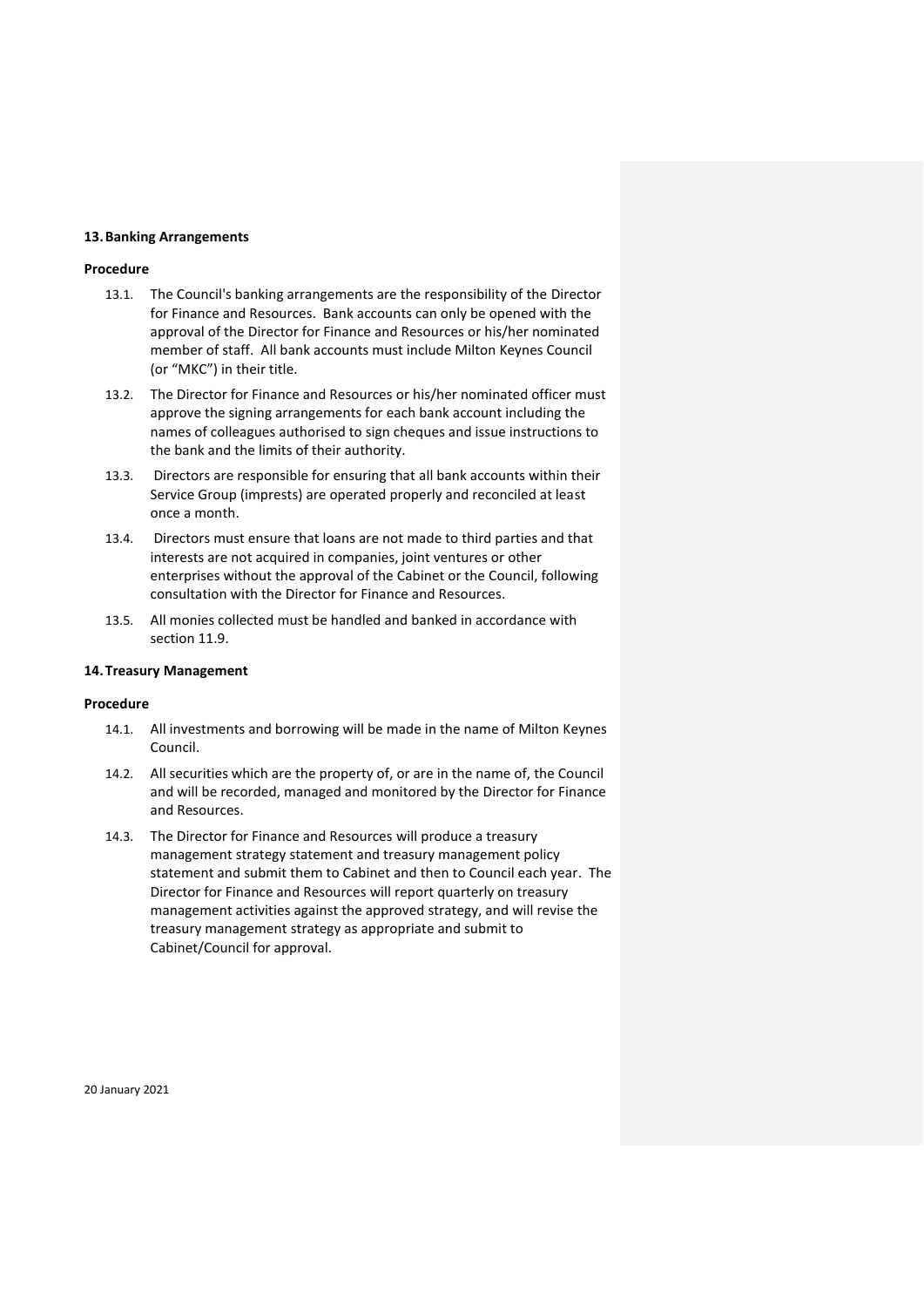- 14.4. All treasury management activities will be conducted by the Director for Finance and Resources in line with the relevant CIPFA Code of Practice and Cross-Sectoral guidance notes for Treasury Management in the Public Services and the CIPFA Prudential Code for Capital Finance in Local Authorities.
- 14.5. Adequate division of duties must exist between arranging and settling of transactions. Additional segregation must exist between arranging and recording of transactions.
- 14.6. A separate Treasury Management Practices manual is maintained which sets out the detailed operational arrangements that are to be followed to ensure that the Councils cash and debts are managed in line with legislation, relevant codes of practice and the Council's own Strategy.

# <span id="page-27-0"></span>**15.Pension Bonds and Guarantee**

- 15.1 The implications of pension related risks need to be considered:
	- (a) at the outset of any procurement exercise;
	- (b) where a waiver is requested, as part of any waiver request;
	- (c) in all other circumstances, prior to entering into any contract.
- 15.2 The general position is that contractors are responsible, during the contract term, for all pension contributions relating to relevant employees engaged by them in a council contract. This includes any increases to the pension contribution rates during the contract and any exit deficit pertaining to such contract period.
- 15.3 Contractors are also responsible for the costs of any pension bond that may be set by the administering authority or the actuaries. This requirement should be explicit in the tender documentation.
- 15.4 In limited cases, the Director for Finance and Resources may agree for the Council to act as a guarantor instead of requiring a pension bond from the contractor. This is at the discretion of the Director for Finance and Resources and based on risk assessment in a particular contract.
- 15.5 Any agreement by the Director for Finance and Resources to the Council providing a guarantee as stated at section 15.4 above will be subject to approval by the Cabinet or relevant Cabinet Member.
- 15.6 Director for Finance and Resources may also at his/her discretion agree to accept a cash deposit in lieu of a pension bond requirement from a contractor. Such acceptance shall be based on risk assessment and subject to approval by Cabinet or Cabinet Member.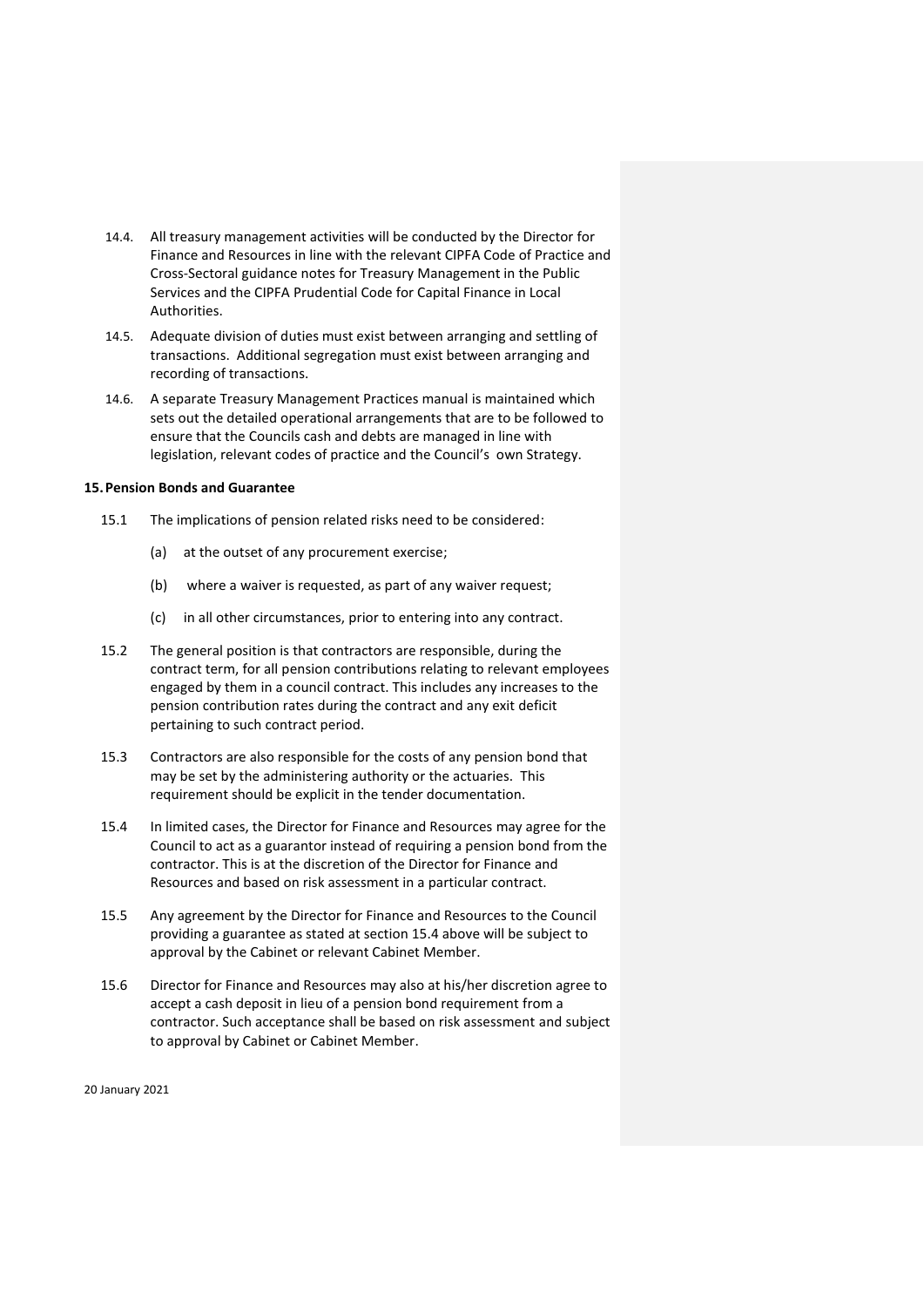#### **16.Payment of Grants and Benefits to External Bodies**

#### **Procedure**

- 16.1. All claims must be correctly certified and submitted only if all conditions are met. Directors must nominate an accountable Officer for each grant within their areas of responsibility. The Director or designated Officer is responsible within their Service Group for examining, verifying and certifying grant/benefit payments. Certification means that:
	- (a) the grant/benefit payment has not been paid previously;
	- (b) the payment is lawful and in accordance with the Council's policy;
	- (c) the payment is arithmetically correct; and
	- (d) the grant is within budget provision.
- 16.2. When making payments for which external funding can be claimed, Directors need to be aware of any conditions/obligations laid down by the external funder that the Council must meet (e.g. monitoring of spending) and be satisfied that these conditions/obligations are being met. Any shortfall in grant will be met from within the individual budget of the responsible officer.
- 16.3. Where funding is dependent on the achievement of outputs, these must be evidenced and monitored accordingly by the responsible officer(s). Where any changes to the use of the grant funds arise, these must be approved by the grant originator.
- 16.4. The approval of the Cabinet or Cabinet Member (via a Delegated Decision) needs to be sought before a Director provides assistance to any outside body by way of loan, grant or guarantee over £10050k in any one financial year.
- 16.5. Before seeking Cabinet or Cabinet Member approval, each Director provides a record justifying the proposed award of the grant or guarantee, with a full business case to the Director for Finance and Resources.
- <span id="page-28-0"></span>16.6. Any proposal to give a grant or guarantee to an external body must take into account procurement law and state aid prohibitions with advice from legal, finance and corporate procurement obtained as necessary and reflected accordingly in the business case to Director for Finance and Resources and the report to Cabinet/Cabinet Member.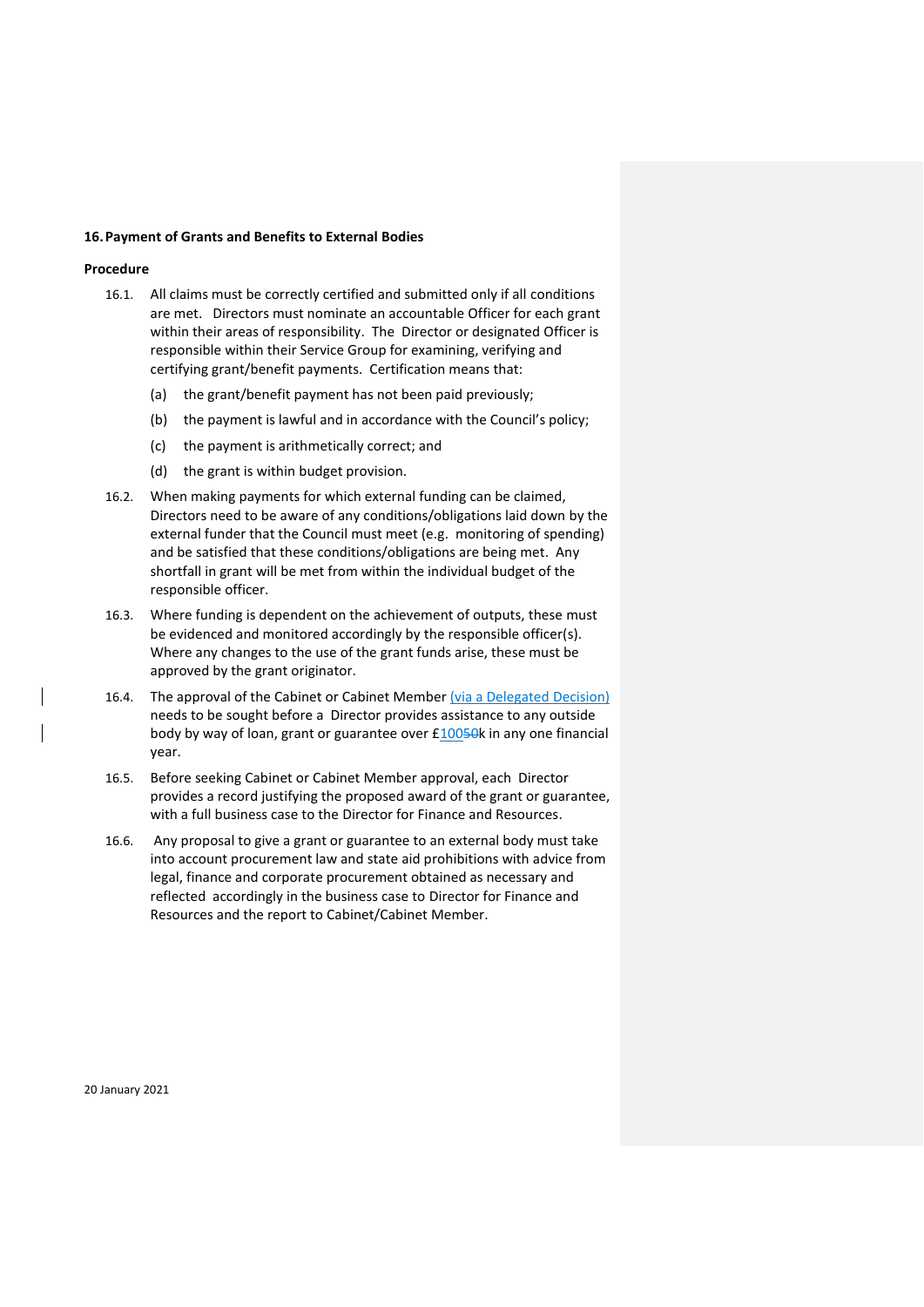# **17.Grants Received from External Bodies**

# **Managing grants**

- 17.1. The Director for Finance and Resources or Deputy s151 Officer(s) must be consulted on the financial and probity implications of all projects involving funding from external sources (e.g. Lottery grants, European Social Funds etc) prior to any application.
- 17.2. In promoting or committing the authority to any externally funded projects Directors must ensure adherence to any terms laid down by the Director for Finance and Resources.
- 17.3. The Director for Finance and Resources is responsible for accounting for non-specific Government Grants received and receivable.
- 17.4. Directors are responsible for:
	- (a) building in any agreed financial implications (e.g. matched funding) into the budget strategy;
	- (b) ensuring that all external funding agreed with external bodies is received and is properly recorded in the Council's accounts, liaising with the Corporate Finance Team;
	- (c) ensuring that the relevant Senior Finance Managertrategic Finance Business Partner is aware of and agrees all bids for external funding;
	- (d) ensuring that external funding which is sought supports the Council's service priorities;
	- (e) ensuring that any matched funding requirements relating to external funding agreements are provided for in the budget prior to any external funding agreement being concluded;
	- (f) ensuring that necessary approvals are obtained before external funding agreements are concluded; and
	- (g) investigating ways of maximising income.
- 17.5. Where the use of external funding for projects requires a financial commitment from the Council for which budget provision is not available, or where the acceptance of external funding would lead to a financial commitment beyond the current year, the relevant Director, in conjunction with the Director for Finance and Resources, will provide a written report to Cabinet giving a full appraisal of the financial implications for the Council of the scheme both in the current year and beyond. This report should also set out the ways that the external funding sought supports the Council's service priorities.
- 17.6. Where funding is used to support additional service provision or contributes to existing service provision then the Director responsible should have an exit strategy in place to deal with the expiry of the grant.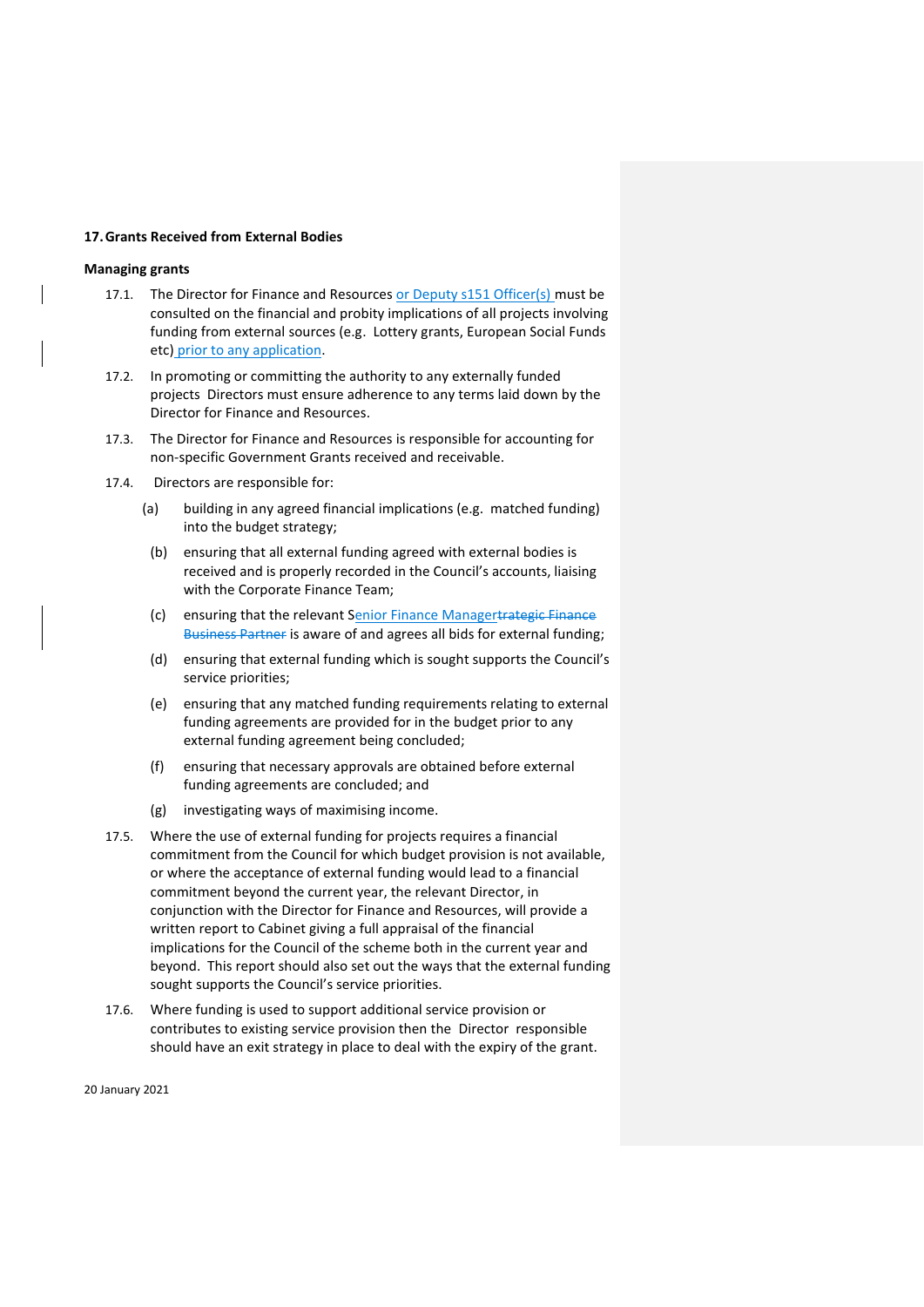- 17.7. Each Director nominates a named responsible (senior) Officer to be accountable for the performance and financial monitoring of each project. The responsible Officer should agree deadlines for the preparation of claims and returns with the relevant Senior Finance Manager **FBP**prior to Director for Finance and Resources sign-off.
- 17.8. Written approval must be obtained from the funder which clearly shows the approved allocation, the purpose of the grant and the financial period to which it relates.
- 17.9. The responsible Officer, prior to submission of any grant claim, confirm that all expenditure declared is eligible in accordance with the relevant funder's criteria, including purposes and deadlines.
- 17.10. Grant claims and monitoring returns working paper files must include an internal authorising form signed by the relevant Senior Finance Managertrategic Finance Business Partner and must be submitted within the funder's timescales.
- 17.11. Where receipt of funds from a third party (i.e. match funding) is part of any grant submission, Directors must follow the guidance which has been provided by the Director for Finance and Resources.
- 17.12. The manner in which external funding is managed will be in accordance with Council policy, Contract Procedure Rules and these Regulations, in addition to the funder's own requirements.
- 17.13. Grant claim working papers should be maintained in a form agreed by the Director for Finance and Resources.

## **General Grants**

- 17.14. The Director for Finance and Resources is responsible for ensuring that all information required by the Government, which is to be taken into account in the annual settlement is available and updated where necessary in line with any information requests received.
- 17.15. The Corporate Finance Team will monitor any announcements during the year of changes to central government financing. As part of this any discussions by the DLUHCMHCLG Settlement Working Group will be reviewed and the possible implications of changes taken into account in financial planning reports to CLT and Councillors.
- 17.16. The Budget and Resources Scrutiny Committee will be informed of any developments in central government funding and will be fully informed of announcements of government grants.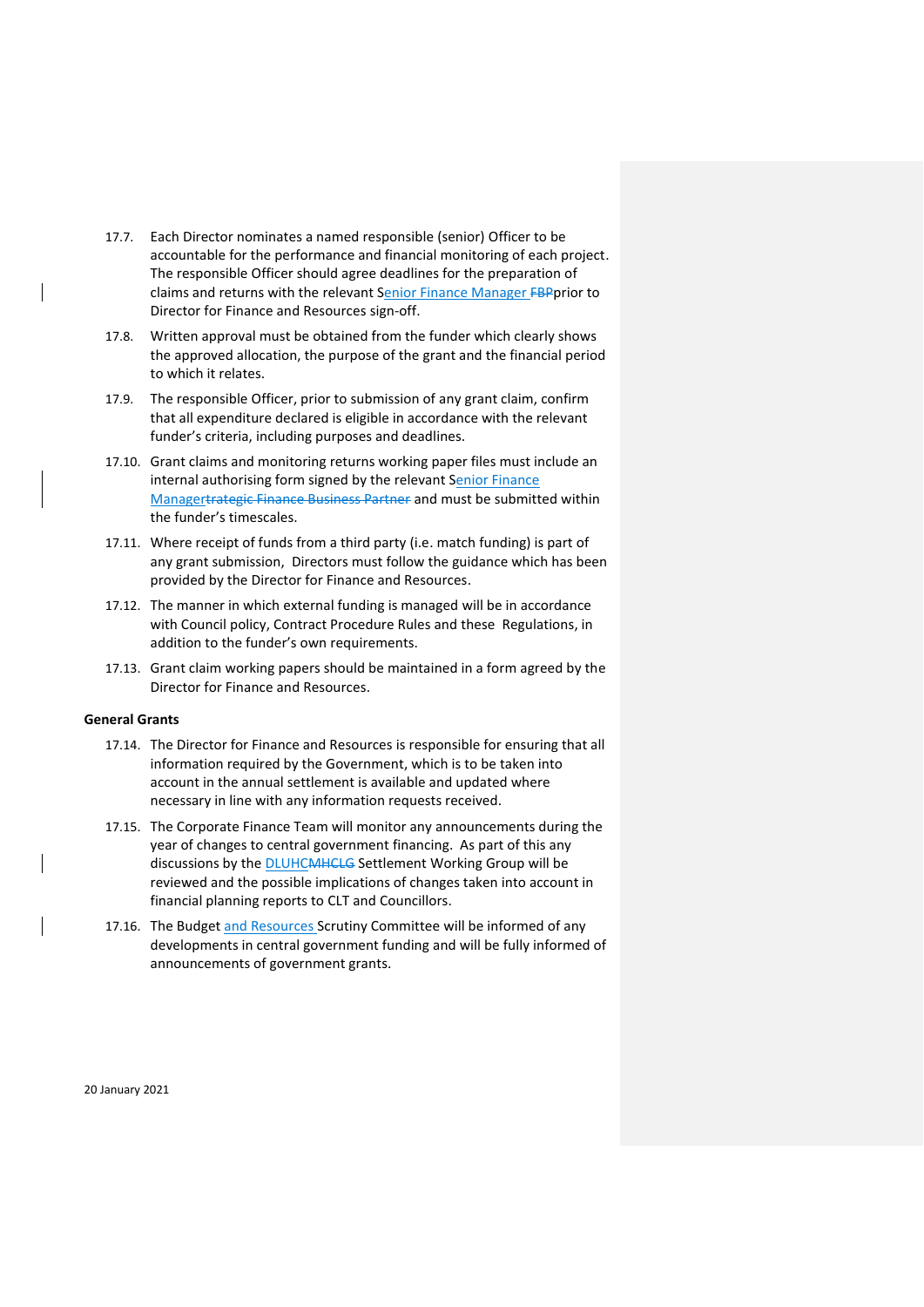## **Specific grants**

- 17.17. The Government provides a number of grants for specific purposes. It is the responsibility of Service Groups to ensure that these are recorded correctly and that estimates and forecasts are updated properly.
- 17.18. Each Director will ensure that Senior Finance Managertrategic Finance Business Partners isare informed of any changes in specific grants and that forecasts properly reflect these changes.
- 17.19. Where one of the conditions of a specific grant is that expenditure is time limited, it is the responsibility of the relevant budget manager to ensure that any spending associated with the grant is also limited to the same timescale to ensure that the authority does not become liable for further expenditure.

## **Grant letters and conditions**

- 17.20. Each external body that provides a grant to the authority will stipulate certain terms and conditions within the grant offer letter which are specific to each grant offer. It is good financial management practice to ensure that all colleagues responsible for the administration of grants adhere to the following principles:
	- (a) Grant claims and returns are completed accurately and in accordance with the scheme terms and conditions;
	- (b) Grant claims and returns are supported by systems of internal control, including systems of internal financial control and internal audit, which are both adequate and effective in practice;
	- (c) Grant claims and returns are completed in a timely fashion so that deadlines are met; and
	- (d) All grant claims and returns are supported by adequate working papers, including where applicable, non-financial records, which:
		- $\bullet$  satisfy the statutory requirement of the Chief Finance Officer FO  $\bullet$ of a local authority to maintain adequate records in relation to claims;
		- document the basis of the claim or return and the derivation of the information it contains;
		- •o are kept in a form what will help the process of certification at the end of a financial year; and
		- ensure grants are audited if required.
- 17.21. The Council's external auditors have a responsibility to certain external grant-paying bodies to review the information contained in a claim or return and to express a conclusion whether the claim or return:

20 January 2021

**Formatted**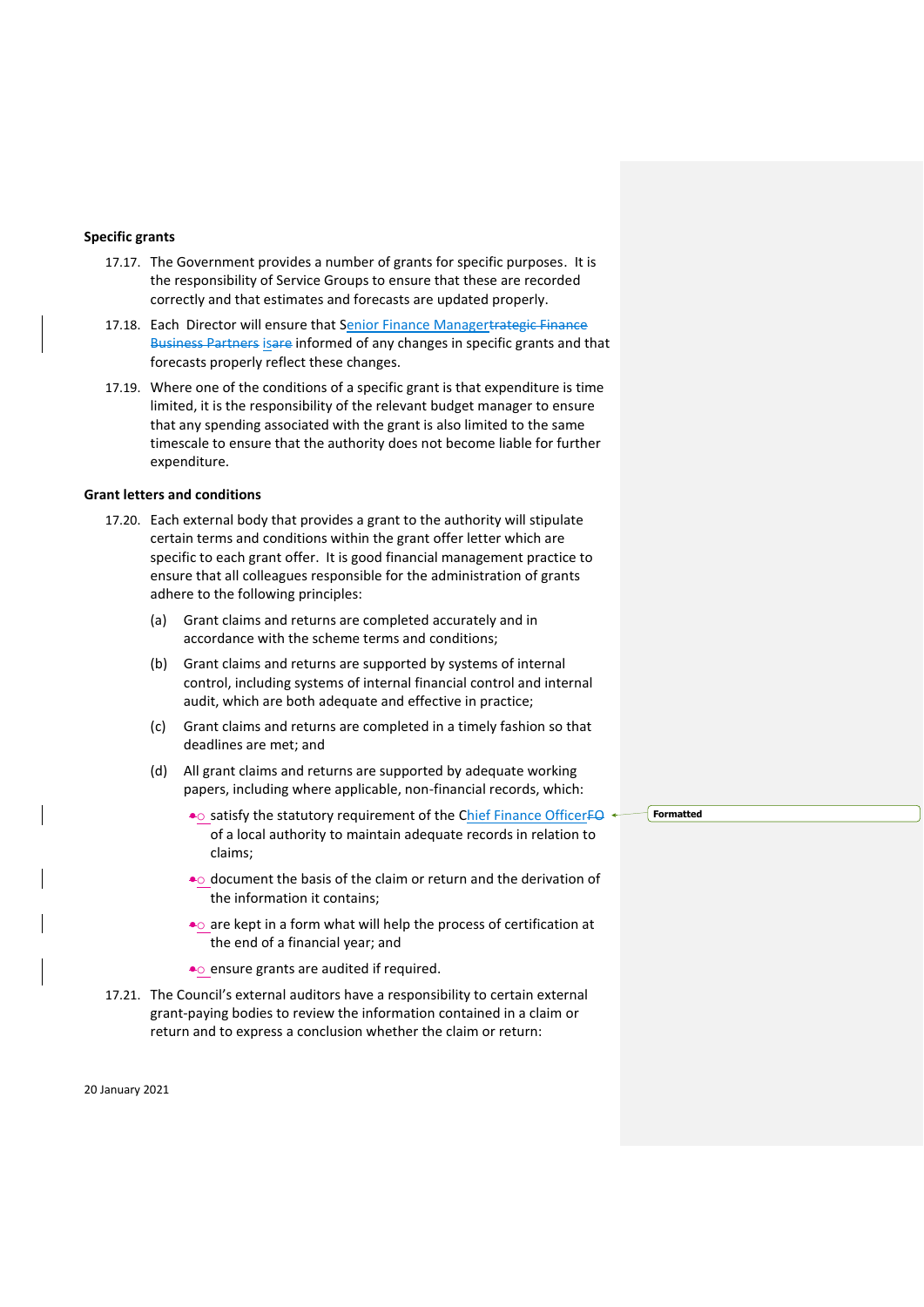- (a) is in accordance with the underlying records (claims and returns between the de minimis amount and the threshold); and
- (b) is fairly stated in accordance with the relevant terms and conditions (claims and returns over the threshold).

# <span id="page-32-0"></span>**18.Security and Control of Assets**

# **Proper Use of Assets**

- 18.1. Officers are all expected to ensure the proper use and safeguarding of Council owned and controlled assets. This includes stocks, stores, furniture, equipment, vehicles, cash, land and buildings, software and information.
- 18.2. Council assets can only be used for Council business. Surplus assets should be disposed of in accordance with Council procedures. The Director for Finance and Resources is responsible for ensuring that the Corporate Asset Management Plan supports the strategic approach to capital as well as complying with best practice and guidance issued by the Government, including s123 of the Local Government Act 1972.
- 18.3. Directors are responsible for other asset management plans prepared for the Council's key assets such as Highways, Maintenance, Vehicles, and ICT. In some instances these will be encompassed within the appropriate strategy.
- 18.4. It is the responsibility of Directors to ensure compliance with the measures, processes and policies outlined in the asset management plans and to ensure the maintenance and annual review of an inventory of their Service Group's assets including those leased or loaned to the Council.
- 18.5. Directors are responsible for the use and occupation of land and properties in their Service Group. They must take all reasonable steps to safeguard them. Director are responsible for providing timely information on the assets under their control to effect adequate insurance arrangements through the Councils Insurance Team. Risk Properties must be adequately insured, and appropriate procedures (including risk assessments must be maintained ) put in place to ensure their security and safety for staff, users and other parties.
- 18.6. No Council property is to be removed otherwise than in the ordinary course of business or used otherwise than for the Council's purposes.

# **Management of Assets**

18.7. Acquisitions and disposals must be made in accordance with Council rules and procedures; and where this relates to land and properties Cabinet approval is required in accordance with the provisions in section 19 below. The disposal of all property should be reported to the Director for Finance and Resources to be reflected in the resources available to the capital programme and reported to Cabinet via the Quarterly Financial Management ReportBudget Monitoring Report.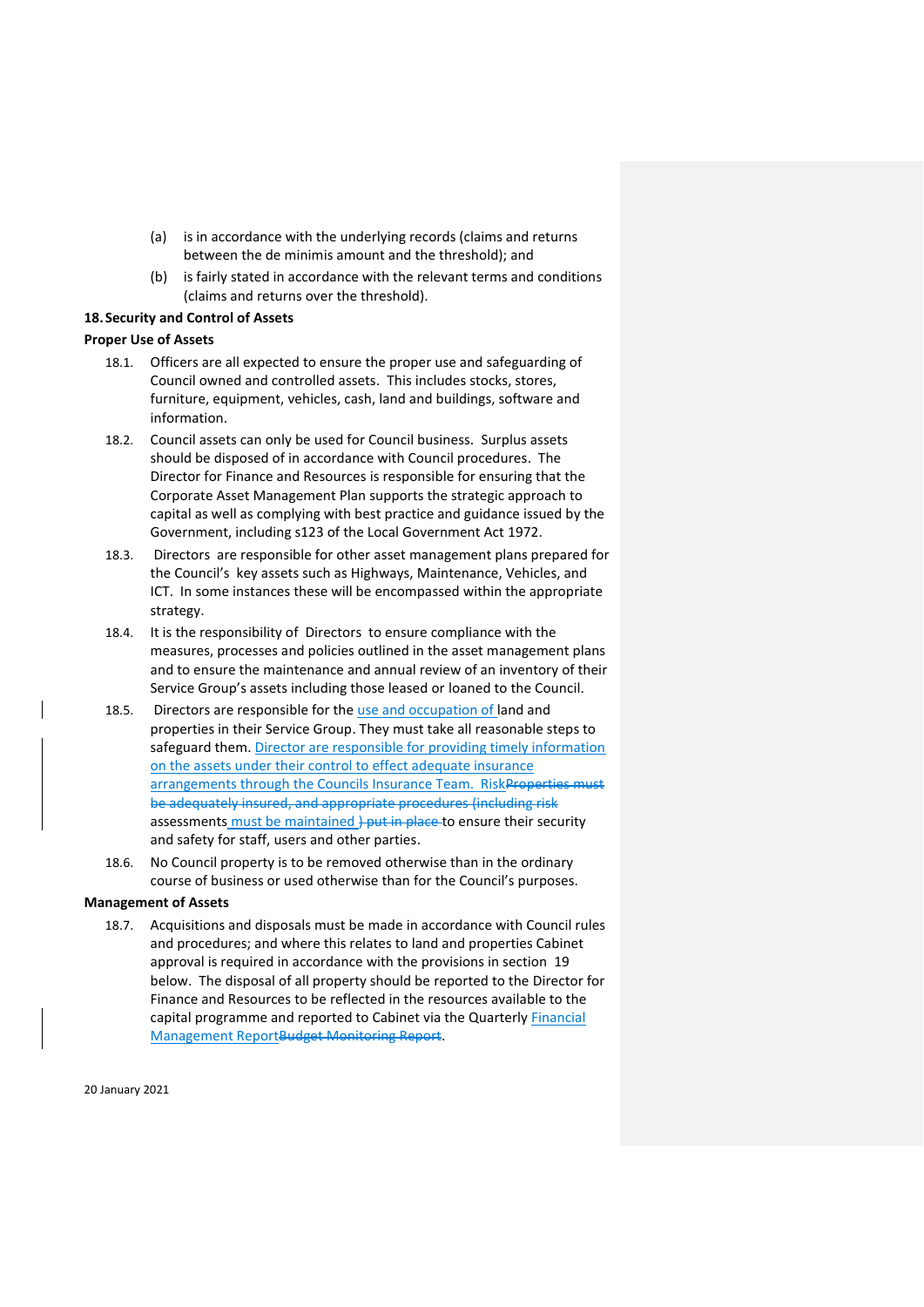- 18.8. Directors need to maintain an inventory of assets (e.g. *furnishing, fittings,* specialist equipment and attractive/portable items) within their Service Group, which must be reported annually to the Corporate Finance Team.
- 18.8.18.9.The Head of ICT and Print will maintain a central inventory of all ICT equipment, including mobile devices. The Head of Property and Facilities will maintain an inventory of all office furniture, fixtures and fittings.
- 18.9.18.10. Directors should also ensure that adequate business continuity arrangements are in place in the event of disaster or system failure.

#### <span id="page-33-0"></span>**Care and Education Contracts for Individuals**

- 18.10.18.11. These regulations recognise that within areas such as Adult Social Care, Children's Social Care contracts and Special Education Needs (SEN) residential and day school contracts there may be:
	- a) 'block' contracts where a number of beds, places or services are provided by the contractor at pre-agreed pricing schedules, to which the Council may refer users over the contract period; or
	- b) 'spot' contracts one-off contracts meeting an individual user's needs, or contracts where a number of beds, places or services are provided by the contractor without pre-agreed prices, such prices to be agreed upon each referral of a user over the contract period.
- 18.11.18.12. The Directors of Adult Services and Children's Services will seek to maximise the use of block contracts where this represents best value for the Council and meets the individual needs of the person requiring care and/or education.
- 18.12.18.13. The relevant Directors will ensure that the purchasing of placements provides value for money. The relevant Directors will also, where feasible, enter into framework and/or approved provider arrangements to improve quality and value for money.
- 18.13.18.14. The following provisions apply to contracts referred to in [7.2.1](#page-33-0) above:
	- (a) All Contract Procedure Rules apply to block contracts;
	- (b) CPR9 "Selection of Tendering Procedure" 10 "Tendering Procedure", 11 "Advertising Requirements" and 12 "Selection Criteria, Publication and Award of Contracts" do not apply to spot contracts (on their own or as part of framework/approved provider arrangements);
	- (c) The Directors of Adult Services and Children's Services may award spot contracts, which will be reviewed at least annually as part of the review of whether the service provided continues to meet the needs of the service user;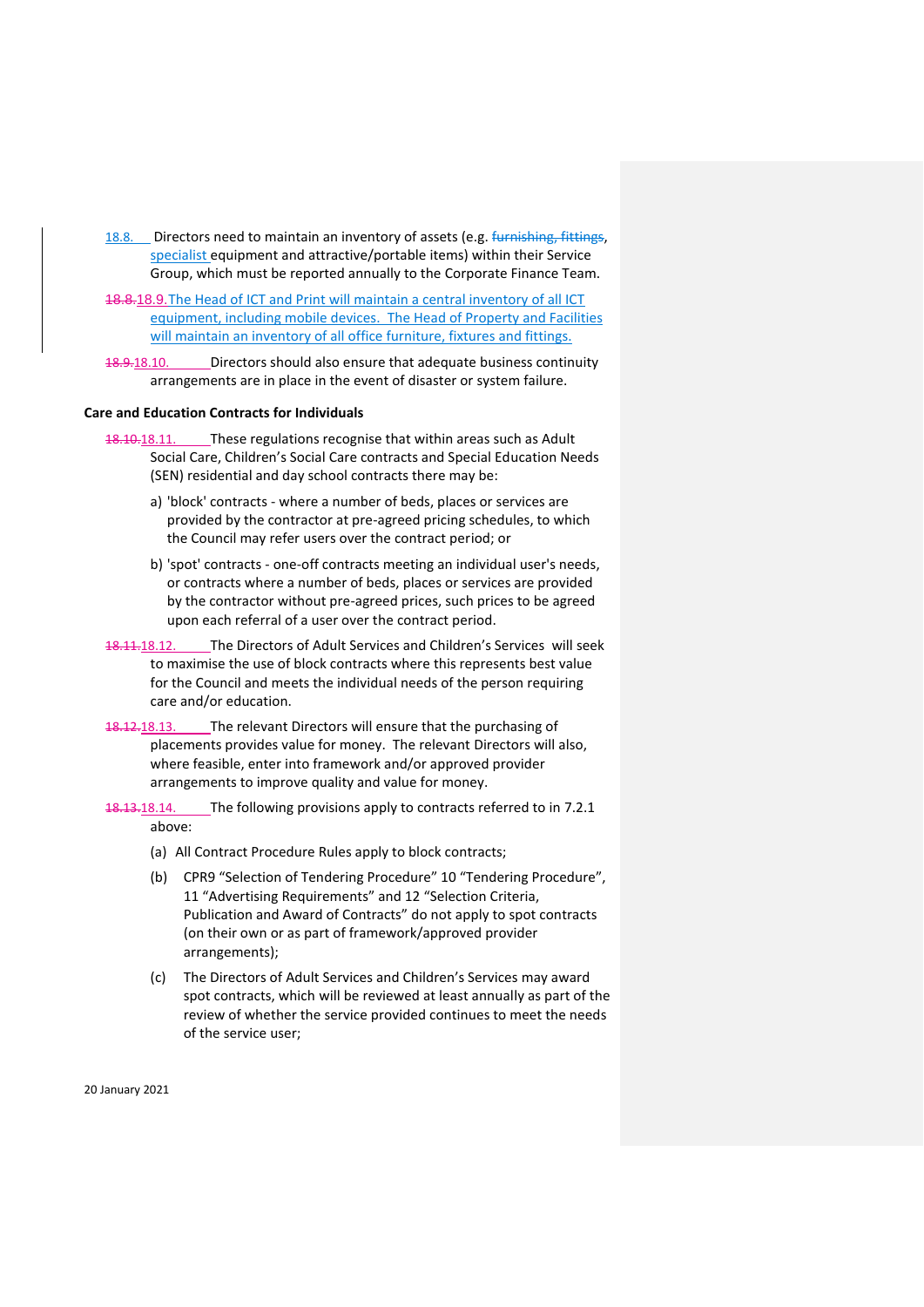(d) The Directors of Adult Services and Children's Services will provide quarterly reports to the relevant Cabinet Member detailing the nature, extent and value of spot contracts entered into in the previous quarter.

#### **Leasing**

- 18.14.18.15. For leased assets, Service Groups should verify with the Director for Finance and Resources that these have been categorised and recorded correctly in accordance with International Financial Reporting Standards. If in doubt colleagues should consult the Corporate Finance Team. This applies to all assets including property, land, equipment and vehicles.
- 18.15.18.16. No leasing agreement should be entered into without the prior agreement of the Director for Finance and Resources or Deputy Section 151 Officer(s). For all leases involving land and or buildings these must be approved by the Head of Property and Facilities. All decisions on leasing should be considered as part of the initial approval process for the project and will require START documentation to be completed prior to any formal approval. All maintained schools leasing should be approved by the Director for Finance and Resources prior to commitment, with the exception of those leases entered into through the use of the Schools Buyer Network.

# **Surplus Assets**

- 18.16.18.17. Surplus, obsolete or unserviceable items (with the exception of leased items that must not be disposed of without the authorisation of the Director for Finance and Resources need to be disposed of in accordance with the directions set out below:
	- a) If possible surplus but operational equipment should be offered (at nil cost) to other areas of the Council. A record is to be maintained of such offers. Where another area of the Council can make use of the equipment it will be transferred from one inventory to the other.
- 18.17.18.18. If the above fails to identify another area that will make use of the asset an estimate should be made of the items commercial value and opportunities for its sale will be explored through the Procurement Team.
- 18.18.19.19. The relevant Director will determine whether to sell the item(s) commercially (preferred option where possible) or offer the items for sale to staff.
- 18.19.18.20. Where a commercial sale is selected the Director will approve whatever sale method is considered to produce the most income for the Council. In determining the sale value it should be borne in mind that most such disposals will require VAT to be applied.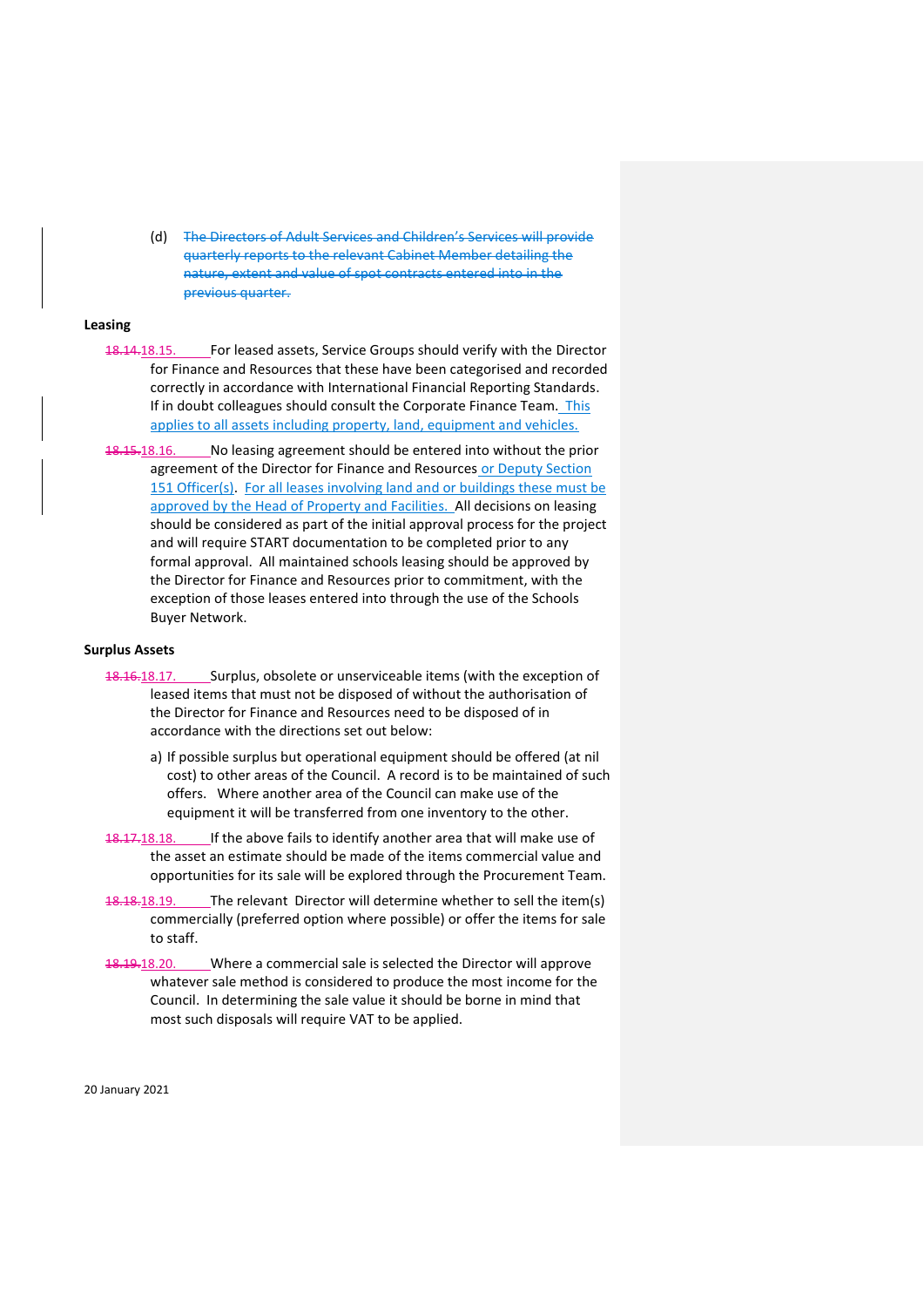- 18.20.18.21. Asset disposal proceeds will be treated as capital receipts rather than revenue income (subject to the de minimis limit) and must not be recognised as revenue income
- 18.21.18.22. All disposals and sale proceeds must be notified to the Director for Finance and Resources.
- 18.22.18.23. Where the provisions identified above are applied but do not identify the sale of surplus items, consideration can be given to the disposal of items to voluntary groups for no payment. Consideration must be given to the donation of items to voluntary groups formally supported by the Council. (The Council maintains an annual grant process that provides funding for voluntary groups that can be used to identify potential recipients of surplus items).
- 18.23.18.24. Where the provisions do not identify a new owner for the surplus items they may be destroyed/disposed of through Council waste systems.

#### <span id="page-35-0"></span>**19.Acquisition and Disposal of Land and Buildings**

- 19.1. The rules set out in this section apply to the Acquisition and Disposal of all land and buildings including acquisitions of land and buildings pursuant to Section 106 planning agreements.
- 19.2. For the purposes of this paragraph 19, the following definitions will apply:
	- (a) "Appropriate Director" means the relevant Director to which the Acquisition or Disposal relate.
	- (b) "Disposal" means the transfer to a third party of an interest in Council land and/or buildings including the transfer of leasehold or freehold
	- (c) "Acquisition" means the acquisition of an interest in land and/or buildings where the acquiring party is the Council even where the Council is not funding the Acquisition
	- (d) "Unavoidable Expenditure" means the revenue expenditure in any lease on rent, rates and service charge throughout the period of the lease anticipating that the Council will exercise any option to maintain the lease throughout the contractual term and/or options are exercised to extend the contractual term
	- (e) "The Relevant Decision Making Body" means the full Council or the Cabinet or a Cabinet Member or a relevant Officer where authority has been properly delegated to such Officer.
	- (f) " Valuation" means the valuation prepared in accordance with paragraph 19.9 below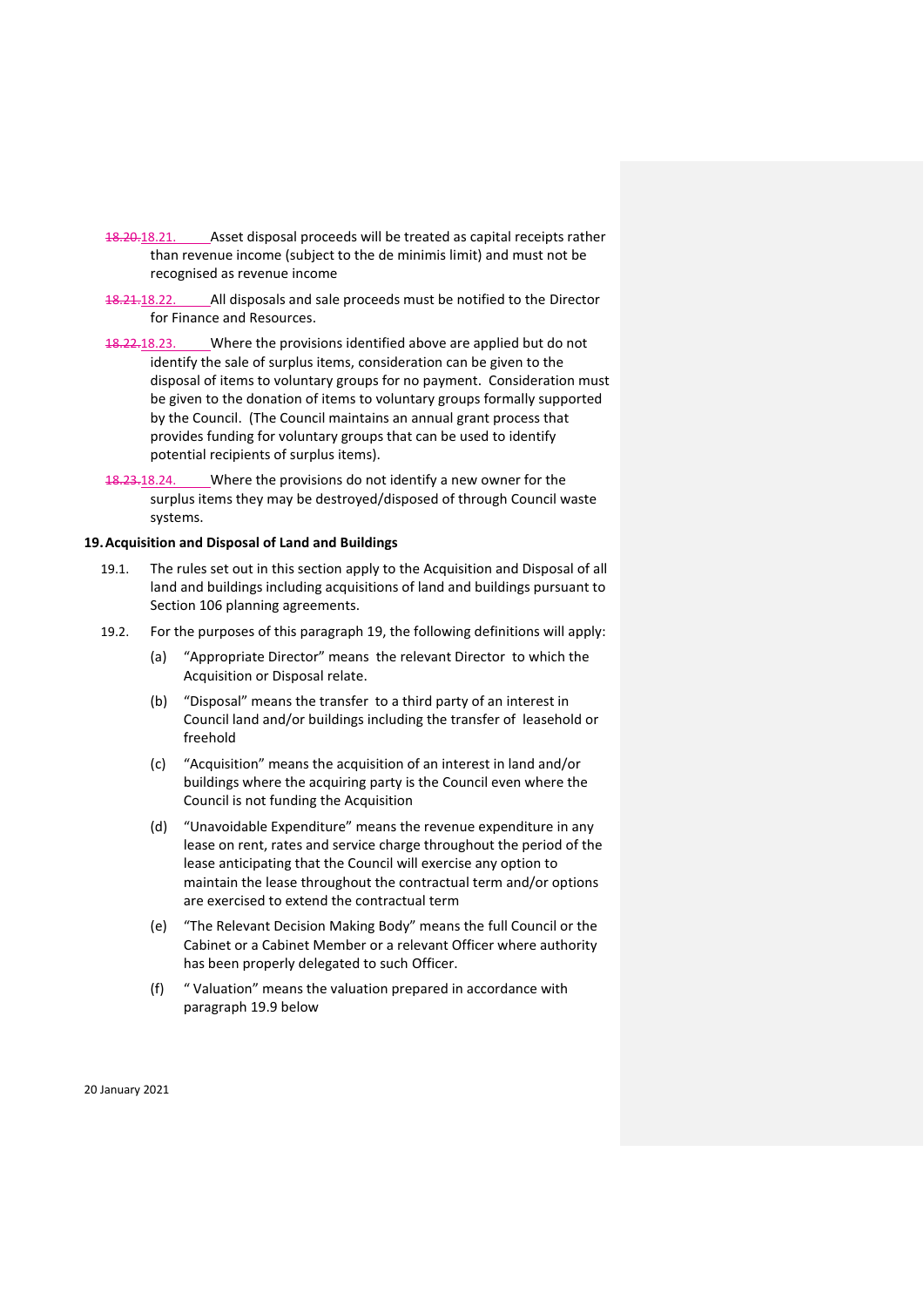(g) Valuer" means a person who is qualified to value land and property by virtue their qualification which is approved by the Royal Institution of Chartered Surveyors.

#### **Procedure**

- 19.3. Any proposal for the Acquisition and Disposal of land or buildings, whether freehold or leasehold, needs to be referred to the Director for Finance and Resources and Head of Property and Facilities.
- 19.4. The Acquisition and Disposal of land or buildings by the Appropriate Director should have due consideration to the Council's strategic approach to capital and be executed as part of the Revenue Budget or Capital Programme as appropriate. All such transactions must only be completed after appropriate consultation and the completion of a detailed financial appraisal which has been authorised by the Director for Finance and Resources.
- 19.5. The Director for Finance and Resources maintains a detailed record of all land and buildings owned by the Council.
- 19.6. Directors are responsible for providing information in a form specified by the Director for Finance and Resources to ensure that this record is accurate, complete and up to date.
- 19.7. The Director for Finance and Resources is responsible for advising the Built Assets TeamCapital Development Team of any Acquisitions or Disposals, to meet appropriate accounting requirements. This includes the maintenance of the Council's asset register to reflect all transactional activity in a timely manner.
- 19.8. Acquisition and Disposal of land must be agreed in accordance with the Leader's Executive Scheme of Delegation.
- 19.8.19.9.All legal advice obtained in connection with land and building transactions must be commissioned through the Head of Legal.

# **Valuation**

- 19.9.19.10. The Appropriate Director should ensure that an appropriate valuation for eachshall ensure there is a Valuation for each Acquisition and Disposal of land and buildings has been acquired through the -Head of Property and Facilities.
- 19.10.19.11. The Valuation shall relate to the whole of the Council's interest in the land and buildings, and in addition, where the Relevant Decision Making Body has resolved to dispose of less than the whole of that interest, shall also relate to that part of the whole interest, which is to be disposed of.
- 19.11.19.12. In assessing the costs relating to Acquisitions and Disposals, as a minimum, the following will be taken into account by the Valuer: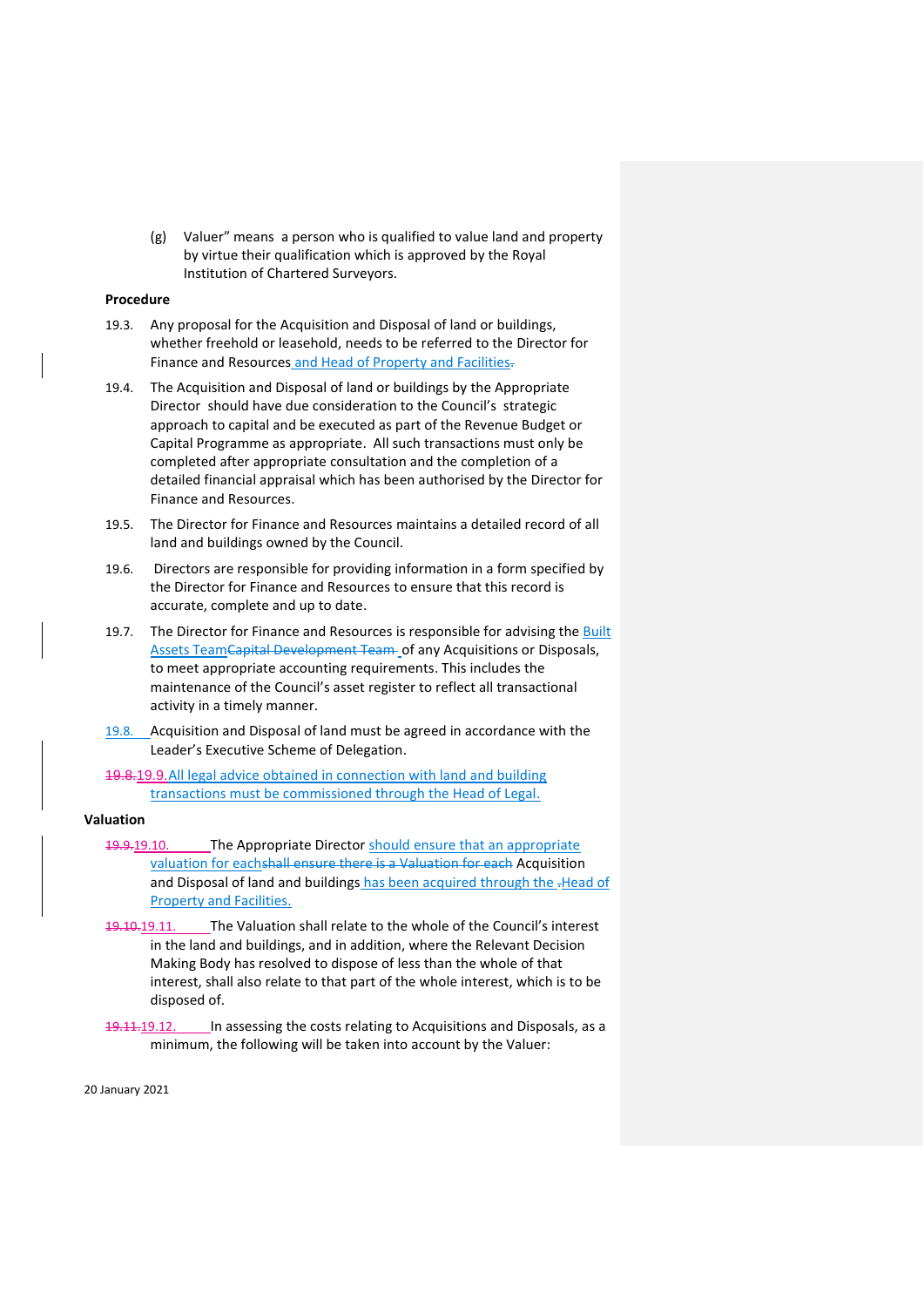# **Acquisitions**

- 19.12.19.13. The cost of freehold Acquisition of land and buildings will relate to the capital sum paid by the Council to third parties whether or not this is funded by the Council.
- 19.13.19.14. The cost of the leasehold Acquisition of land and buildings includes any premium paid or received and the total of all other Unavoidable Expenditure over the lifetime of the lease together with the cost of fitting out the accommodation for the Council's use whether or not funded by the Council.

# **Disposals**

- 19.14.19.15. The value attributable to a freehold Disposal of land and buildings will relate to the valuation carried out by the Valuer of the whole of the Council's interest in the Land and Buildings to be disposed of irrespective of the consideration to be obtained on disposal.
- 19.15.19.16. The savings occasioned by the leasehold disposal of land and buildings include the savings of Unavoidable Expenditure by the Council. The cost of premiums, dilapidations and reinstatement obligations paid to third parties are also to be included.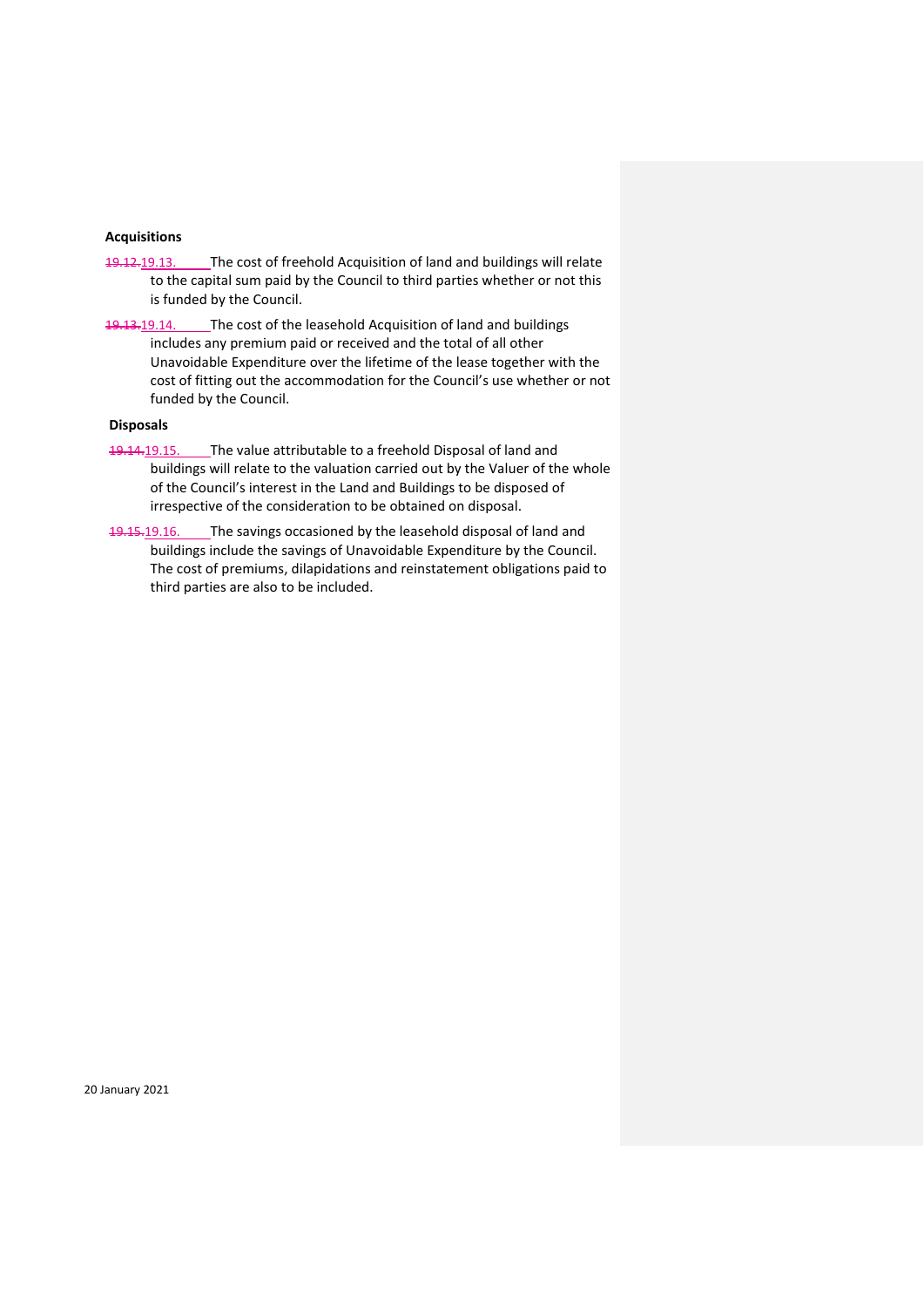## **Consultations and Approvals**

19.16.19.17. The Appropriate Director must ensure that consultation with the Ward member(s) and Parish Town Council(s) have taken place before the disposal of land and buidings in their area, together with consultation with the appropriate Cabinet Portfolio holder, as defined in the Leader's Executive Scheme of Delegation

19.17.19.18. Approval must be obtained from the Relevant Decision Making Body in all of the following circumstances:

- (a) Before any Acquisition and Disposal;
- (b) Where a proposed Disposal would be for a value less than that at which the land/building has been valued (under value disposal within the meaning of Section 123 of the Local Government Act 1972). This includes instances where such under value disposal would be covered under the General Disposal Consent Order 2003;
- (c) Before any application is made to the Secretary of State for consent pursuant to Section 123 of the Local Government Act 1972;
- (d) Where there is a reserve price to be applied to a Disposal by way of auction under section 19.21 below; and
- (e) Where on a Disposal, the offer proposed for acceptance is not the highest offer available to the Council.

#### **Method and Marketing**

- 19.18.19.19. Where the Council disposes land, the method of marketing shall be determined by the Valuer in consultation with the Appropriate Director and subject to the provisions below.
- 19.19.19.20. As a minimum, disposals will be advertised in an appropriate publication as determined by the Valuer except for a Disposal with a value of less than £50,000, where the Valuer considers that such an advertisement is unnecessary.
- 19.20.19.21. If pursuant to section 19.19, the Valuer considers the advertisement unnecessary, the reasons for that decision will be set out in writing and given to the Appropriate Director.
- 19.21.19.22. Where the Disposal is to be made by public auction the auction shall be subject to a reserve price determined by the Valuer in consultation with the Director for Finance and ResourcesChief Finance **Officer and such reserve price shall take into account the Valuation of the** property and the obligation of the Council to receive the best consideration.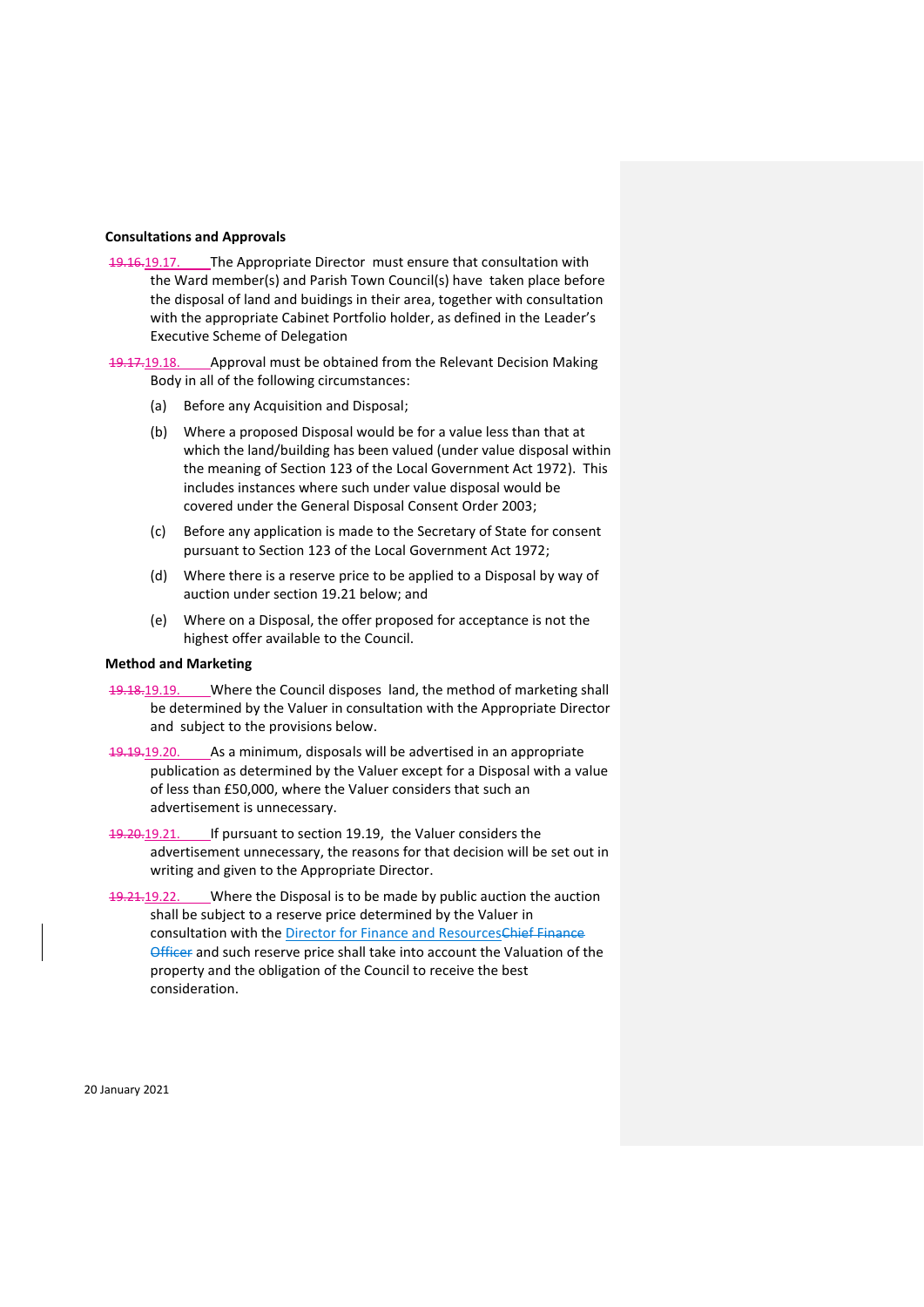#### **Acceptance of Offers**

- 19.22.19.23. The provisions of section 123 of the Local Government Act 1972 which among other obligations require the Council to obtain the best consideration reasonably obtainable where transferring ownership of property must always be taken into consideration.
- 19.23.19.24. Except where approval has been granted by the Relevant Decision Making Body in accordance with section 19.17 above, the hghest offer shall be accepted and such acceptance shall be subject to satisfactory reference, conditions and approvals of funding. Appropriate due diligence should be carried out before accepting an offer to ensure that the Council is meeting its Money Laundering obligations.

# **Contracting, Public SubsidyState Aid and Tax Planning in land transactions**

- 19.24.19.25. Officers should note that transactions which on the face may appear to be land transcations could be caught by procurement rules and thereby bringing such transactions under the ambit of Public Contracts Regulations 2015.
- 19.25.19.26. Where a land transaction is caught by the Public Contracts Regulations 2015, an appropriate procurement exercise will be required and the Council would be in breach of procurement law if this is not followed.
- 19.26.19.27. As part of any proposed Acquisition and Disposal therefore, the Appropriate Director and Valuer must engage early on with finance, legal and the Corporate Procurement Team to ensure that appropriate advice is received on matters pertaining to tax, procurement and Public Subsidy State Aid.
- 19.27.19.28. No contract for the Acquisition or Disposal of land and buildings shall be enterred into unless in a form approved by Director Law and Governance

#### <span id="page-39-0"></span>**20.Small Value Assets (Inventory)**

#### **Security**

- 20.1. Small value assets are those such as cameras and instruments which are held by Service groups to assist in the delivery of services.
- 20.2. Service groups hold a number of small value assets. Whilst the total value of these assets is likely to be small relative to the overall value of the Council's assets, there would nonetheless be an expectation that the items are securely held and accounted for so long as they have a value to the service.

# 20.2.

# **Inventory**

20.3. For items with a value greater than £500 the relevant Director should ensure that a record of these items is maintained indicating the date on which they were purchased, their cost, their location, and, if appropriate,

20 January 2021

**Formatted:** Normal, No bullets or numbering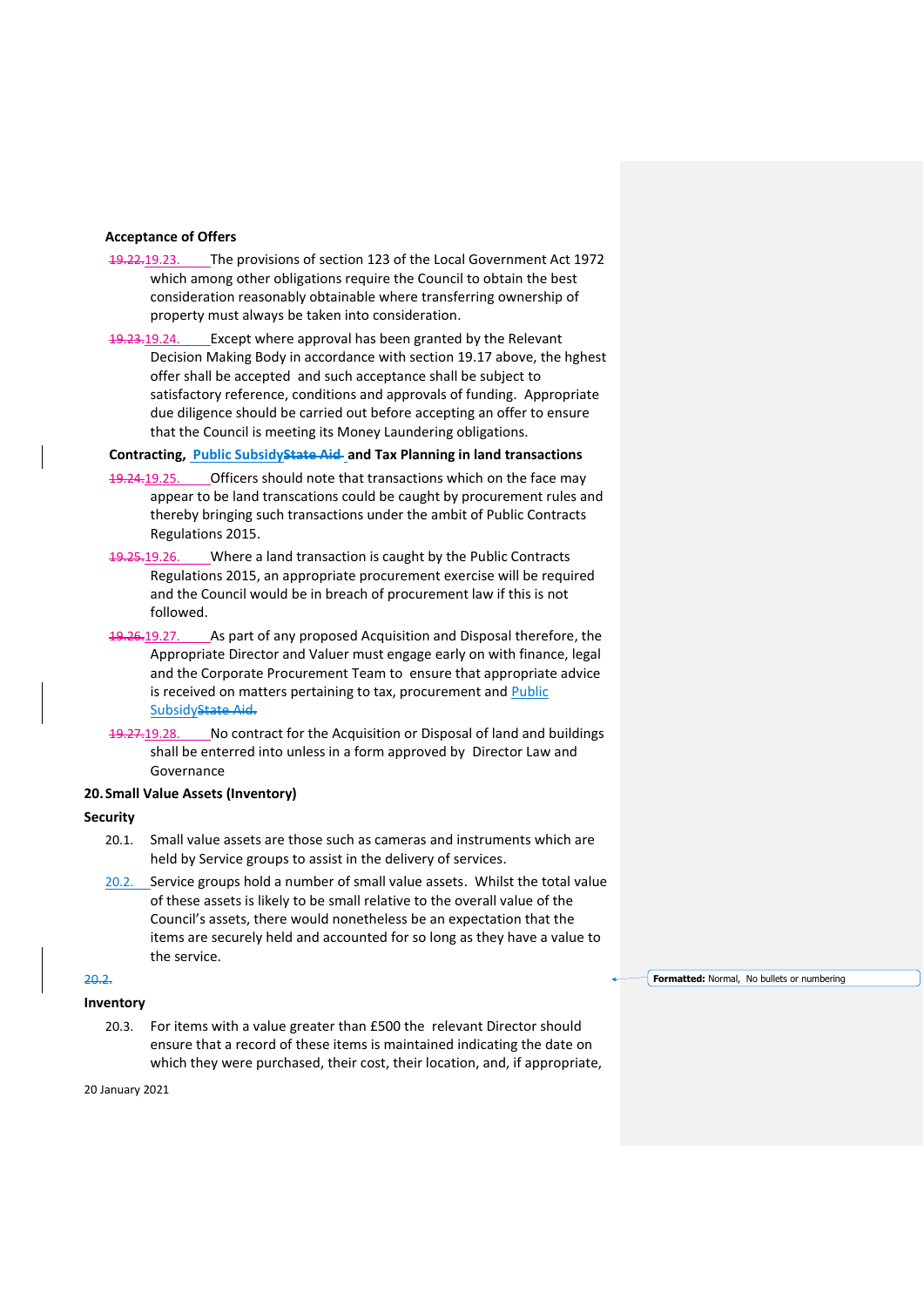how they were disposed of. Any item purchased with a value greater than £20k will need to follow the processes and approvals required for the Capital Programme prior to acquisition.

20.4. However, there is an over-riding requirement that service areas maintain their assets (e.g. chairs, tables) which may have a value of less than £250 but have been paid for by the public and, as such, there is an expectation of proper use and a level of security maintained which avoids fraud, abuse or waste.

#### <span id="page-40-0"></span>**21.Stocks and Stores**

#### **Managing and Accounting for Stock**

- 21.1. Stocks and stores are those assets held for a period pending use or sale. The assets may be individually valuable or collectively valuable and controls are necessary over their receipt, storage, issue and use.
- 21.2. There are two elements:
	- (a) A reference to stores held mainly as consumables with relatively low value; and
	- (b) Stock/stores with a value greater than £5,000 which include items principally used in delivering revenue services or capital projects – typically highways and transport stores.
- 21.3. In relation to consumables a member of staff should be identified by the relevant manager as being responsible for the store. It would be their responsibility to ensure that there is restricted access to the store with an appropriate level of security.
- 21.4. In relation to stocks/stores which have a significant value (e.g. over £5,000 ) Directors are required to nominate an Officer who is responsible for the store and the stock contained within it. Stock checks should be undertaken at appropriate frequencies to confirm the quantity and value of stock held is correct. A copy of the stock position should be submitted to the relevant Senior Finance ManagerStrategic Finance Business Partner at the end of each financial year in accordance with the approved timetable and detail required.

#### <span id="page-40-1"></span>**22.Fleet Management**

## **Management of Fleet**

23. The acquisiton, hire or lease of fleet must be approved by the Director of Environment and Property who will determine the most appropriate procurement route and terms. The Director of Environment and Property will consider the use of existing plant, equipment and vehicles as part of this decision.

22.1.23.1. The relevant Director (the User) needs to ensure all Officers using fleet assets are properly trained and where appropriate certificated in their

**Formatted**

**Formatted:** Normal, No bullets or numbering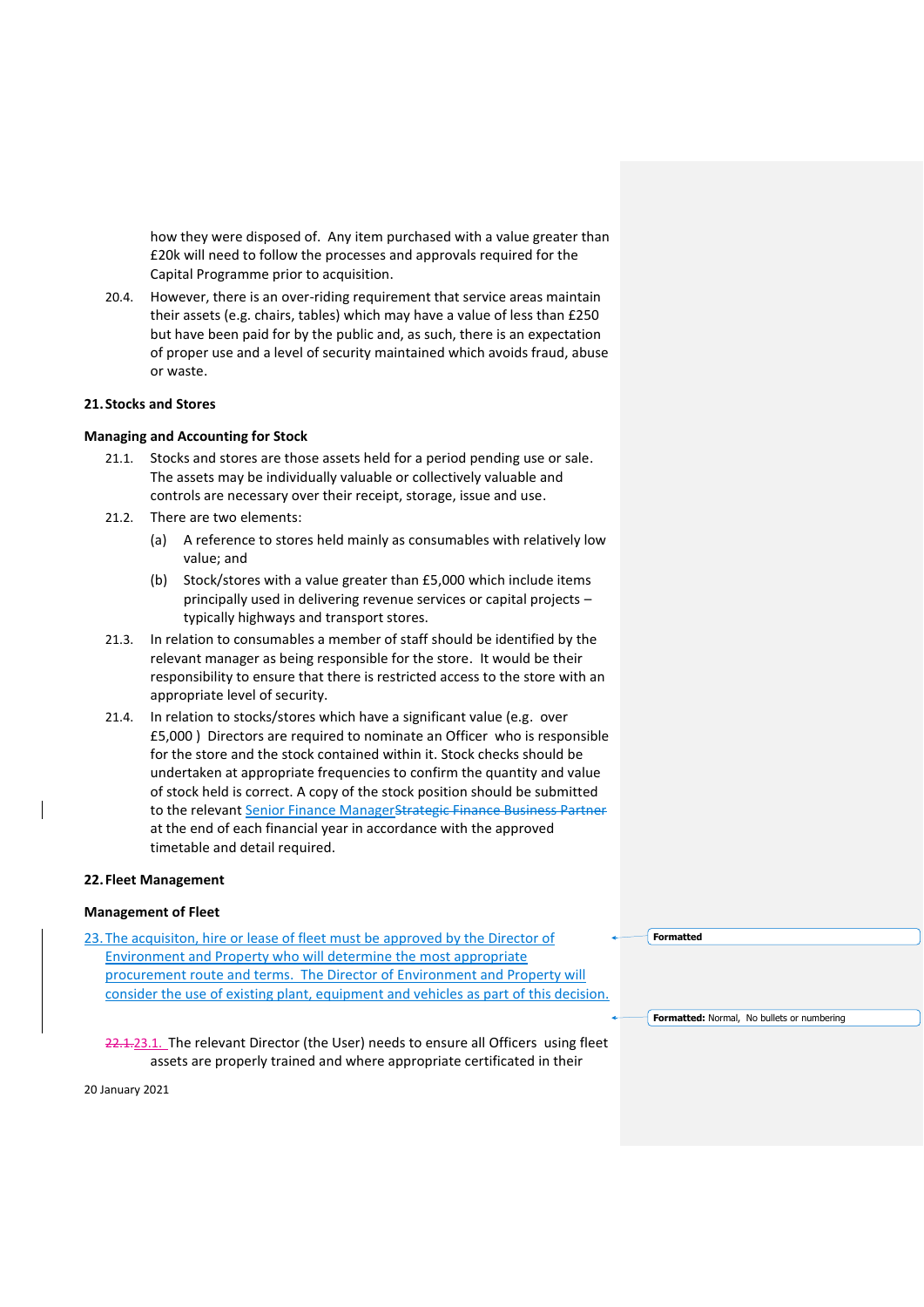use, e.g. driving licences and insurance for vehicles, training and health and safety for plant and equipment.

22.2.23.2. The Director responsible for the fleet and plant will:

- (a) Ensure there is a business need (a business case completed by the User) before any item of fleet or plant is purchased, leased or hired. The business case for each item of plant or vehicle must be retained. A review of the business need for all vehicles, plant and equipment must be undertaken on an annual basis.
- (b) Assess the most appropriate form of hire, lease or purchase to meet the service need and will ensure insurance records are updated. This should always include considering the use of existing plant, equipment and vehicles.
- $\left\{ \frac{f}{f}(b)$ Maintain effective security for all vehicles and plant, and where appropriate fit real time tracker devices and other security measures.
- $\left(\frac{d}{d}\right)(c)$ Maintain a drivers instruction leaflet outlining the key issues for fleet users. Changes to the instruction leaflet will be agreed with the Director for Finance and Resources and internal audit.

 $(e)(d)$  Ensure all assets are serviced and maintained safely.

- $(H)(e)$  Ensure the following information is recorded for all vehicles and plant:
	- (i) Type of vehicle or plant, eg van, saloon car, Flat bed lorry.
	- (ii) What and when the vehicle or plant item will be used (in particular the use of the vehicle must identify whether the service need is 24/7 or whether the vehicle might be available for others to use).
	- (iii) Duration of need with start and finish dates.
	- (iv) Where the vehicle is not to be keptto be kept overnight on Council land or premises, then the express permission of the Director of Environment and Property is required. This will also need to checked with the Councils Insurance team to confirm that there is no impact on cover. Private use of Council vehicles is strictly prohibited. (Only with express written permission of the User will the vehicle not be kept at the depot or other secure location maintained by the Director responsible for fleet.)
- (g) A month in advance of the hire/use period contact the User arranging the return of the vehicle or the approval of a hire extension. Any extension should confirm why the service need is ongoing.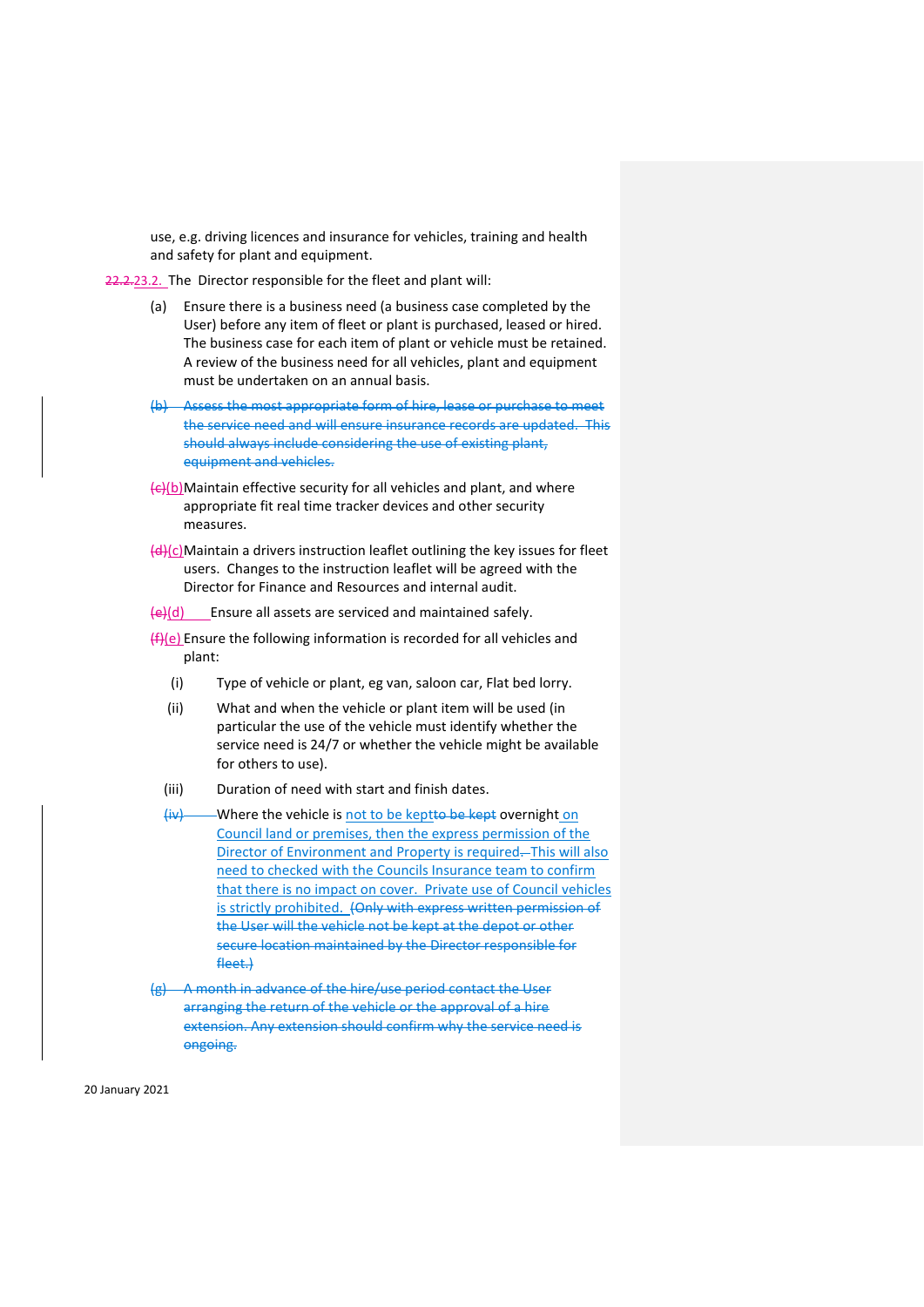(h)(f) The Director of Environment and Property will ssend an asset register to finance annually by the published deadline

22.3.23.3. When the User's nominated driver collects the vehicle fleet staff will:

- (a) Check the driver's driving licence and take a copy for their records.
- (b) Ask the driver to read the Drivers Instruction leaflet and sign it, with the driver retaining one copy and Fleet Management retaining one copy.

#### <span id="page-42-0"></span>**23.24. Orders for Goods and Services**

#### **Background**

- 23.1.24.1. The rules set out in this section are critical to ensuring that all procurement undertaken by the Council is lawful, properly authorised by an appropriate Officer; and within the amount provided by the Council's budget.
- 23.2.24.2. The Financial Scheme of Delegation sets approval limits for the authorisation of purchase orders (also known as "official order"). Officers should not delegate their authorisation rights to an Officer of a lower rank unless absolutely necessary.
- 23.3.24.3. An official order can only be authorised by those roles set out within the Financial Scheme of Delegation which is limited to permanent Council employees except as authorised by the Director for Finance and Resources.
- 23.4.24.4. Any variation to the ordering system must be approved by the Director for Finance and Resources.
- 23.5.24.5. Segregation of duties must be observed. The same user cannot request and authorise orders.

## **New suppliers**

- 23.6.24.6. When carrying out a procurement, Officers should consider any existing contracts already in place and wherever possible use current suppliers. These existing suppliers should provide good value for money and therefore colleagues need to balance their use and testing the market for more competitive suppliers.
- 23.7.24.7. Where the market is tested by quotes or tenders any new suppliers to be used will need to be added to the system at the earliest opportunity.
- 23.8.24.8. If a supplier has not previously been used by the Council, Officers should not make a commitment to purchase until the supplier has been approved by the Corporatetae Procurement Team created on ERP, and the purchase order approved. Officers should also consider any requirement for quotations or tenders, along with any unusual terms and conditions requested by the prospective supplier. Appropriate advice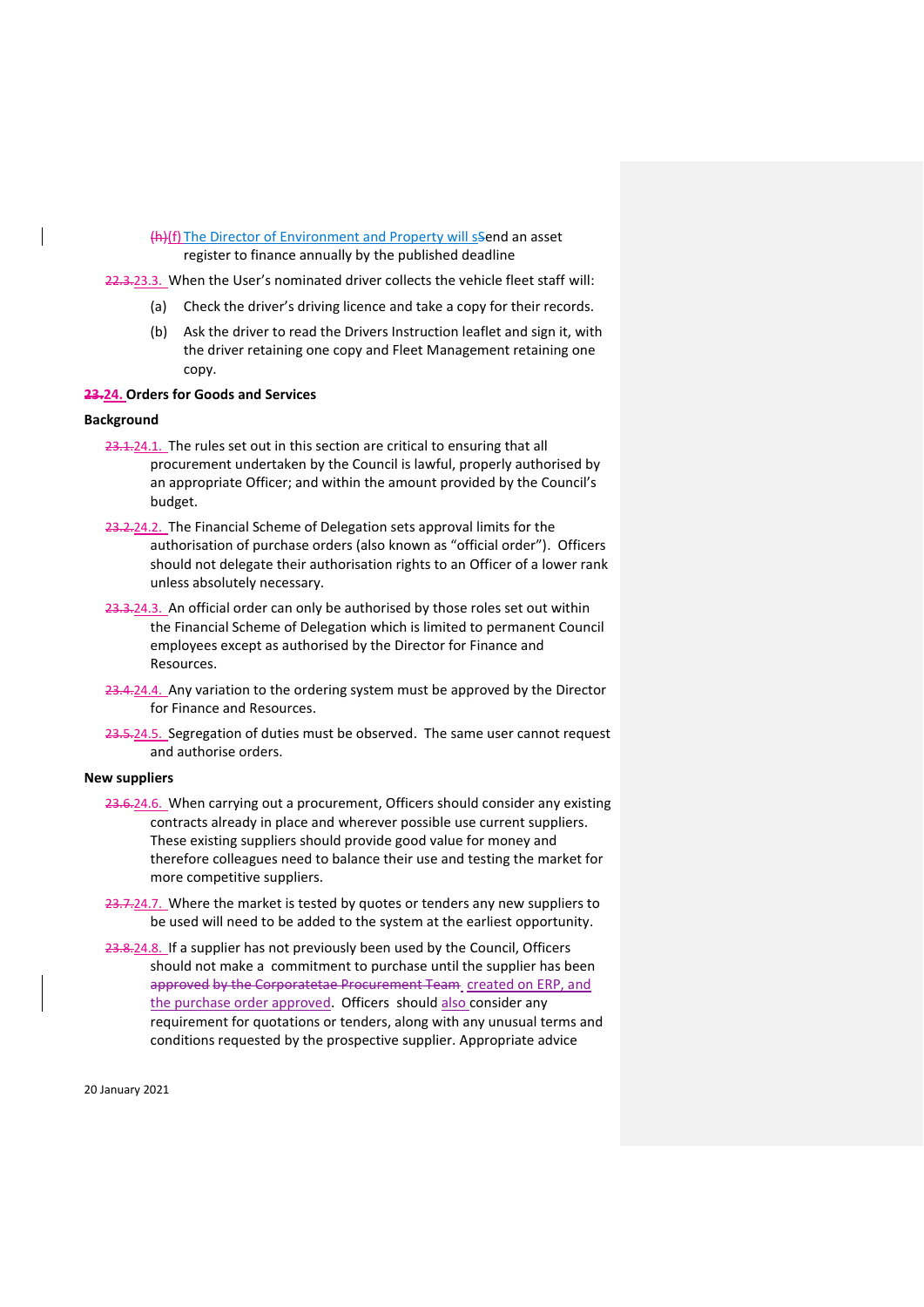should be obtained from Legal Services and the Corporate Procurement Team prior to making any commitment.

- 23.9.24.9. Officers should note that the process of creating a supplier in the Council's systems includes authorisation for all orders over £25k from Corporate Procurement Team in respect of quotation/tendering rules and from the Procurement Strategic LeadHead of Procurement in respect of payment terms not in accordance with the Council's policy of 30 days. Any other concerns about the terms of a prospective supplier should be referred to Legal Services.
- 23.10.24.10. Officers are required to follow a separate protocol regarding the appointment and use of agency staff whether this is to cover permanent roles, temporary role or project roles. Details of the protocol are available on the Council's Intranet together with these regulations.

# **Payment via procurement card**

- 23.11.24.11. Where Officers make use of procurement cards to procure goods or services they should ensure that such transactions are properly authorised and accounted for in the procurement card system by the cardholder or authoriser.
- 23.12.24.12. Where goods and services are made through contracts where Corporate Procurement have an agreed supplier with an embedded procurement card, normal order/approval processes will not apply. Such arrangements are only entered into where there are large numbers of small value transactions.
- 23.13.24.13. The use of procurement cards removes the requirement for an official order and creation of supplier accounts.

# **Use of 'Onebill' arrangements**

- 23.14.24.14. At the discretion of Corporate Procurement Team, some services are centrally procured and paid under contract. There are a number of scenarios for such an arrangement, including:
	- (a) single invoice posted directly to service areas official order not required.
	- (b) single invoice posted to a co-ordinating service for subsequent charge-out via internal trading – official order required.
	- (c) use of 'embedded' procurement card, so that all requisitions are charged to this card, with a monthly journal to service areas – official order not required.
- 23.15.24.15. Budget managers will be able to review details of costs charged to them. This may be by direct access to the relevant supplier system.

#### **Issuing an official order**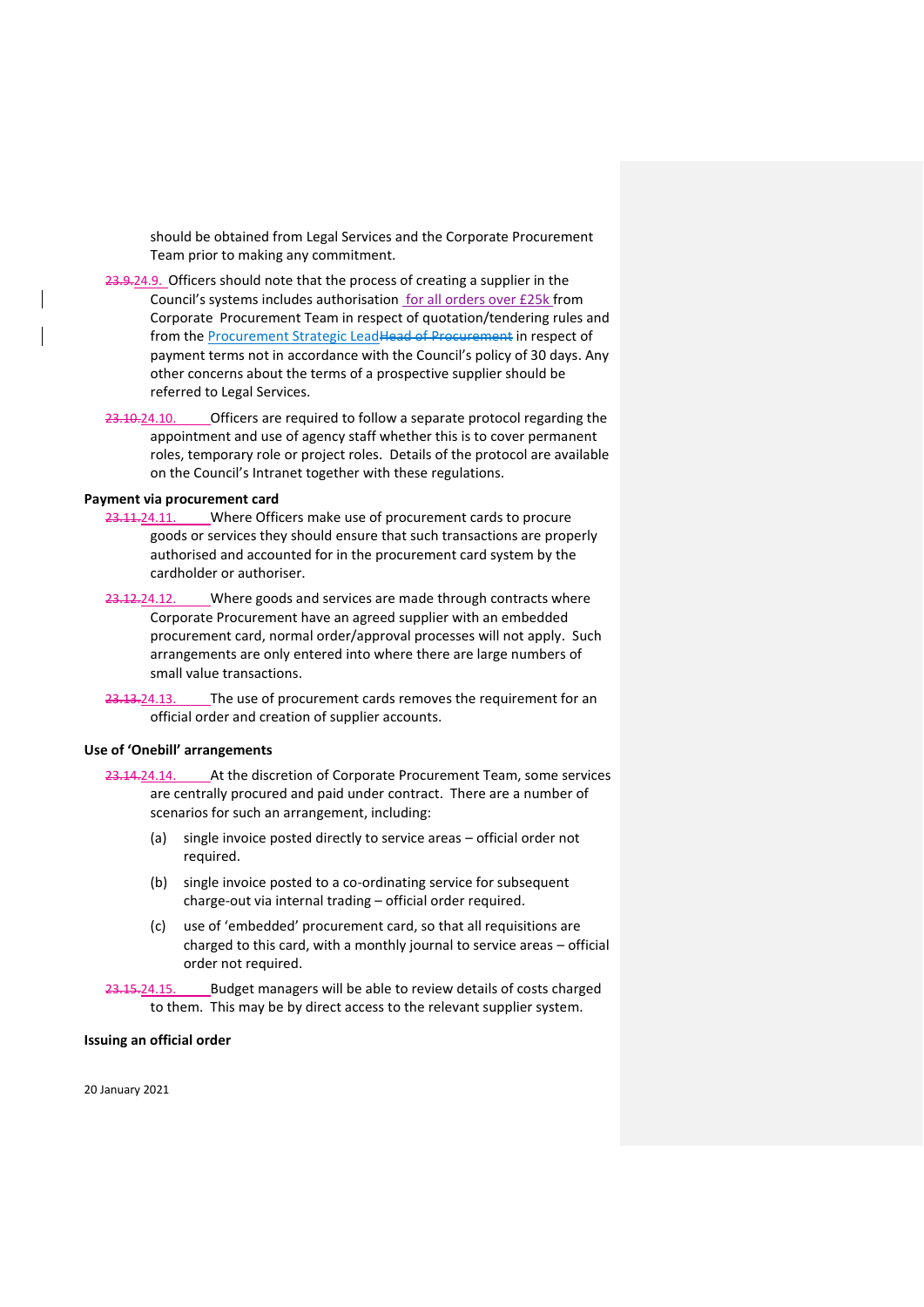# 24.16. All purchase orders must be raised on the Councils Corporate Financial System (ERP). Where an alternative system is to be used for a specialist contract this must be approved by the Director of Finance and Resources.

- 23.16.24.17. Prior to raising an official order, the colleagues involved should ensure that the order will comply with any rules relating to tenders and quotations. If the Council has a contracted supplier for the goods/services in question, this supplier must be used unless there is prior agreement from the Procurement Strategic LeadHead of Procurement. In the absence of a contracted supplier, Officers are expected to make every effort to secure the best terms for the Council.
- 23.17.24.18. Where works are to be commissioned it essential that the ordering officer(s) consider whether this falls within the scope of the Construction Industry Scheme (CIS). Where this is the case, the ordering officer must ensure that the CIS details for the supplier held by the Council are current and also ensure that the supplier is requested to clearly identify exempt amounts on each of their invoices issued under CIS, or clearly state when an invoice is outside of CIS.
- 23.18.24.19. All orders must be authorised before issue to the supplier.
- 23.19.24.20. In a genuine emergency an order may be raised in other ways, but an official order must be issued as a priority on the next working day.
- 23.20.24.21. All colleagues must make themselves aware of the process for procuring goods and services and should allow sufficient time for any order to be raised.
- 23.21.24.22. In requesting an order, colleagues must ensure that the correct price is quoted, unless there is a valid reason for a price not to be quoted, taking account of any relevant discounts as agreed by the supplier in the quotation or tender.
- 23.22.24.23. Officers should ensure that the category coding of orders is appropriate for the goods/services being procured.
- 23.23.24.24. Authorisers must ensure that there is sufficient budget before allowing an order to be issued. This requires that the budget code used on the order is correct.
- 23.24.24.25. Officers involved in issuing orders should ensure that they have no conflict of interest regarding the order being issued. Any suspected conflict should be referred through line management.
- 23.25.24.26. An order must only be issued once to avoid duplication of cost and payment. If an order is in error it should be amended as soon as possible. In the rare event that an order is in error and needs to be raised again, the original order must be cancelled to ensure that no further invoices can be processed and the replacement order must not include any cost already invoiced on the original order.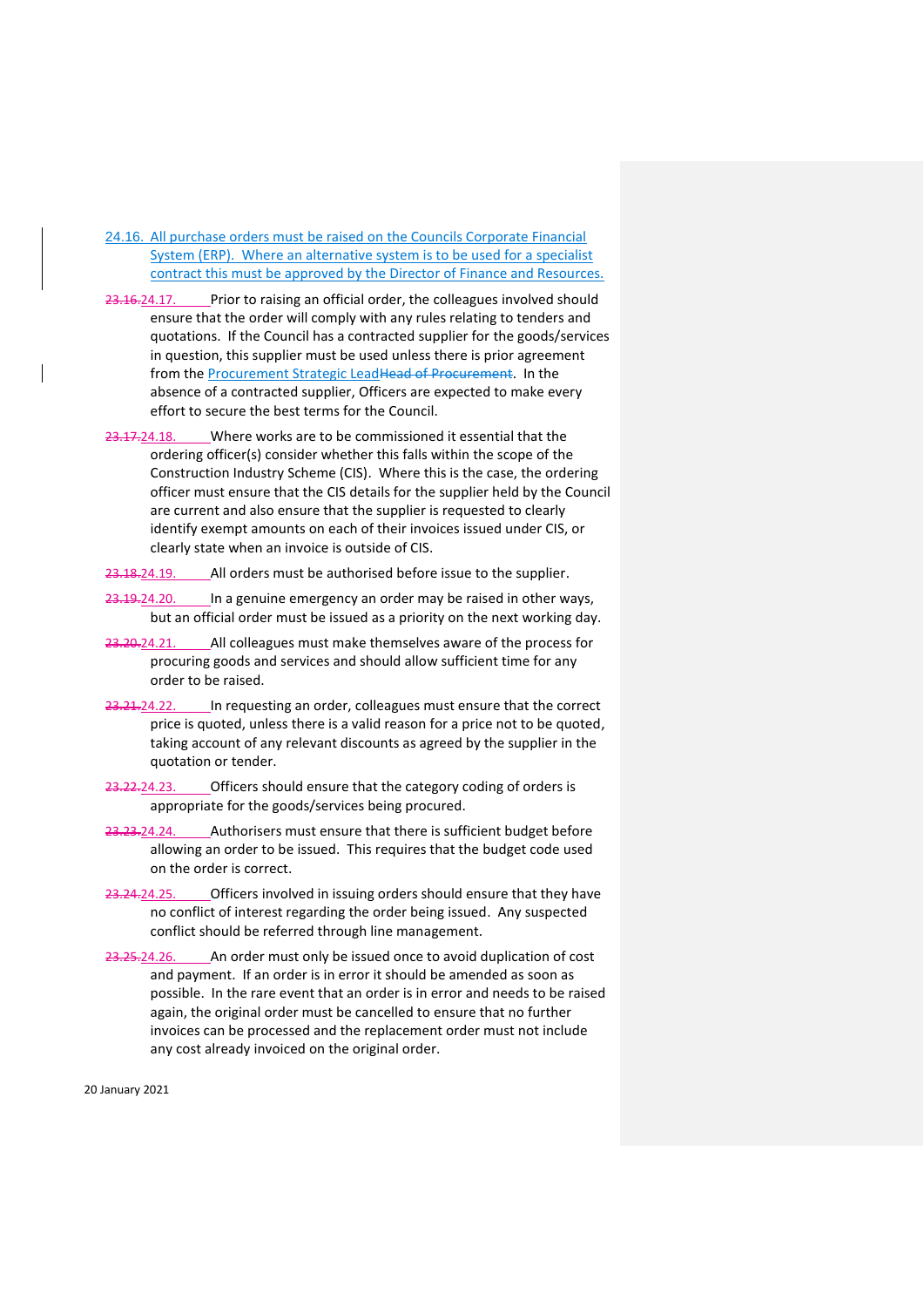## **Receipt of goods/services**

- 23.26.24.27. All goods must be checked on receipt. If satisfactory, the order should be goods receipted at the earliest opportunity. Delivery notes should be retained by the ordering department in order to support any goods receipt.
- 23.27.24.28. In respect of services received, goods receipting should be undertaken on a reasonable basis. It will often be sufficient to goods receipt based on discussion and agreement with the supplier of amounts to be billed, but it may be necessary to complete estimated goods receipting at year/month end if the unbilled amounts involved are considered to be significant.
- 23.28.24.29. If goods/services received are considered to be unsatisfactory, the relevant officer should notify the supplier at the earliest opportunity and agree remedial action.
- 23.29.24.30. Goods received into stock must be held in a suitable location to safeguard against loss.

#### **Dealing with invoices**

- 23.30.24.31. All official orders require suppliers to send their invoices directly to the Payable Team based in Cambridge. If an invoice is received in the service area in error, the recipient must advise the supplier of their error and immediately pass the invoice to the Payables Team.
- 23.31.24.32. When the invoiced quantity exceeds the quantity goods receipted, the invoice will be processed and automatically blocked for payment. Similarly when the invoiced unit price exceeds (outside tolerance) the authorised unit price on the order, the invoice will be processed and automatically blocked for payment.
- 23.32.24.33. A blocked invoice results in an email to the Officer who authorised the order. This email must be acted on promptly, either by contacting the supplier to agree an appropriate credit note and/or by increasing the goods receipting and/or order price to allow the invoice to be paid.
- 23.33.24.34. Invoices which do not quote sufficient information to enable them to be processed or are otherwise inappropriate (for example written in pencil) will be returned to the supplier requesting submission of a valid replacement invoice. No oofficer or its contractors should amend or alter invoices other than to clarify information required to enable payment.
- 23.34.24.35. Certificates for contract payments will not be accepted as invoices – the supplier must submit VAT invoices for the certified amount.

23.35.24.36. Invoices will be retained for six years.

# **Management of orders**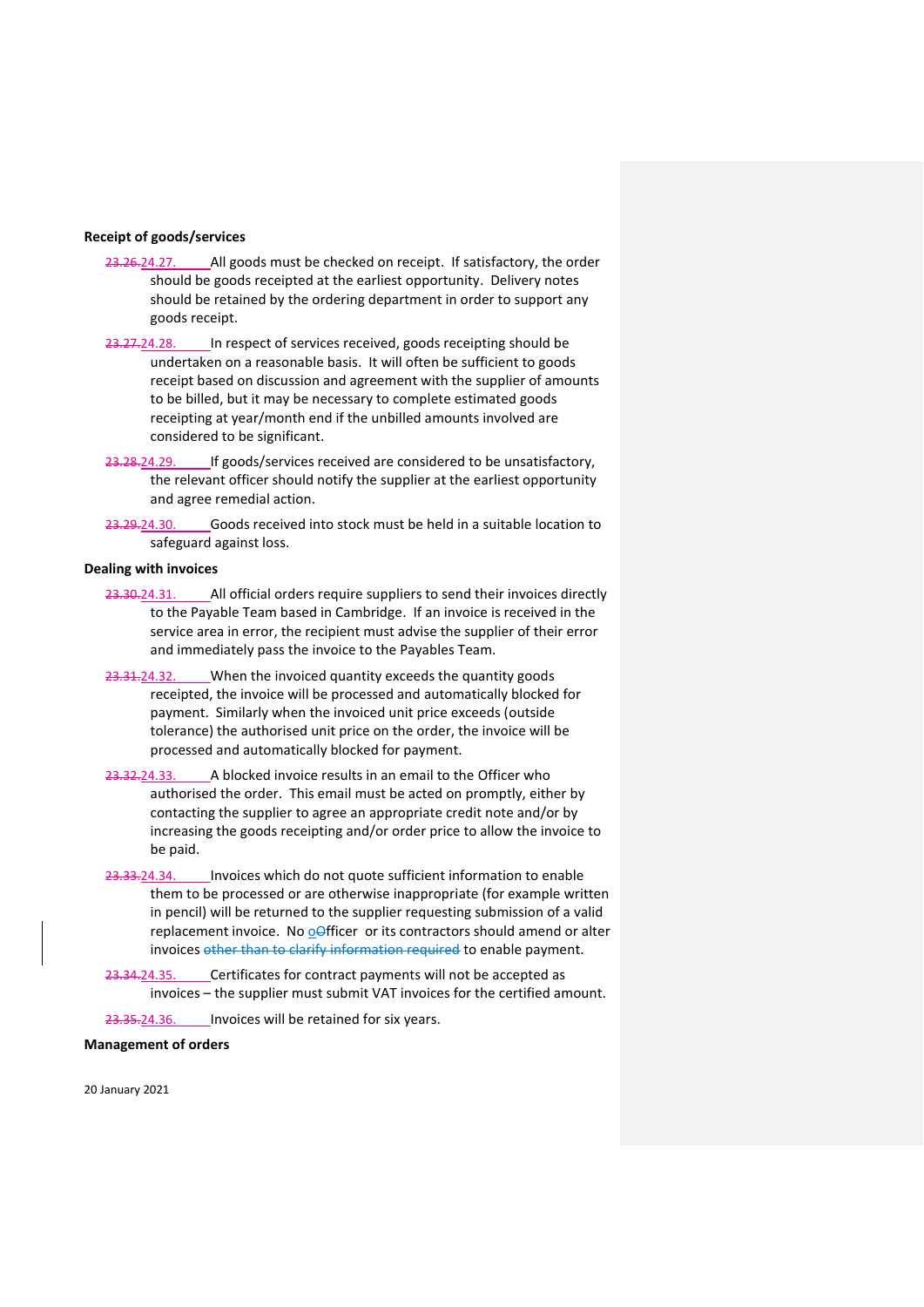23.36.24.37. Officers must ensure that all live orders for their area are reviewed as a minimum once every month. The review must identify and act on any unusual live orders.

# <span id="page-46-0"></span>**24.25. Imprests/Petty Cash**

## **Operation of Imprests and Petty Cash**

- 24.1.25.1. Imprests/petty cash should only be used for emergency or minor payments where other procurement routes are not possible. In this event, heads of service or Directors can request the Director for Finance and Resources to provide an appropriate level of Imprest/petty cash.
- 24.2.25.2. Imprest/petty cash accounts must never be used to bank income.
- 24.3.25.3. Accounts must never be used to cash personal cheques or for any other expenditure not within the remit of the Council.
- 24.4.25.4. Each individual payment need to be separately detailed in the finance system and referenced to the associated receipt.
- 24.5.25.5. Imprest claims must be maintained directly in the finance system at least once a week, with claims being finalised (approved) at least once a month.
- 24.6.25.6. If leaving the Council's employment or otherwise ceasing to be entitled to hold an imprest/petty cash account, the responsible Officer must account to the Director for Finance and Resources for the amount advanced.
- 24.7.25.7. Officers responsible for imprests/petty cash must provide an annual statement showing all individual payments exceeding £50 (including copy receipts), explaining why these were made from an imprest and attaching evidence of proper authorisation according to the Financial Scheme of Delegation.
- 24.8.25.8. Officers responsible for imprests/petty cash must re-apply for their account on an annual basis, explaining the ongoing need and noting what other options have been considered.
- 24.9.25.9. Accounts may be frozen or closed if Officers fail to comply with the requirements above.

## <span id="page-46-1"></span>**25.26. Reimbursement of Expenses and Payment of Allowances**

#### **Procedure**

- 25.1.26.1. Methods of procurement should be in accordance with the Contract Procedure Rules.
- 25.2.26.2. All claims by employees for reimbursement of mileage and business expenses need to be submitted to payroll in the approved form via ERP.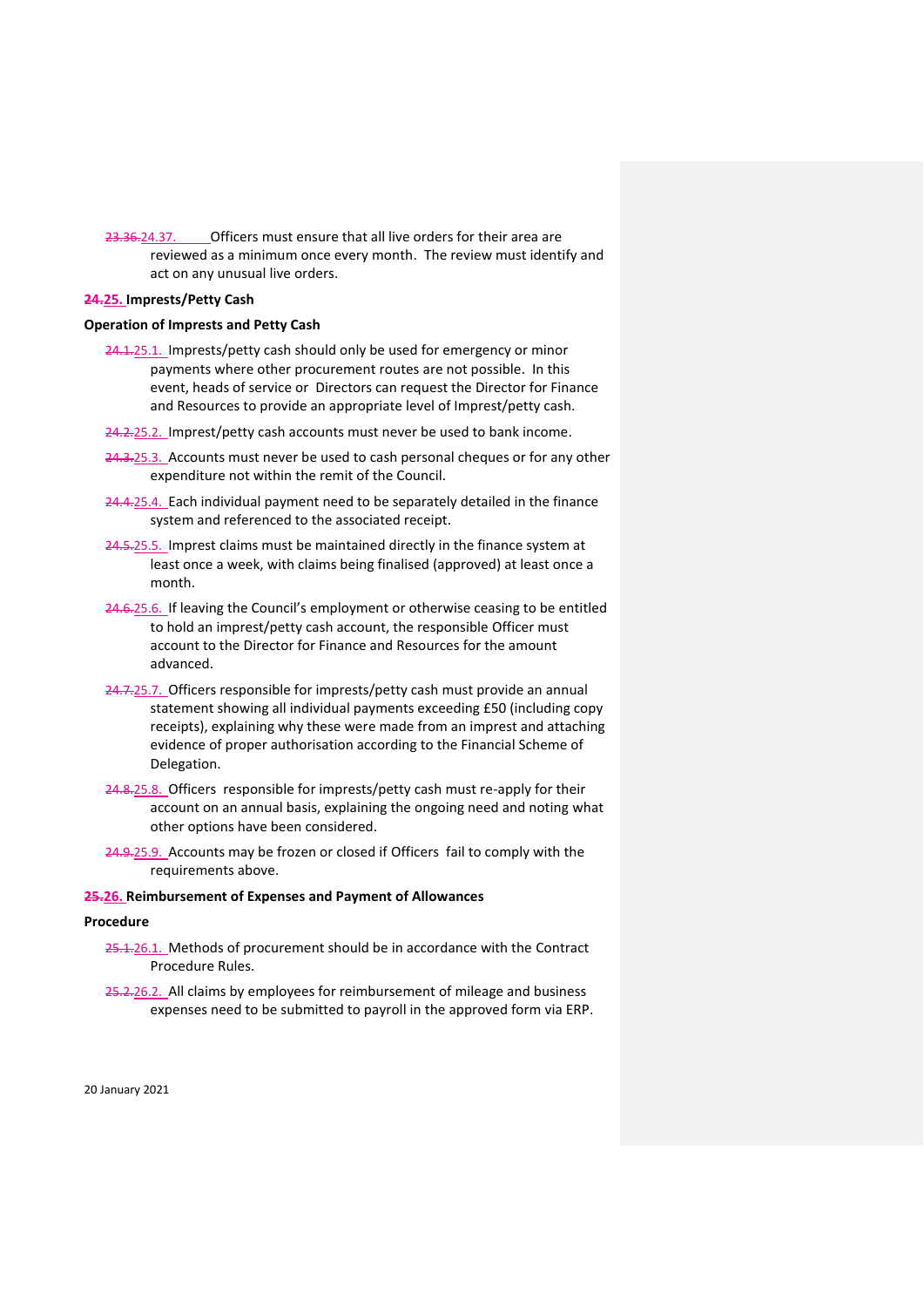- 25.3.26.3. Receipts must be provided for all expenditure claimed wherever possible. A valid VAT invoice must be obtained where any recoverable value.
- 25.4.26.4. All claims for a financial year are to be submitted not later than one month following 31 March in any year.
- 25.5.26.5. Authorisation of claims must be completed by the line manager of the claimant whose responsibility it is to ensure that expenditure has been incurred wholly, exclusively and necessarily in respect of Council duties.

# <span id="page-47-0"></span>**26.27. Payment of Grants to External Bodies**

# **Payment Responsibility**

26.1.27.1. Where grants to external bodies are agreed by the Cabinet it is the responsibility of the relevant Service Group to ensure that the payment is made in accordance with the terms agreed by the Cabinet.

# <span id="page-47-1"></span>**27.28. Partnerships**

27.1.28.1. A 'partnership' is defined as a joint working arrangement where partners:

- (a) are otherwise independent bodies or groups;
- (b) agree to co-operate to achieve common goals;
- (c) create a new organisational structure or process, separate from their own organisations to achieve these goals;
- (d) jointly plan and implement an agreed programme;
- (e) share relevant information;
- (f) pool risks and rewards; and
- (g) have dual accountability to both the partnership and their own organisation.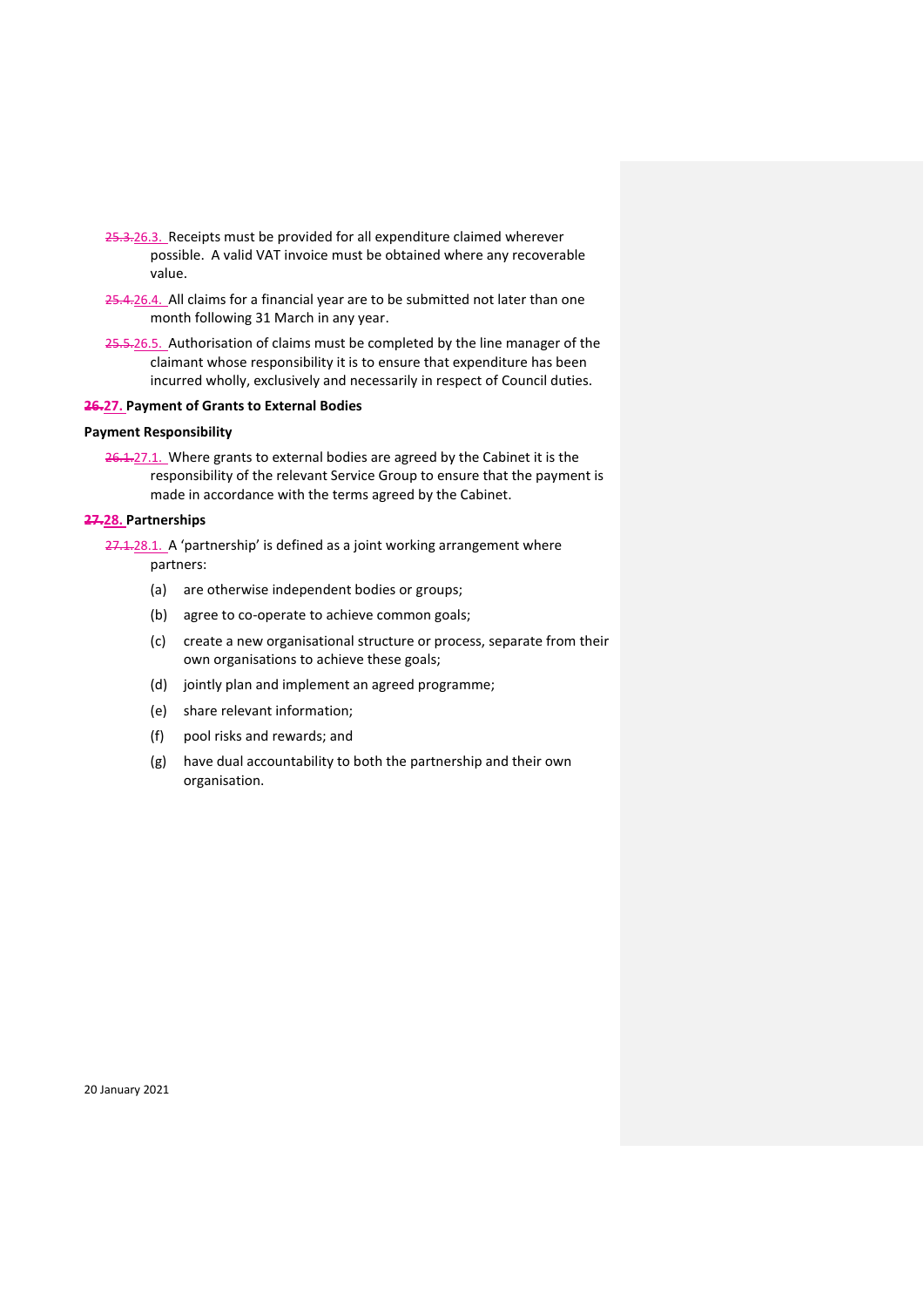#### **Entering into a new partnership**

- 27.2.28.2. All Councillors and Officers currently involved in or considering 'partnership' working should have regard to the Council's Partnership guidance.
- 27.3.28.3. It should be noted that the selection of partners must be underpinned by a procurement process as set out in Contract Procedure Rules except for the following circumstances:
	- (a) where there is no exchange of funds (e.g. information sharing only);
	- (b) where the Council is providing grant funding (e.g to a voluntary sector body, where that body would be expected to undertake a procurement exercise) for the delivery of a service, supply or works (e.g. this would not apply where funding depends upon detailed specified requirements);
	- (c) where it is permitted, required or encouraged by law (e.g. joint committee, pooled budgets and integrated services with Health Trusts).
- 27.4.28.4. As this area can be complex and legal challenges can arise the approval of the Director for Finance and Resources and Chief Executive must be sought before formal discussions are held with potential partners.
- 27.5.28.5. Any financial relationship with a partner must be fully documented and approved.
- 27.6.28.6. Where the entering into a partnership requires a financial commitment from the Council, either immediate or potential, for which the budget provision is not available, or where the acceptance of external funding would lead to a financial commitment beyond the current year, the approval of the Cabinet must be secured before the Director commits the Council to any partnership agreement. In addition, a clear exit strategy and risk share approach must be in place prior to entering into any partnership agreement.

#### **Management of partnerships**

- 27.7.28.7. The Director(s) of the applicant Service Group is responsible and accountable for the performance and financial monitoring of each partnership. A risk assessment should be maintained in relation to the Council being a party to each partnership.
- 27.8.28.8. Where receipt of funds from a partner or third party (i.e. matched funding) is part of any grant submission, Directors must adhere to the guidance which has been provided by the Director for Finance and Resources.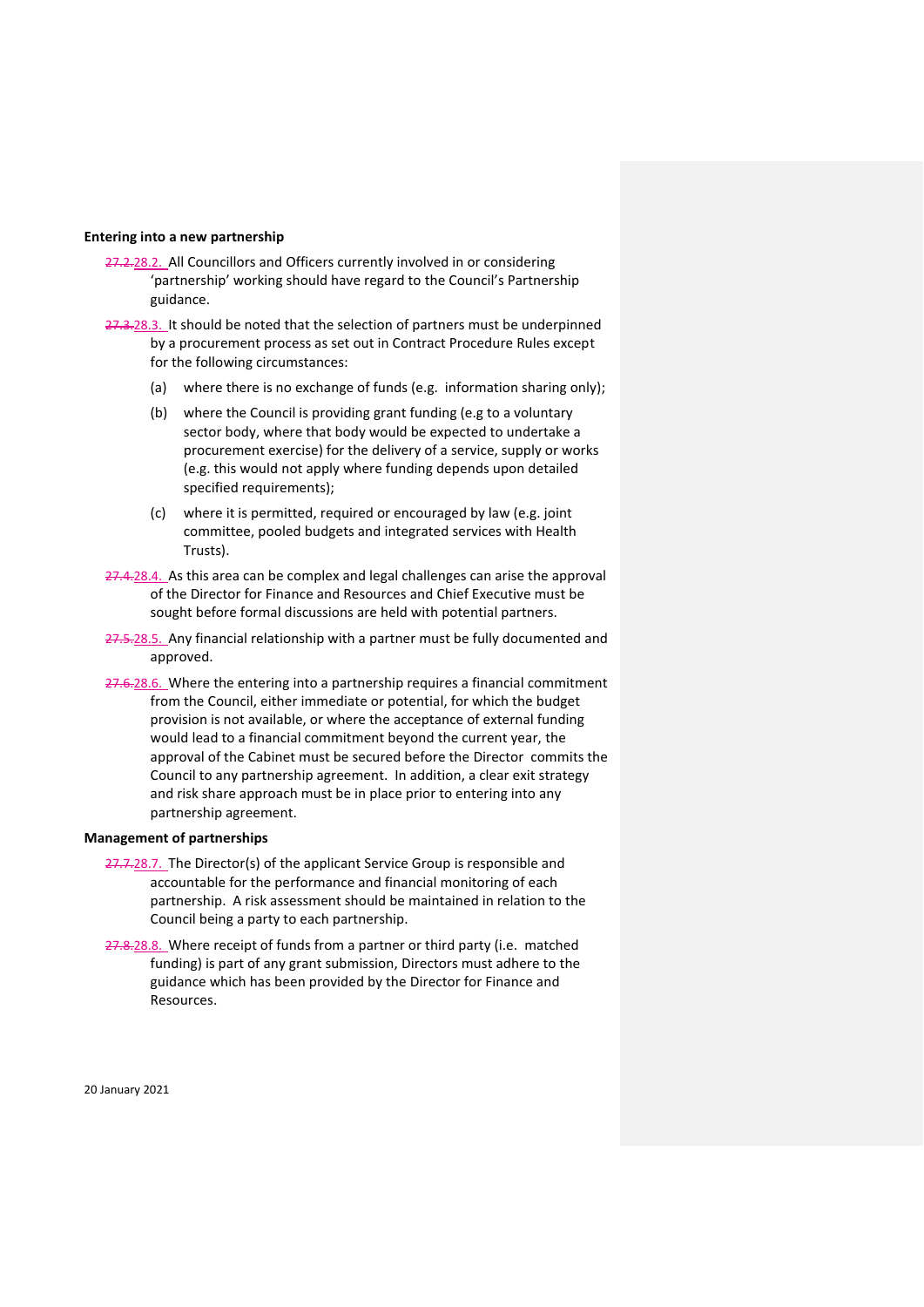27.9.28.9. Internal Audit's rights of access to all Officers, buildings and information, explanations and documentation required to discharge the audit role should be written into the appropriate agreements with these organisations. This is the responsibility of Directors.

#### **Limited liability partnerships**

27.10.28.10. This regulation sets out the Council's approach when working with the limited liability partnerships (LLPs) of the Council.

27.11.28.11. Partnership arrangements may be used as a means of acquiring goods, works or services. Approval of a partnership arrangement requires that:

- (a) Costs and income are provided for in the Council's budget;
- (b) Arrangements are in place for accurate accounting for costs and income;
- (c) Sufficient controls are in place for the successful operation of the partnership, including arrangements for sufficient access to financial and other records;
- (d) Carry forward arrangements have been determined;
- (e) A formal risk assessment has taken place and a management strategy devised; and
- (f) An auditing regime has been established.

## **Background**

27.12.28.12. The Council owns / part owns two onelimited liability partnerships:

- YourMK
- Milton Keynes Development Partnership (MKDP) which is a development vehicle for the Council and has taken on the assets purchased from the Homes and Communities Agency.
- 27.13. The ongoing services which YourMK provides to the Council and the Council provides to YourMK are governed by the relevant contract.

Milton Keynes Development Partnership (MKDP)

27.14.28.13. The ongoing services which MKDP will provide to the Council will be set out in Service Level Agreements (SLAs) and the cost of providing these agreements will be fixed. If additional services are requested beyond the SLA, details of the request should be considered by the relevant MKDP manager to determine whether the request can be delivered. If the request can be delivered within the available resource, this request should be delivered at no additional charge. However, if the request means MKDP incurs additional costs then these should be agreed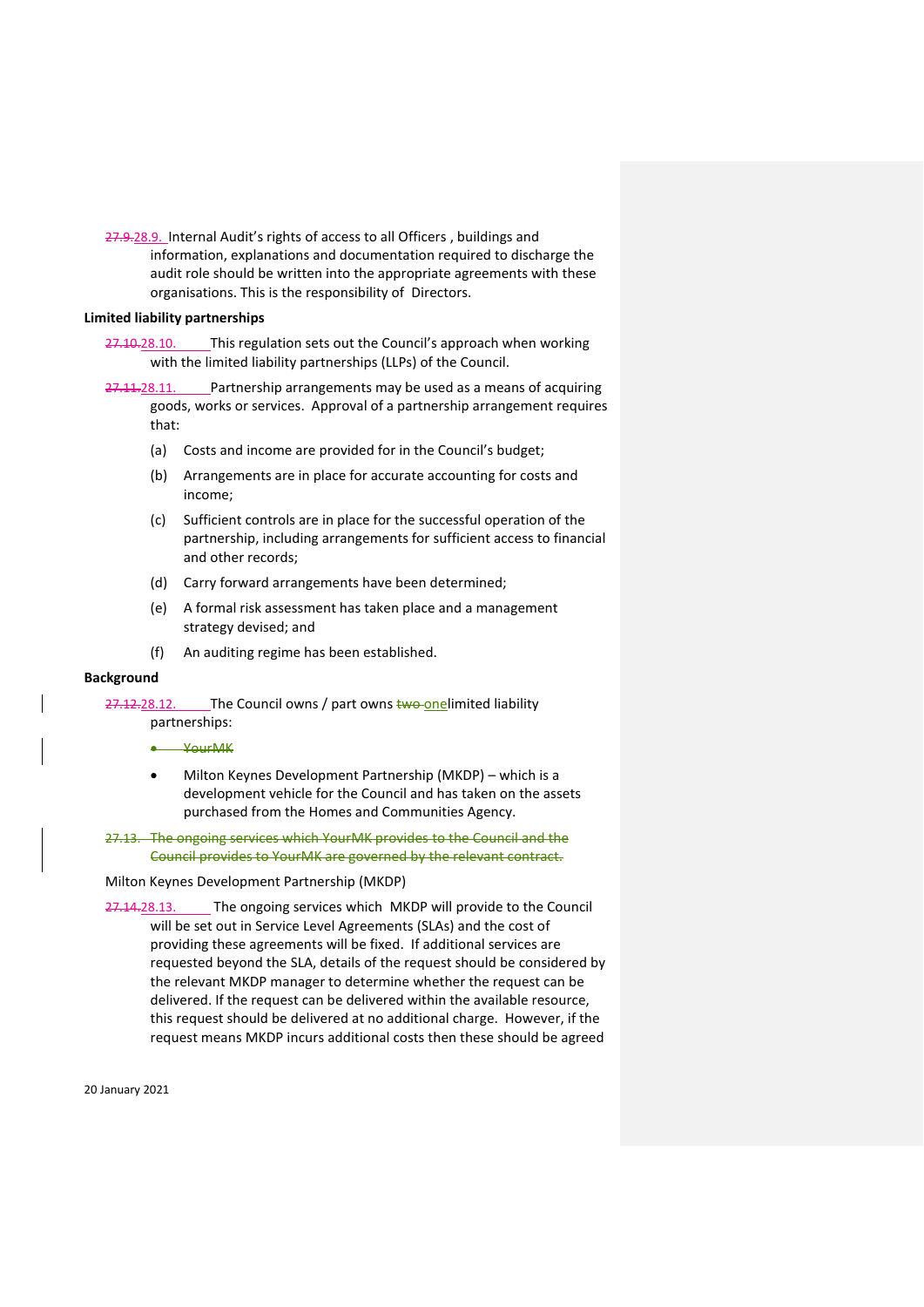in advance and met by the Council. Additional charges will only be at cost price.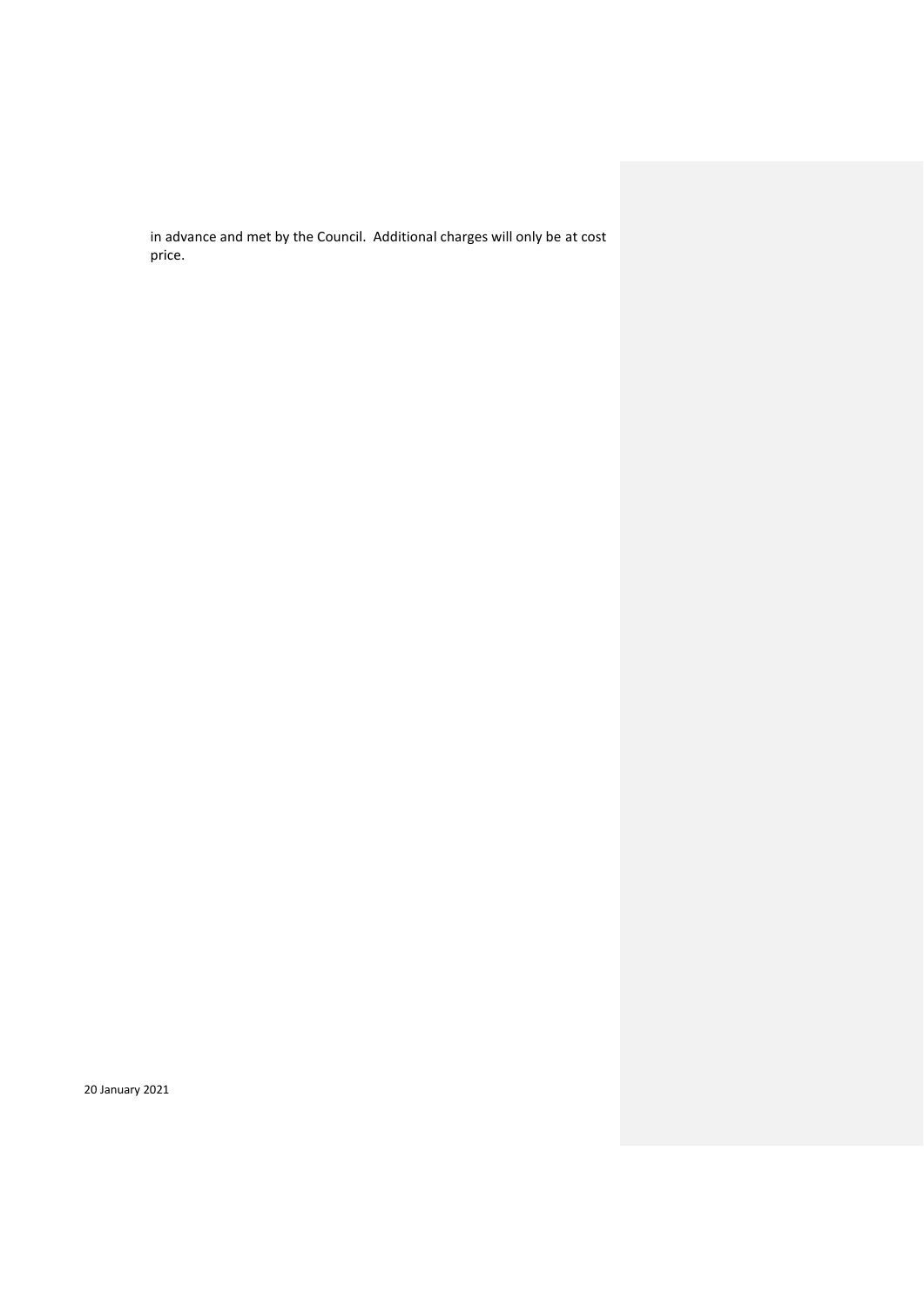- 27.15.28.14. The ongoing services the Council will provide to MKDP will be set out in SLAs. The cost of these SLAs will be agreed with the LLP. If the LLP requires additional services from the Council a discussion will need to be undertaken with the relevant service manager to determine if there is sufficient capacity to meet this request. If additional costs will be incurred by the Council then these costs should be agreed in advance of the work and met by the relevant LLP.
- 27.16.28.15. Where appropriate, charging for SLA services (both to and from the LLP) will be managed by the finance function. Any agreements for meeting additional costs (both to and from the LLP) are subject to the Financial Regulations/ Financial Procedure Rules relating to sales and purchasing, except that procurement/tendering rules do not apply in this instance.

## <span id="page-51-0"></span>**28.29. Voluntary Sector**

## **Procedure**

- 28.1.29.1. Where the Council enters into partnerships with the voluntary sector to provide services to the public an SLA must be agreed with the relevant community group unless proper contract arrangements are in place.
- 28.2.29.2. Monitoring of the contract or SLA as appropriate should be on a regular basis and any discrepancies from this will be reported to the relevant Cabinet Member.

## **29.30. Internal Audit Arrangements, Fraud and Corruption**

#### **Internal audit**

- 29.1.30.1. The Council will maintain an adequate and effective internal audit service in accordance with the latest Accounts and Audit Regulations and in line with the CIPFA Code of Practice for Internal Audit in Local Government and professional auditing standards. Internal Audit will review, arrange and report upon:
	- (a) whether operations are being carried out as planned and objectives and goals are being met;
	- (b) the adequacy of systems established to ensure compliance with policies, plans, procedures, laws and regulations, i.e. rules established by the management of the organisation, or externally;
	- (c) the completeness, reliability and integrity of information, both financial and operational;
	- (d) the extent to which the Council's assets, data and interests are properly accounted for and safeguarded from losses of all kinds, including fraud and corruption, waste, extravagance, abuse, ineffective management and poor value for money; and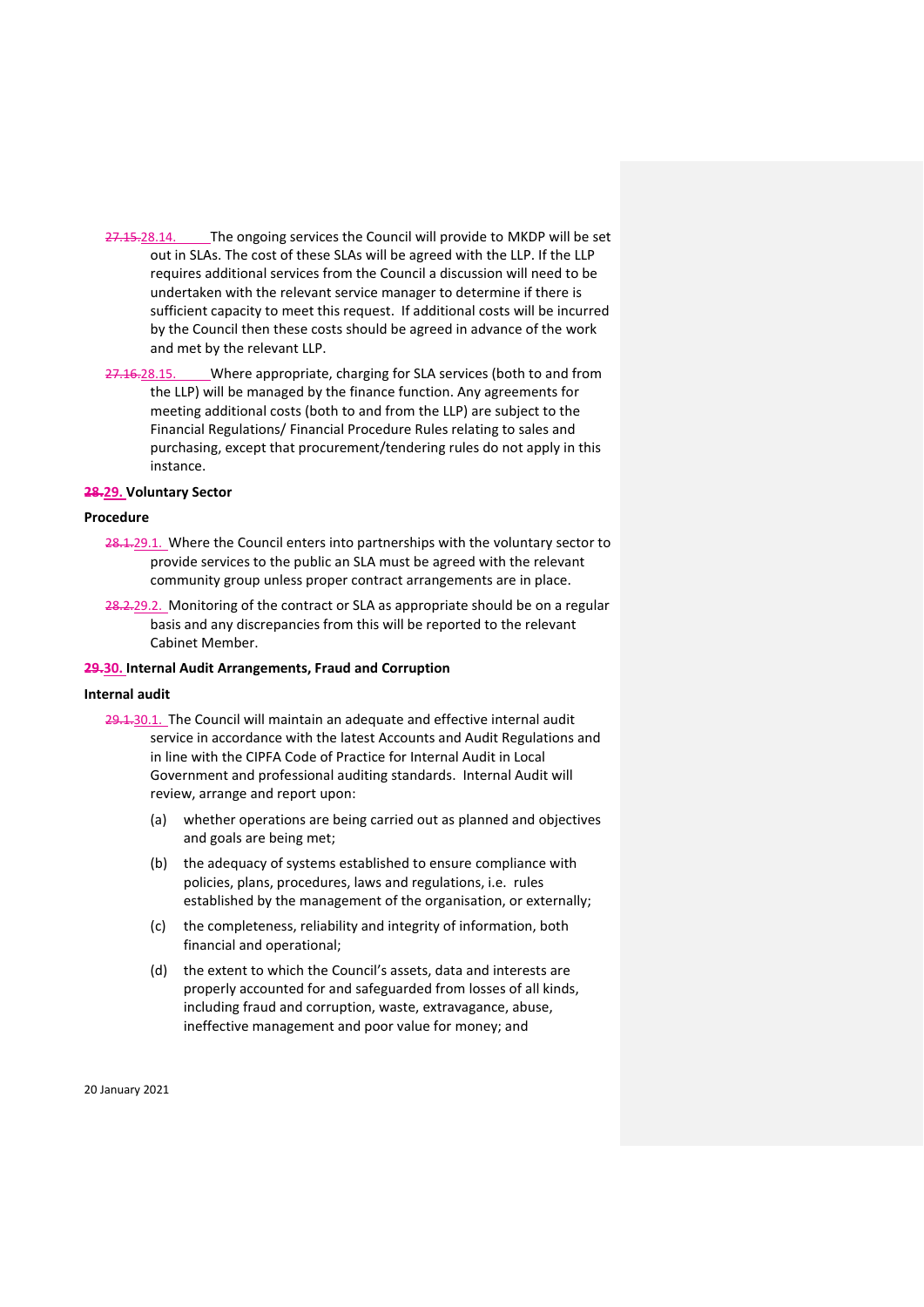(e) the economy, efficiency and effectiveness with which resources are employed.

29.2.30.2. Internal Audit will have an unrestricted range of coverage of the Council's operations and therefore has authority to:

- (a) enter at any time Council premises or land subject to any statutory or contractual restrictions that may apply, e.g. health and safety;
- (b) access all records, documents, correspondence, information and data relating to all areas of business of the Council regardless of how the information is held and remove records as necessary for the purposes of their work (including records of the Council's agents and contractors);
- (c) require and receive such explanations as are necessary concerning any matter under examination; and
- (d) require any employee or agent of the Council to produce cash, stores or any other Council property under their control.

29.3.30.3. This access applies not only to the Council but also to:

- (a) organisations to whom the Council has given grants;
- (b) organisations with whom the Council contracts; and
- (c) partner organisations in any scheme for which the Council has responsibility as lead body.
- 29.4.30.4. Directors in consultation with Procurement will provide appropriate access to safeguard the interests of the Council this is explicit in the appropriate agreements/contracts with the aforementioned external organisations.
- 29.5.30.5. Internal Audit will have unobstructed direct access and the right of report to the Chief Executive, colleagues, heads of service, the Monitoring Officer, the Council's external auditors, the Cabinet, the Leader, the Cabinet member with responsibility for Audit and the Chair of the Audit Committee.

# **30.31. Risk Management and Insurance**

- 30.1.31.1. The Director for Finance and Resources is responsible for the development, monitoring and review of the Council's risk management policy, which is approved Audit Committee each year, and is the Council's principal risk management adviser and co-ordinator.
- 30.2.31.2. Each Director is responsible for identifying, assessing, controlling and recording risks within his/her Service Group using GRACE and will undertake a quarterly review of Service Group risk, which may be subjected to internal audit review.

#### **Business Continuity**

30.3.31.3. A business continuity plan should be in place for all high value/high risk contracts.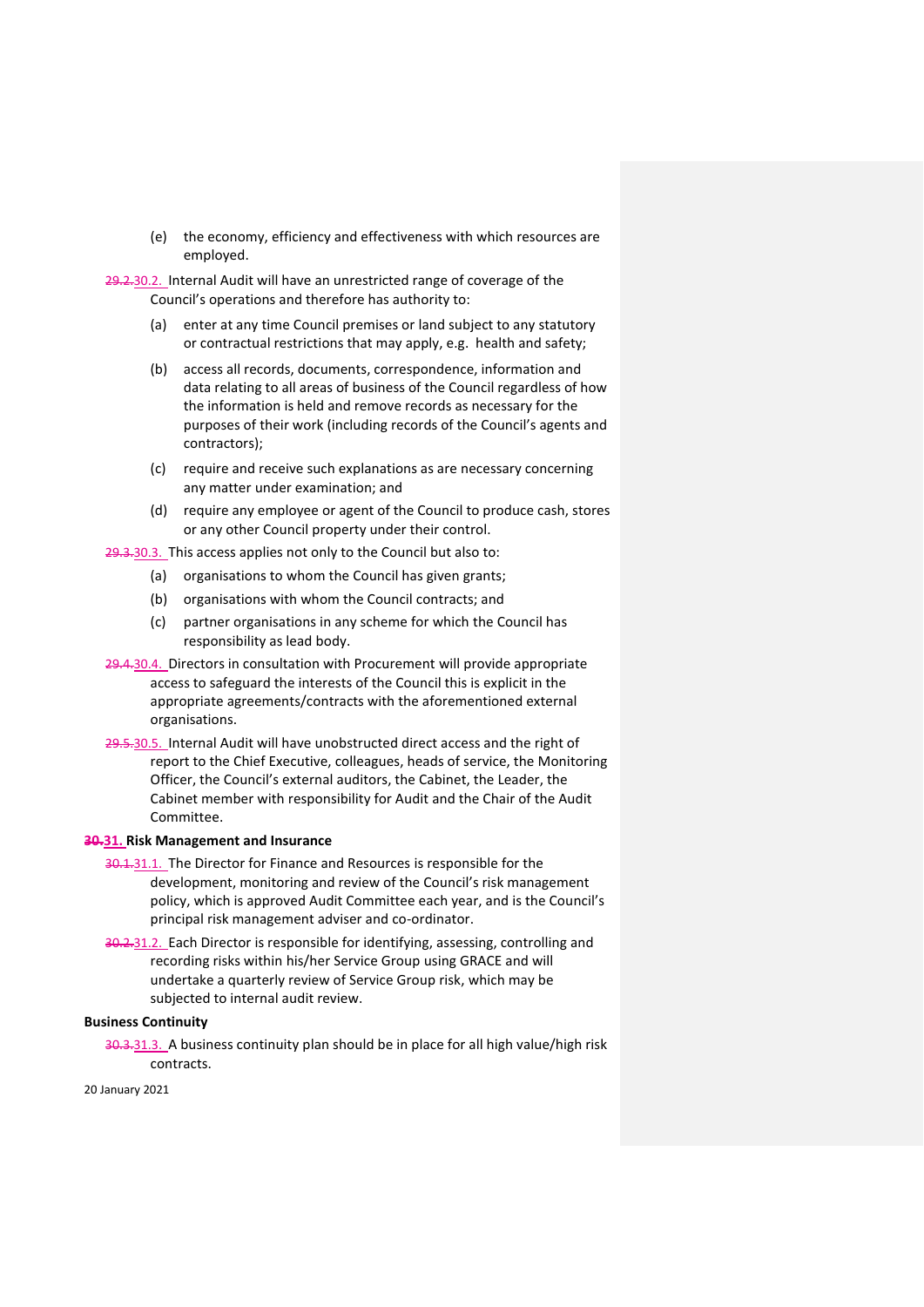- 30.4.31.4. Directors through their service managers are responsible for ensuring the continuity of their own services.
- 30.5.31.5. Directors/Assistant Directors/Group Heads of Service will give guidance on the appropriate service priorities to aid planning and recovery of services.
- 30.6.31.6. Directors will determine the appropriate level of business continuity planning for each of their services working with the Council's Business Continuity Officer. Directors are responsible for ensuring that their Business Continuity Plans are up to date and tested at regular intervals to ensure they remain effective.

## **Preventing Fraud and Corruption**

- 30.7.31.7. All Officers, Councillors, agents, contractors and strategic partners have responsibilities to protect the funds they administer on behalf of the Council. Council resources must be administered to the benefit of the taxpayer and not the inappropriate personal benefit of any of the above.
- 30.8.31.8. All Officers, Councillors, agents or contractors of the Council have a responsibility to bring to the attention of the Head of Internal Audit, Director for Finance and Resources or their Director any suspected fraud, corruption or irregularity.
- 30.9.31.9. The Head of Internal Audit, in consultation with the Director for Finance and Resources if appropriate, will take such steps as considered necessary by way of investigation or report. Wherever possible the Director and the Officer referring concerns is to be kept informed.

# **Insurance**

- 30.10.31.10. The Council maintains various policies and internal risk management measures to protect the Council's interests.
- 30.11.31.11. The Council, through the Shared LGSS Lead Authority arrangements with Cambridgeshire County Council has delegated the day to day management of its insurance function. The Insurance Manager has delegated authority to enter into insurance arrangements on behalf of the Council with the exception of schools who under delegated budget authority can select their own insurance provider. The main tendering arrangements for the Council's insurance must be awarded within the Council's normal procurement rules, which would usually be Cabinet.
- 30.12.31.12. The Insurance Team hold a central record of the Council's insurance policies and claims. Authority to manage claims, including settlements is delegated to the Insurance Team. The Insurance Team report directly to the Director for Finance and Resources and provide quarterly management reports on insurance activity and losses.
- 30.13.31.13. Where incidents occur which might give rise to a claim this must be reported to the Insurance Team at the earliest opportunity, preferably the same day that the event takes place. Service Groups are required to